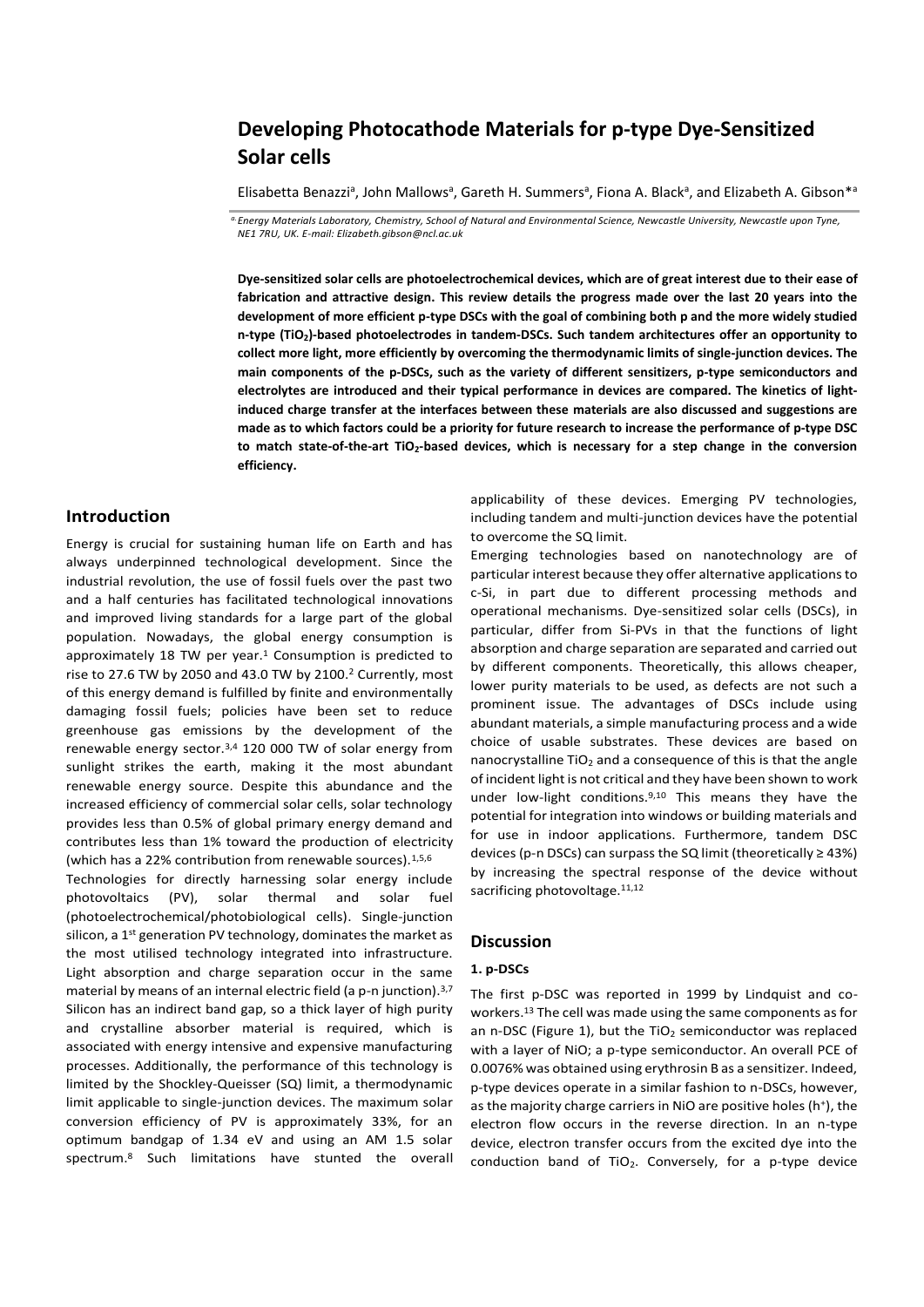electron transfer occurs from the valence band of the semiconductor to the excited dye. A schematic representation of a NiO-based p-DSC is provided in Figure 1 and the individual

**Figure 1**. *Top*: Schematic representation of the charge transfer processes occurring within a TiO<sub>2</sub>-based n-DSC. *Bottom*: Schematic representation of the charge transfer processes occurring within a NiO-based p-DSC.

components are discussed in more detail in the following paragraphs.

The charge transfer processes that occur in a p-DSC under operation are summarised in Figure 1. These are as follows:

Photoexcitation of the dye (D) via the absorption of a photon to form an electronic excited state (D\*):

$$
D + h\nu \rightarrow D^*
$$

Electron transfer from the valence band of NiO to the excited dye (or hole transfer from the dye to NiO):

$$
D^* + NiO \rightarrow D^- + NiO|h^+
$$

Regeneration of the ground state of the dye by the oxidised species in the electrolyte, which involve radical species:

$$
D^- + I_3^- \to D + I_2^- + I
$$

The reduced dye is first regenerated by triiodide to form the diiodide radical.<sup>14</sup> This undergoes disproportionation to form triiodide and iodide:

$$
2 I_2^{\prime -} \rightarrow I_3^- + I^-
$$

Regeneration of the reduced species in the electrolyte occurs at the counter electrode:

$$
3 I^{-} \rightarrow I_{3}^{-} + 2 e^{-}
$$

These forward charge transfer processes are in competition with several recombination pathways:

Excited state decay of the dye (radiative and non-radiative):

$$
D^* \ \to \ D \ + \ h \nu
$$

Recombination between the reduced dye and a hole in NiO:

$$
D^- + NiO|h^+ \rightarrow D + NiO
$$

Recombination of a hole in NiO with the reduced species in the electrolyte:

$$
2[NiO|h^+] + 3I^- \rightarrow NiO + {I_3}^-
$$

Over the past 20 years, considerable effort has been made to improve the device performance by reducing recombination and enhancing charge transfer, including the design of novel sensitizers with long-lived charge separated states, the design of custom-made electrolytes and a search for new semiconductors as alternatives to the well-established, but problematic NiO. In the following paragraphs we will go through each p-type DSC component to provide insight into progress that has been made and opportunities for future research.

## **2. Sensitizers**

The requirements of an ideal dye include the capability of absorbing photons in the visible-NIR region, a broad absorption profile and high extinction coefficient; an anchoring unit which ensures absorption on the SC surface (typically carboxylic acids, phosphonates and pyridine anchoring units), suitably positioned HOMO and LUMO levels to promote efficient charge transfer and dye regeneration (the HOMO needs to be more positive than the valence band edge ( $V_{BE}$ ) of the semiconductor and the LUMO needs to be more negative than the redox potential of the electrolyte).15-19 Furthermore, the dye structure should promote a long-lived charge-separated state. This is usually attempted by following a donor-acceptor 'push-pull' design, where electron density will be shuttled to the periphery of the dye following charge transfer from the semiconductor.

Many research groups are working on designing new sensitizers to improve the efficiency of p-DSCs, which has produced a wide range of publications.20-22 Figure 2 provides a comparison of the DSC performances of around ninety dyes that have been designed for p-DSCs. Ruthenium refers to ruthenium complexes used as dyes and double acceptor/anchor refers to triphenylamine based push-pull dyes, with either one or two acceptor groups, depending on the configuration chosen (Figure 3). Jsc and  $V_{OC}$  refer to the short-circuit photocurrent density and open-circuit voltage respectively.

**Figure 2.** A comparison of p-DSC performances for various reported dyes tested with an I<sup>-</sup>/I<sub>3</sub><sup>-</sup> electrolyte.

**Figure 3.** Schematic representation of triphenylamine 'push-pull' dyes bearing one or two acceptor groups. L = linker group and A = acceptor unit.

#### **2.1 Metal complexes based dyes**

In general, dyes based on ruthenium complexes perform worse than organic dyes, which is the opposite trend to the majority of n-DSCs. Indeed, in n-DSCs, ruthenium complexes are efficient sensitizers that outperformed organic dyes for a long time. In contrast, in p-type systems, the benchmark N719 dye was the

Figure 4. Molecular structure of ruthenium dyes used for NiO-based p-DSCs.<sup>26-32</sup>

first ruthenium photosensitizer tested with NiO.<sup>23</sup> A 'desensitizing' effect was seen for NiO/N719, where the dyed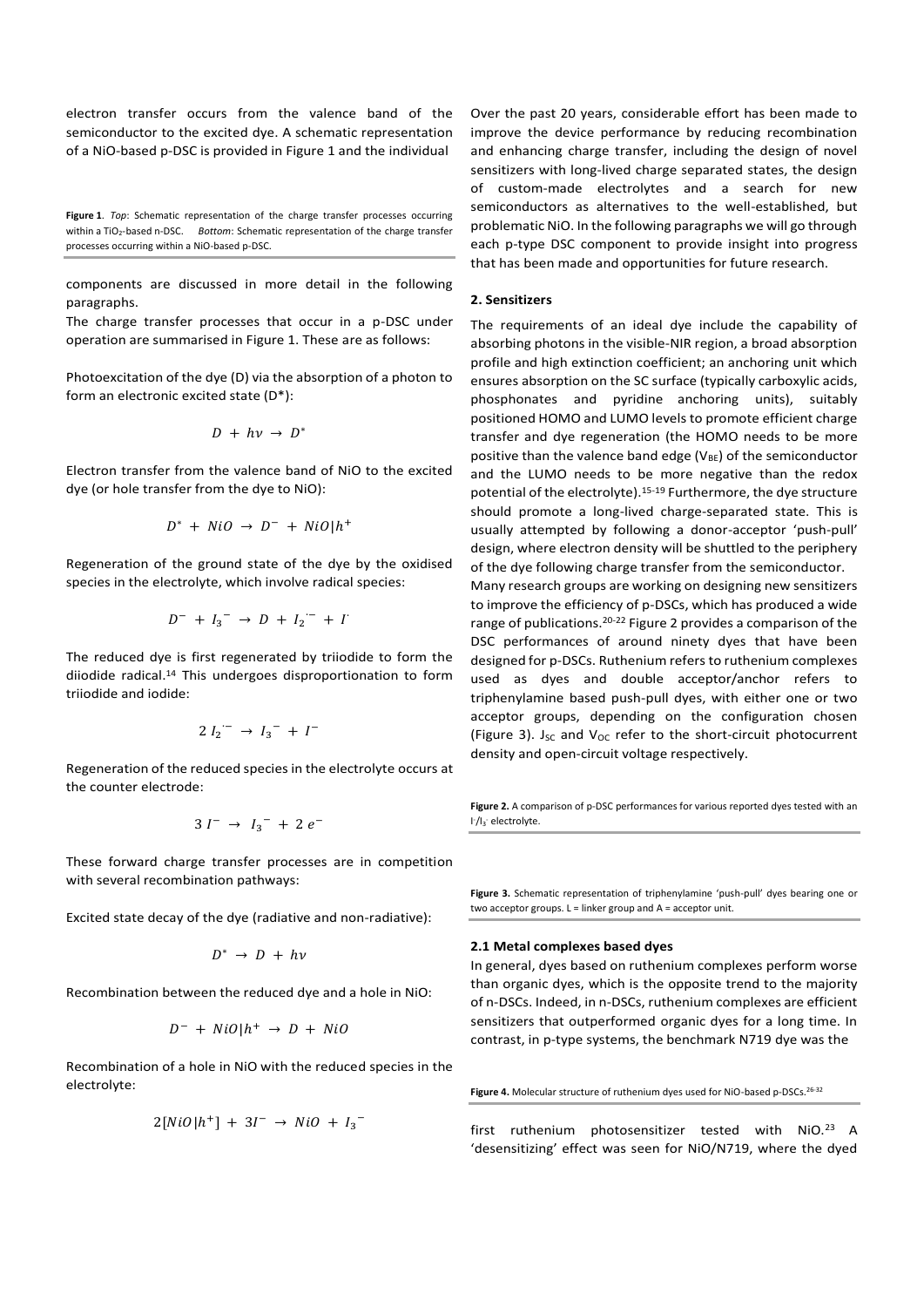devices performed worse than NiO alone ( $J_{SC}$  = 8 vs. 46  $\mu$ A cm<sup>-2</sup> for NiO/N719 and NiO respectively). The authors postulated that N719 was forming a dye-iodide complex, as has been reported previously for n-DSCs, which can catalyse the oxidation of iodide.<sup>24</sup> This could lead to enhanced

electrolyte/NiO recombination in a p-type device. The fully protonated analogue N3 was also tested in p-DSCs, reporting a negligible J<sub>SC</sub> and no photocurrent response at monochromatic wavelengths that could be attributed to the dye.<sup>25</sup> These dyes were thought to perform poorly as they were engineered to have higher electron densities at the semiconductor surface following excitation. This would promote electron transfer into the TiO<sub>2</sub> conduction band in an n-type device, but has the opposite effect of inhibiting NiO-dye electron transfer (and promoting dye- /NiO recombination) in a p-type device. While N719 and N3 did not prove suitable for use in a p-DSC, other ruthenium dyes have proved more successful by adopting a donor-acceptor design. Figure 4 shows a selection of ruthenium dyes that have been used to produce photocurrent densities > 2 mA cm-2 when utilised in a p-DSC in conjunction with NiO. Most of these (the OX series, K1 and SL1) were designed with a triphenylamine donor, so that following excitation, electron density would be located on the ruthenium core, away from the semiconductior surface. This design, which was intended to inhibit charge recombination between the reduced dye molecules and holes in NiO, was successful in producing higher photocurrent densities. The dyes that produced a  $J_{SC}$  close to or higher than 3 mA cm<sup>-2</sup> were K1, O3, O18 and  $[Ru(bpy)<sub>2</sub>(H<sub>5</sub>)]$  (J<sub>sc</sub>  $= 2.91, 3.04, 3.43$  and  $4.06$  mA cm<sup>-2</sup> respectively).<sup>26-29</sup> Interestingly, the highest performance (PCE = 0.139%) was obtained using the structurally simplest dye,  $[Ru(bpy)<sub>2</sub>(H<sub>5</sub>)]$ . A structural analogue (O11) has been previously reported for use in p-DSCs, which instead contained a carboxylic acid anchoring unit.<sup>30</sup> With the carboxylic acid anchoring group, much lower device efficiencies were obtained ( $J_{SC}$  = 1.16 and PCE = 0.033% O11 vs.  $J_{SC}$  = 4.06 mA cm<sup>-2</sup> and PCE = 0.139% for  $[Ru(bpy)<sub>2</sub>(H<sub>5</sub>)$ ]), despite the apparent subtle structural difference.  $[Ru(bpy)<sub>2</sub>(H<sub>5</sub>)]$ was isolated as a zwitterion, so it is possible that the reduced electron density on ruthenium imparts some charge transfer character.<sup>29</sup> This could increase photocurrent density by reducing recombination. A similar effect was reported for the ruthenium dyes with a carboxylic acid anchoring group by inserting additional phenyl groups between bipyridine and benzoic acid, thereby increasing the spatial separation between NiO and the ruthenium core.

Interestingly, novel push-pull ruthenium diacetylide complexes (SL1 and SL2,  $\epsilon > 2 \times 10^4$  M<sup>-1</sup> cm<sup>-1</sup>) have also been investigated by Odobel and co-workers, with SL1 showing superior performance ( $J_{sc}$  = 2.25 mA cm<sup>-2</sup>,  $V_{OC}$  = 104 mV, ff = 34%, PCE = 0.079%) which is attributed to an increased dye loading over SL2.31 Notably, both complexes had a modest driving force for hole injection (0.25 - 0.3 eV), but with alternative push-pull units a highly efficient push-pull ruthenium complex could be realised.

Compared to n-type systems, where the anchoring of the sensitizer to the  $TiO<sub>2</sub>$  surface has been thoroughly studied, rather less is understood regarding the best binding groups for NiO.<sup>32</sup> Besides well-known ruthenium complexes with carboxylic and phosphonic acids as anchoring groups, Odobel and co-workers investigated four ruthenium complexes with different anchoring groups, either carboxylic acid, biscarbodithioic acid, catechol and methyl phosphonic acid.<sup>15</sup> Their experiments demonstrated that both catechol and methyl phosphonic acid are promising alternative binding groups for NiO sensitizers. Methyl phosphonic acid is a valuable anchoring group which has been shown to form a stable linkage with a metal oxide surface, such as  $TiO<sub>2</sub>$  Catechol potentially enhances the electronic coupling with the semiconductor (the HOMO of the sensitizer mixes with the wave function of the valence band of NiO) because it is more electron rich than the conventional carboxylic acid.

#### Figure 5. Structures of the iridium complexes IrPhen, IrDPQCN2, IrBpystyryl.<sup>33</sup>

Additionally, other transition metal complexes, based on iridiumhave been investigated for application in p-DSCs. Iridium complexes are of particular interest due to the strong oxidizing power of their excited state, favouring hole injection into the VB of the SC. Three novel cyclometalated iridium complexes (IrPhen, IrDPQCN2, IrBpystyryl) (Figure 5) were reported by Odobel and co-workers.<sup>33</sup> IrDPQCN2 showed the best performance (Co<sup>II/III</sup>: J<sub>SC</sub> = 0.25 mA cm<sup>-2</sup>, V<sub>OC</sub> = 508 mV, FF = 54%, PCE = 0.068%), which was attributed to a longer-lived triplet excited state with respect to the other complexes. It is worth

mentioning that generally the  $J_{sc}$  was relatively low due to the low light harvesting efficiency over the visible spectrum of these iridium complexes.

**Figure 6.** Iridium biscyclometalated complexes prepared (AS9-15). Ancillary ligands used for p-type complexes synthesis (N^N): (AS9) bipyridine; (AS10) phenanthroline; (AS11) dipyrido[3,2-a:20-30-c]-phenazine; (AS12) 4-nitrobipyridine; (AS13) 4,4' dinitrobipyridine; (AS14) N,N'-bis(4-methoxyphenylimino)acenaphthene; (AS15) N,N' bis(phenylimino) acenaphthene.<sup>34</sup>

Furthermore, Elliott and co-workers synthesised seven iridium complexes (Figure 6), comprising of two 4-(pyrid-2-yl) benzoic acid anchoring ligands and alternate diamine electron accepting ancillary ligands.<sup>34</sup> The design of the p-type dyes reported in Figure 6 comes mainly from the need to prevent the recombination of the injected hole with the excited electron together with a reasonable absorption coefficient for visible light. The carboxylate anchoring groups were placed on the electron donating anionic aryl groups. This should maintain efficient anchoring onto the electrode but ensure localization of the HOMO on these moieties. Use of a neutral electron accepting ancillary ligand trans to the anchoring arylcarboxylate rings thus ensures localization of the LUMO away from the anchoring groups, thereby maximising charge separation and minimising recombination. AS14 showed the best device performance  $(I_3/I: J_{SC} = 1.12 \text{ mA cm}^{-2}$ ,  $V_{OC} = 0.10$ , FF = 36.8%, PCE = 0.043%), displaying encouraging results for a new generation of iridium-based p-type dyes.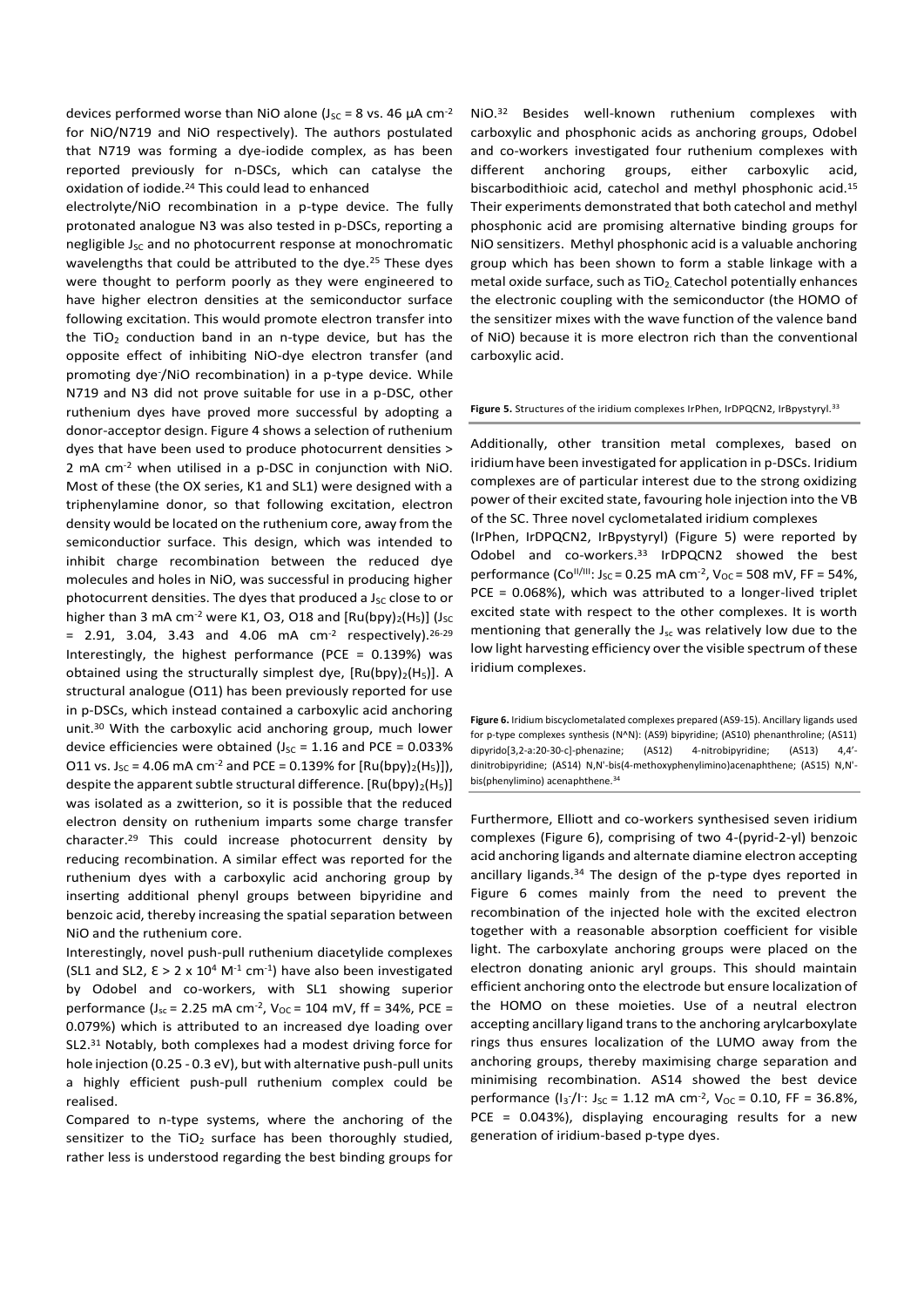**Figure 7.** [Ir(C^N^C)(N^N)Cl] [where C^N^C = 2-(bis(4-(tert-butyl)phenyl)methyl) pyridinato and N^N is diethyl [2,20 -bipyridine-4,40 -dicarboxylate].<sup>35</sup>

Zysman-Colman *et al*. recently reported an Iridium complex (Figure 7), bearing an unusual tripodal tridentate C^N^C ligand forming three six membered rings around the iridium centre.<sup>35</sup> Despite the interesting structure, DSCs using the dye achieved only an average PCE of 0.49%, comparable to other Ir(III) dyes. This was attributed to the modest absorption coefficient which leads to weak light harvesting in the visible region and low short-circuit current. The design of an alternative anchoring group could open the way to higher performing DSCs in the future.

## **2.2 Organic push-pull dyes**

**Figure 8.** Molecular structures of commercial dyes, coumarin C343 and erythrosin B.13,36

#### **Figure 9.** Molecular structure of PMI-acceptor dyads tested for p-DSCs.37-39

In contrast to organometallic dyes, more satisfying results have been obtained with organic dyes. In early publications on NiObased p-DSCs, commercial dyes such as coumarin 343 (C343) and erythrosin B were used as the sensitizer (Figure 8).<sup>36</sup> These served as proof-of-concept reports for dye-sensitized NiO as a photocathode, however the devices were limited by low efficiencies which was attributed to fast recombination between the reduced dye molecules and holes in NiO. 36,37 Slowing down this recombination process is crucial to improve the performances of p-DSCs. Morandeira and co-workers reported the first dye designed specifically for use in p-DSCs (PMI-NDI) as shown in Figure 9.<sup>37</sup> In this perylene system, a long-lived charge separated state was formed in the presence of the naphthalene diimide (NDI) acceptor. The dyad achieved a quantum efficiency three times greater than the analogous dye without NDI. A variety of perylene based donor-acceptor dyads were tested with varying acceptor units (NDI or  $C_{60}$ , Figure 9) and in each case higher performances were obtained with an acceptor group present.<sup>39</sup> In a later publication, a p-DSC constructed using PMI-NDI sensitized NiO and a Co<sup>ll</sup>/<sup>III</sup>-based redox electrolyte obtained an overall PCE of 0.20%, in part due to a greatly increased V<sub>OC</sub> of 350 mV.<sup>39</sup> This work highlighted the necessity of designing donor-acceptor dyes specifically

engineered for NiO-based p-DSCs to increase device efficiencies (Figure 10).

**Figure 10.** Schematic representation of the 'push-pull' design used for p-DSCs.

Figure 11. Molecular structure of the triphenylamine push-pull dye P1.40,41

One of the first push-pull dyes to achieve a higher  $J_{SC}$  was the triphenylamine-based dye P1 (Figure 11) and the design has heavily influenced the development of many subsequent dyes for p-DSCs.<sup>40</sup> This dye combined a triphenylamine donor unit and two dicyanovinylene acceptors, linked using thiophene bridges, with a carboxylic acid anchoring group. In the initial publication, P1/NiO p-DSCs produced a  $J_{SC}$  of 1.52 mA cm<sup>-2</sup> and an IPCE of 18%, with an overall PCE of 0.05%.<sup>25</sup> Devices made using P1 were later optimised, giving IPCEs of 35% and then 63%, with an optimised PCE of 0.15%.39,42 It remains a benchmark dye when optimising new systems (see below). Another highly efficient set of dyes (published almost at the same time) is the PMI-nT-TPA series (Figure 12).<sup>42</sup> Here, a perylenemonoimide (PMI) acceptor is coupled to a triphenylamine donor by an oligothiophene spacer of varying length. The dyes are adsorbed onto NiO through two carboxylic acid groups on the triphenylamine donor. Increasing the oligothiophene length produced longer-lived charge separated states (see section **3**), which greatly increased device performances (PCE = 0.09%, 0.19% and 0.41% for n = 1, 2 and 3 respectively). While the  $J_{SC}$  for PMI-6T-TPA and P1 were similar  $(J<sub>SC</sub> = 5.35$  vs. 5.48 mA cm<sup>-2</sup>), the PCE was found to be over twice as high, at the time, for PMI-6T-TPA due to the larger  $V_{OC}$  (218 mV vs. 84 mV).<sup>43</sup> The higher V<sub>OC</sub> could be attributed to reduced electrolyte/NiO recombination, due to the presence of long sterically hindering alkyl chains. Alternatively, it could be due to differences in NiO preparation, as NiO films sensitized with PMI-6T-TPA were constructed using a screen-printing paste prepared from NiO nanoparticles, instead of the sol-gel route used for P1. The PCE of p-DSCs constructed utilising PMI-6T-TPA increased from ca. 0.60% with  $1/1<sub>3</sub>$  redox couple to 1.20% and 2.51% using electrolytes based on  $Co(en)_3$  and Fe(acac)<sub>3</sub>

respectively (see section **4**). 44,45 The latter remains the record PCE for a NiO-based p-DSC.

**Figure 12.** Molecular structure of the triphenylamine-perylene dyes PMI-nT-TPA.42,44,45

The success of P1 and PMI-6T-TPA sparked renewed interest into designing triphenylamine-based donor-acceptor dyes. Since these reports, the majority of dyes for p-DSCs contain either diphenylamine or triphenylamine donor groups. Triphenylamine has likely seen such widespread attention due to its strong electron-donating ability, ease of functionalisation and non-planar shape which can help reduce aggregation. Due to these reasons, hundreds of arylamine-containing molecules have been designed for DSCs and organic solar cells.<sup>46,47</sup> Most new dye designs aim to modify the acceptor or linker groups.<sup>48-</sup> <sup>51</sup> There are only a few reports of modified anchoring structure, such as a recent paper by Fielden et al. on which a series of dyes with a pyridyl anchoring group was reported (Figure 13).<sup>15,17,71</sup>

Figure 13. Chemical structures of the dyes 1 to 6 reported by Fielden et al.<sup>71</sup>

Additionally, dyes with two acceptor groups tend to produce a higher J<sub>sc</sub>. As shown in Figure 3, 65% of reported dyes with the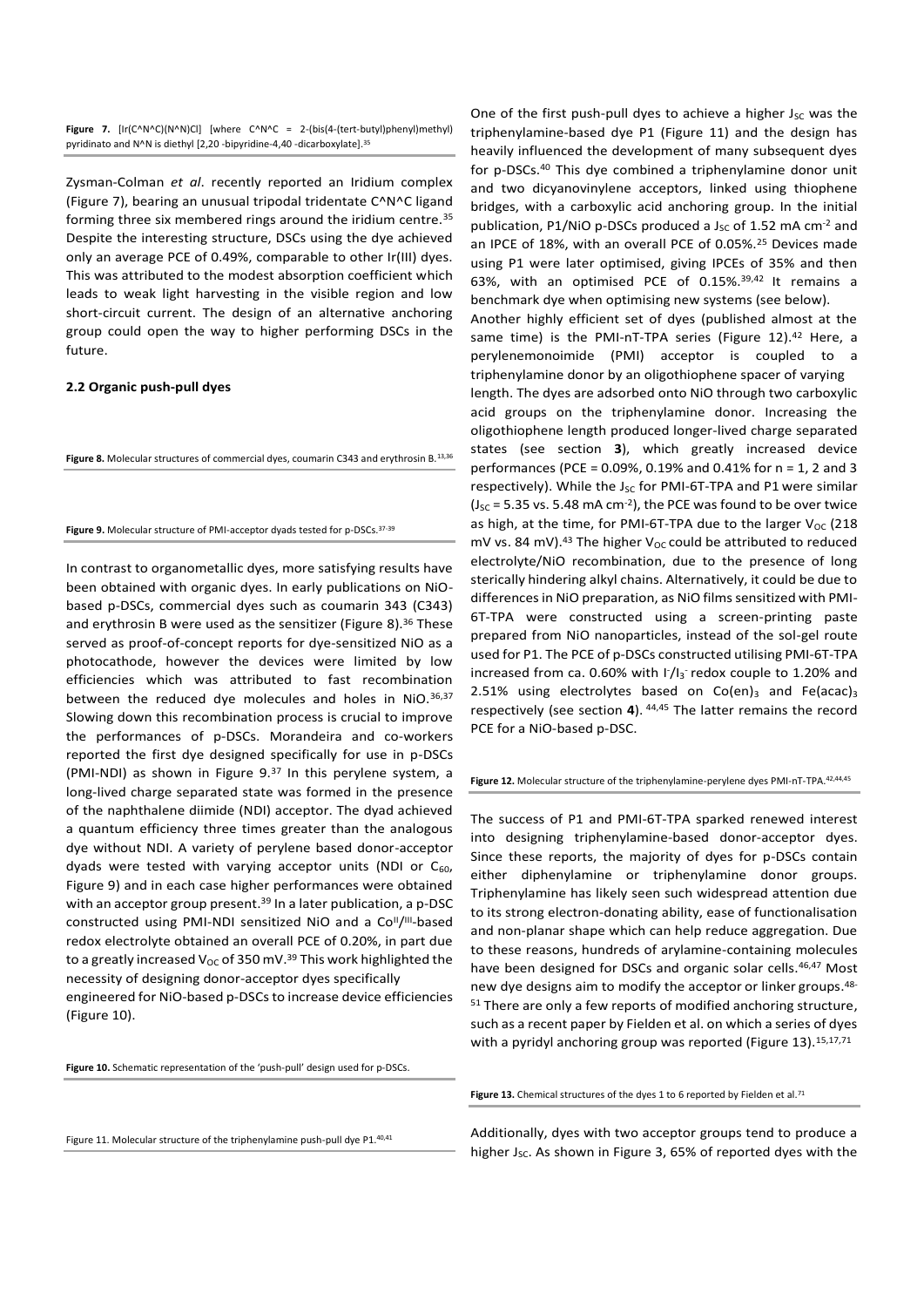double acceptor structure produced a  $J_{SC} \geq 3$  mA cm<sup>-2</sup>, compared to 26% for dyes with the double anchor structure. The structures of some of the dyes which generated the highest reported  $J_{SC}$  are provided in Figure 14 and Figure 15. The highest  $J_{SC}$  reported for a p-DSC was produced using CAD3 ( $J_{SC}$  = 8.21 mA cm-2 ).<sup>48</sup> This was based on the P1 design but had two cationic indolium groups as electron acceptors. This high performance was attributed to the strong absorption properties of the dye  $(\lambda_{\text{max}} = 614 \text{ nm}, \varepsilon = 95,000 \text{ dm}^3 \text{ mol}^{-1} \text{ cm}^{-1})$  compared to related dyes with only one indolium acceptor (CAD1 and CAD2).<sup>52</sup>

**Figure 14:** Molecular structure of highly performing push-pull dyes with the double acceptor design; CAD1, CAD2, CAD348,52

F**igure 15.** Molecular structure of highly performing push-pull dyes with the double acceptor design; T3H and T4H.<sup>55</sup>

Yang and co-workers studied the effect of increasing the donoranchor separation of the P1 structure, by varying the oligothiophene length from four to six units (Figure 15). 53-55 The highest performance was achieved with four thiophenes (T3H). They found that, despite the increased conjugation length and stronger absorbance with five and six thiophenes, after four units the photocurrent decreased due to unfavourable charge transfer from NiO to the dye. Finally, using four thiophenes units as the optimum separation length, the dicyanovinylene acceptor groups were substituted for 1,3-diethyl-2 thiobarbituric acid (T4H).<sup>55</sup> A broader absorption profile was obtained that stretched further into the near infrared (NIR), which resulted in a higher light harvesting ability of the device. Consequently, the device sensitized with T4H produced a higher  $J_{SC}$  than the one which utilised T3H ( $J_{SC}$  = 5.57 and 6.74 mA cm<sup>-2</sup> for T3H and T4H respectively). A higher  $V_{OC}$  of 152 mV, compared to 101 mV for CAD3, meant that T4H produced a higher overall PCE (PCE = 0.32% for T4H and 0.25% for CAD3).

#### Figure 16. Molecular structure of the BH dye series.<sup>56</sup>

Another series of particular interest is the BH series (Figure 16), which was designed based on PMI-6T-TPA, with two oligothiophene-PMI acceptor groups and one carboxylic acid anchor.<sup>56</sup> The presence of an additional acceptor increased the molar extinction coefficient due to the extended conjugation (ε  $= 84,000 - 96,000$  dm<sup>3</sup> mol<sup>-1</sup> cm<sup>-1</sup> for the BH series vs 67,000 dm<sup>3</sup> mol-1 cm-1 for PMI-6T-TPA). The highest p-DSC performances were obtained with BH4, as although extinction coefficients increased with increasing oligothiophene length, the dye loading decreased. BH6 had a dye loading three times lower than BH4, which decreased the  $J_{SC}$ . This is a different trend with respect to the PMI-nT-TPA dyes, in which the  $J_{SC}$  and overall PCE increased with increasing conjugation length. Dye loading for the PMI-nT-TPA series was not studied, but it is possible that the two anchoring groups induced a more ordered dye orientation on the NiO surface. Therefore, increasing the

thiophene length would not significantly increase the overall 'footprint' of the dye. Whereas for the BH series, the long thiophene chains are orientated more horizontally and so increasing their length could reduce dye loading. Devices made with BH4 produced higher photocurrents than both PMI-4T-TPA and PMI-6T-TPA. The overall performance of BH4 was higher than PMI-4T-TPA, but lower than PMI-6T-TPA, due to a reduced  $V_{\text{OC}}$  (BH4; J<sub>SC</sub> = 7.40 mA cm<sup>-2</sup>, V<sub>OC</sub> = 128 mV, FF = 0.30, PCE = 0.28%, PMI-4T-TPA;  $J_{SC}$  = 3.40 mA cm<sup>-2</sup>,  $V_{OC}$  = 176 mV, FF = 0.32, PCE = 0.19%, PMI-6T-NDI;  $J_{SC}$  = 6.26 mA cm<sup>-2</sup>,  $V_{OC}$  = 243 mV, FF = 0.39, PCE = 0.60%). While significant improvements were obtained for devices made using PMI-6T-TPA in conjunction with transition metal-based electrolytes, the BH series was only tested with I- /I3 - (see section **4**).

Excluding the PMI-nT-TPA series, many dyes that adopt the double anchor design do not produce a high Jsc. However, a series of fluorene-bridged biphenylamine-perylenemonoimide dyes have been recently successful studied (Figure 17). In the zzx-op series, the fluorene bridge is directly appended to biphenylamine, which will improve donor/acceptor coupling. In the first publication by He *et al*. the linker groups were varied between fluorene (zzx-op1), fluorene-3,4 ethylenedioxythiophene (EDOT, zzx-op2) and fluorene-EDOTthiophene ( $zzx$ -op3).<sup>51</sup> There was a broader spectral coverage as the conjugation length increased, which was expected to increase the J<sub>SC</sub>. However, the J<sub>SC</sub> decreased in the order of 4.36  $> 4.00$   $> 3.80$  mA cm<sup>-2</sup> (respectively) as the spacer length increased. The  $V_{OC}$  and fill factors of the devices were mostly unaffected ( $V_{OC}$  and FF ranged from 109-112 mV and 0.36-0.38 respectively), therefore the PCE decreased with the same trend for zzx-op1, zzx-op2 and zzx-op3 of 0.18% > 0.16% > 0.15%, respectively. These differences could not be rationalised on the basis of absorption properties or dye loading, as all three dyes had a similar loading of 2.09 - 2.15 x  $10^{-7}$  mol cm<sup>-2</sup>. The differences were therefore attributed to a decreasing driving force for charge transfer. As the conjugation length increased, the HOMO became more negative which decreased the driving force. Injection quantum yields of 90% > 54% > 39% were calculated for zzx-op1, zzx-op2 and zzx-op3, respectively. Based on these measurements it was proposed that a driving force of ≈ 0.80 eV is necessary for high charge transfer quantum yields.

Figure 17. Molecular structure of the zzx-op series, a set of highly performing fluorene based push-pull dyes with the double anchor design.<sup>50,51</sup>

As fluorene proved to be the optimum linker unit, in a subsequent publication the team looked at extending the fluorene length (zzx-op1-2 and zzx-op1-3).<sup>50</sup> As the conjugation length was increased the driving force for charge transfer remained mostly unaffected but charge recombination to NiO was reduced. The highest efficiency was obtained with two fluorene spacers (zzx-op1-2,  $J_{SC} = 7.57$  mA cm<sup>-2</sup>,  $V_{OC} = 117$  mV, FF =  $0.40$ , PCE =  $0.353%$ ). This was attributed to a trade-off between increased donor/acceptor separation and the flexibility of the fluorene chain. As the fluorene bridge became longer, the increased spatial separation between the donor and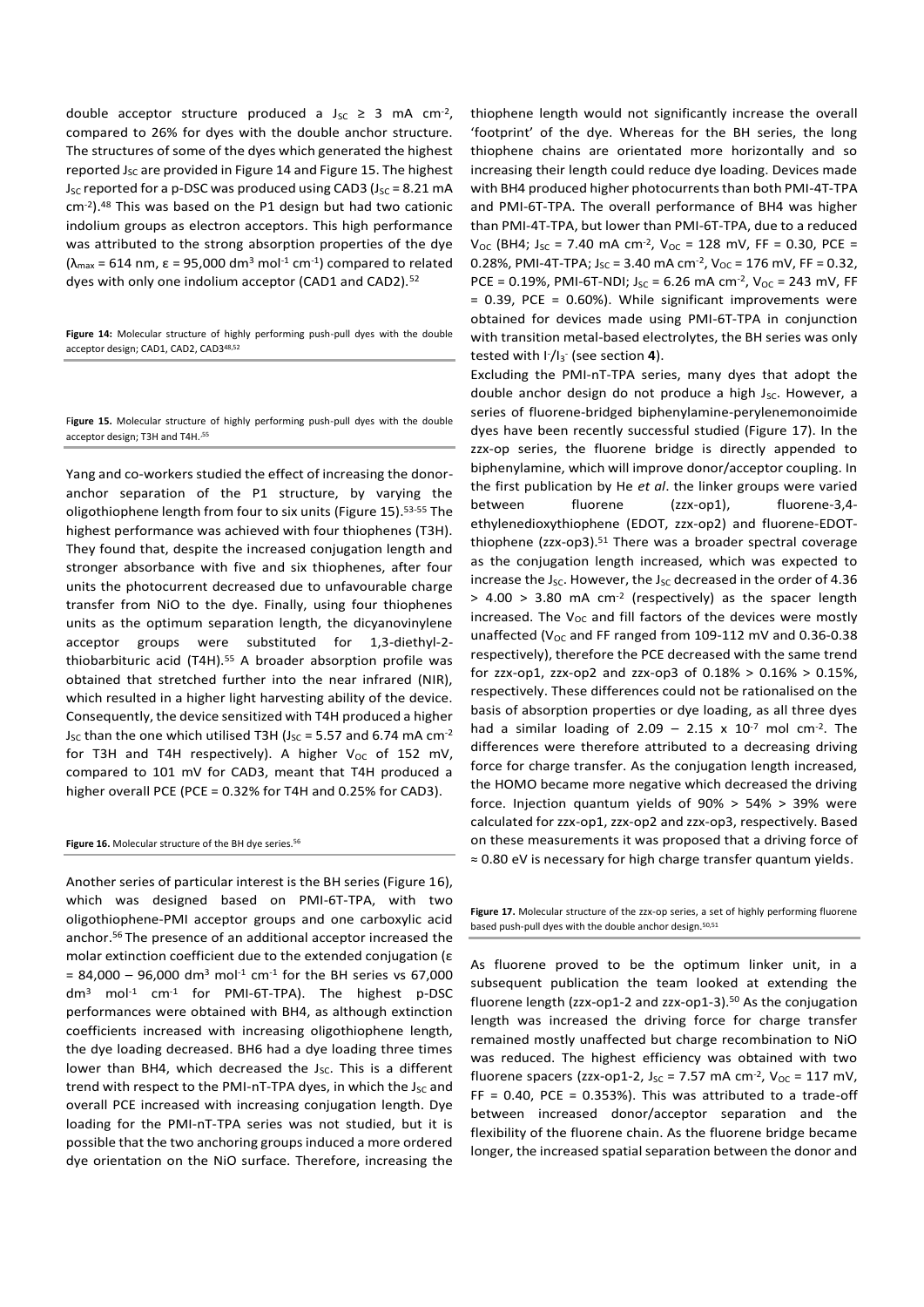acceptor groups would likely hinder recombination between the reduced dye and NiO. Conversely, with shorter chains the dyes could form a more compact layer, which could inhibit recombination between the electrolyte and NiO. zzx-op1-2 was argued to have the correct chain length to balance these two factors, leading to the highest performances. Despite their similarities to the PMI-nT-TPA dyes, none of the zzx-op series were tested with transition metal-based electrolytes.

**Figure 18.** Molecular structures of the p-type dye molecules W1, W2, and W3.<sup>57</sup>

A series of double anchor novel D-A-A (donor-acceptoracceptor) based sensitizers (W1, W2 and W3) were reported by Zhu and co-workers (Figure 18). 57 In this series an electron withdrawing 2,1,3-benzothiadiazole (BT) moiety was introduced as a  $\pi$ -bridge connecting a triphenylamine donor and alternative acceptor moieties. All dyes exhibited a PCE exceeding 0.1%, with W2 a sensitizer containing an octyl 2 cyanoacrylate acceptor showing the superior performance  $(J_{SC})$ = 4.16 mA cm<sup>-2</sup>,  $V_{OC}$  = 121 mV, FF = 0.33, PCE = 0.166%). The higher light-harvesting efficiency leads to a higher photocurrent in W2. In addition, electrochemical impedance spectroscopy (see section **3**) (EIS) studies suggest slower charge recombination at the metal oxide/electrolyte interface and a faster hole transporting ability of W2. This encouraging result indicates the potential of such D–A–A systems for the creation of high-performance photosensitizers for p-type photocathodes.

All these dye series exemplify the double anchor design. On the other hand, a recently reported push-pull thienoquinoidal dye is the antithesis to this design, with a small conjugation length and little donor/acceptor separation (QT-1, Figure 19). Despite this, the dye produced one of the highest reported  $J_{SC}$  values of 8.20 mA cm<sup>-2</sup>. Coupled with a  $V_{OC}$  of 120 mV and an FF of 0.34, this dye had an overall PCE of 0.33% when tested with the  $1/1<sub>3</sub>$ electrolyte. It also proved to be successful when used with a  $Co<sup>H</sup>/Co<sup>III</sup>$ -based electrolyte (J<sub>SC</sub> = 6.5 mA cm<sup>-2</sup>, V<sub>OC</sub> = 226 mV, FF = 0.34, PCE = 0.50%), suggesting that the charge-separated state is long-lived. Little discussion was provided concerning the reason why these devices were so successful. Interestingly, it has a very similar structure to a previously reported dye; O2.<sup>60</sup>

Figure 19. Molecular structure of QT-1 and the structurally similar dye O2.<sup>58,60</sup>

**Figure 20**. Molecular structure of arylamine dyes with one or two anchors designed for p-DSCs reported by the group of Lin.59,61

When employed in a p-DSC, O2 performed only modestly  $(J_{SC} =$ 1.43 mA cm<sup>-2</sup>,  $V_{OC} = 94$  mV, FF = 0.37, PCE = 0.05%).<sup>58</sup> This comparison highlights how fairly minor structural changes can have a large effect on device efficiencies. Lin and co-workers designed a series of arylamine-based dyes with a single acceptor unit and one or two carboxylic acid anchoring units to directly probe the effect of multiple anchoring sites on device

performances (Figure 20).<sup>59,61</sup> Comparing the two dyes with the 1,3-diethyl-thiobarbituric acid acceptor unit (Lin-1 and Lin-2), devices made with the multi-anchored dye out-performed those made with the single-anchored dye (Lin-1;  $J_{SC} = 1.38$  mA cm<sup>-2</sup>,  $V_{OC}$  = 113 mV, FF = 0.34, PCE = 0.053%, Lin-2; J<sub>SC</sub> = 2.18 mA  $\text{cm}^2$ , V<sub>OC</sub> = 122 mV, FF = 0.35, PCE = 0.092%). This improved performance was attributed to the second anchoring unit enhancing the binding strength between the dye and the semiconductor, thereby facilitating more efficient charge transfer. It was also suggested that the improvements were due to a suppression of the dark current of the device from more effective coverage of the NiO surface by the dye. However, a lower dye loading  $(1.54 \times 10^{-7} \text{ mol cm}^{-2} \text{ for lin-1 vs. } 1.19 \times 10^{-7} \text{ m}$ mol cm-2 for Lin-2) was observed for the dye containing two anchoring units.

#### **Figure 21.** Molecular structures of squaraines described in Warnan *et al*. Study.<sup>62</sup>

The same trend was seen for the squaraine dyes, with the double-anchored structure proving more efficient (p-SQ1;  $J_{SC}$  = 1.22 mA cm<sup>-2</sup>,  $V_{OC}$  = 117 mV, FF = 0.37, PCE = 0.053%, p-SQ2; J<sub>SC</sub>  $= 1.92$  mA cm<sup>-2</sup>, V<sub>OC</sub> = 140 mV, FF = 0.42, PCE = 0.113%). Again, the improvements were attributed to a suppression of the dark current. In comparison to the first report, here the dye with two anchoring units had a higher dye loading  $(1.98 \times 10^{-7} \text{ mol cm}^{-2})$ for p-SQ2 vs  $1.07 \times 10^{-7}$  mol cm<sup>-2</sup> for p-SQ1), possibly due to a more compact dye monolayer brought about from the more rigid anchoring mode. Warnan and co-workers also produced a series based on iodo-squaraines (SQ) (Figure 21).<sup>62</sup> SQ showed fast hole injection, however it suffered from subsequent fast recombination. A PMI unit was included to act as a light harvesting antenna and a secondary electron acceptor (SQ-PMI). Additionally, a terminal electron acceptor unit, NDI, was added to this system in an attempt to slow recombination further (SQ-PMI-NDI). The PCE of the systems steadily increased in the order of; SQ < SQ-PMI < PMI-NDI ≪ SQ-PMI-NDI. The charge-separated state was extended long enough that a metal based redox mediator could be utilised, however the best device performance was achieved with iodine (SQ-PMI-NDI/ I-  $/I_3$ : J<sub>sc</sub> = 2.73 mA cm<sup>-2</sup>, V<sub>oc</sub> = 95 mV, FF = 0.32, PCE = 0.083%,  $Co<sup>II/III</sup>: J<sub>SC</sub> = 1.17 mA cm<sup>-2</sup>, V<sub>OC</sub> = 175 mV, FF = 0.27, PCE = 0.055%).$ The authors argued that novel squaraines based on push-pull systems containing an electron withdrawing moiety are required for future development.

Very recently a new series of triphenylamine dyes was reported by Brisse *et al* (Figure 22). <sup>63</sup> The new dyes are homologous to the benchmark P1. The authors tuned electron acceptor moiety with increasing electronic affinity in the series of four triphenylamine-bithiophene push-pull dyes in order to shift their absorption to the red region of the visible spectrum. With an iodine electrolyte, one of the dyes possessing a 1,3-diethyl-2- thiobarbituric acceptor gave a PCE reaching 0.124% and a  $J_{SC}$ of 4.32 mA.cm<sup>-2</sup>.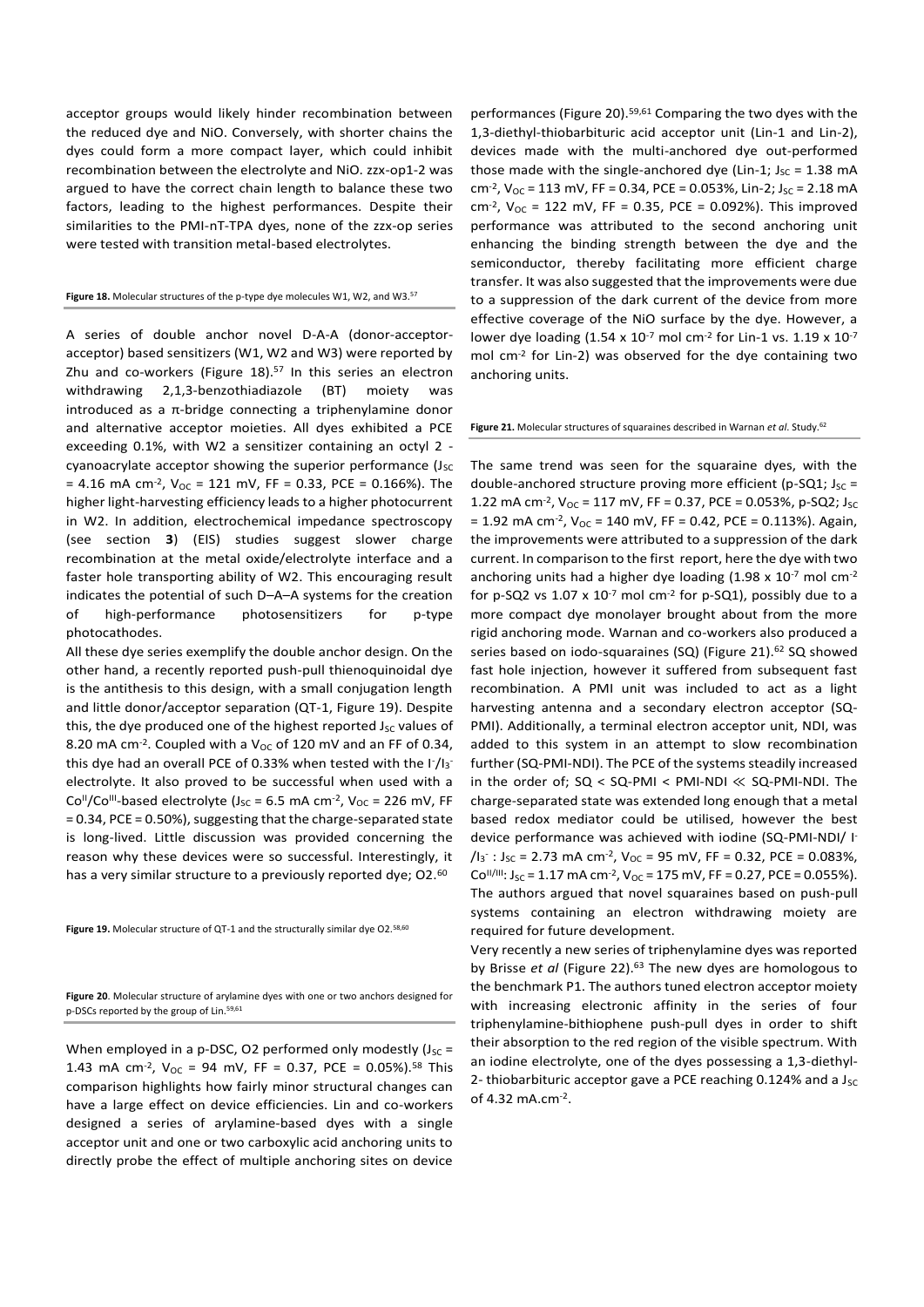**Figure 22.** Molecular structures of push-pull dyes synthesized by Brisse *et al*. (RBG-174, COCO, BBTX, COCN).<sup>63</sup>

#### Figure 23. Molecular structure of DPP-dyads used for p-DSCs.<sup>15,64,65</sup>

While triphenylamine-based push-pull dyes have dominated the p-DSC field since the work of Sun and Bach, very recently a publication by Odobel and co-workers described a highly efficient diketopyrrolopyrrole (DPP) dyad that does not contain an amine donor (Figure 23).15,25,42 DPP dyes are attractive because of their numerous features, such as high photostability, electron withdrawing properties well-suited to reach high oxidizing power in the excited state, and straightforward synthesis. Th-DPP-NDI (Figure 23) had a modest extinction coefficient of 37 000 dm $^3$  mol $^{-1}$  cm $^{-1}$ , lower than any of the other dyes that produced a high  $J_{SC}$ . Despite this the average  $J_{SC}$  of NiO/Th-DPP-NDI devices was 7.38 mA cm-2 and the 'champion' device produced 8.2 mA cm-2 , which is comparable to the record dyes CAD3 and QT-1. The NDI acceptor group is essential for these high performances, as Th-DPP produced only a negligible current response that could be attributed to the dye. It is possible that the success of this molecule will stimulate the design of more varied dyes for p-DSCs. These DPP dyes also serve as a prime example of how subtle structural modifications can have a significant effect on device performances. A DPP dyad with mixed phenyl/thiophene bridges (DPP-NDI) was previously reported by the same group and devices made using this dye obtained a J<sub>SC</sub> of 1.79 mA cm<sup>-2</sup>. The lower J<sub>SC</sub>, coupled with a lower  $V_{OC}$  (V<sub>OC</sub> = 147 and 91 mV for Th-DPP-NDI and DPP-NDI respectively), resulted in a PCE that was seven times lower than Th-DPP-NDI (PCE = 0.35% and 0.048% for Th-DPP-NDI and DPP-NDI respectively).64,65

#### Figure 24. Molecular structures of the isoindigo dyes.<sup>66</sup>

Structurally similar to DPP-based sensitizers are isoindigo derivatives (Figure 24). In 2015, Odobel and co-workers investigated two indigo sensitizers for their novel application in NiO p-DSCs. A N,N-di(4-benzoic acid) phenylamine moiety acted as an anchoring (donor) group, and the isoindigo as the acceptor (ISO-Br) (Figure 24). It is worth mentioning that a second dye was produced which was additionally functionalised with an NDI unit (ISO-NDI). The dyes displayed a broad charge transfer band and an extended absorption (< 700 nm), explaining their promising performances (ISO-Br/  $Co<sup>II/III</sup>$ : J<sub>SC</sub> = 0.80 mA cm<sup>-2</sup>, V<sub>OC</sub> = 182 mV, FF = 0.23, PCE = 0.033, ISO-NDI/ Co<sup>II/III</sup>: J<sub>SC</sub> = 1.54 mA cm<sup>-2</sup>,  $V_{OC}$  = 260 mV, FF = 0.25, PCE = 0.100%).<sup>66</sup> The performance and simplicity of these sensitizers opens up space for future development. Recently, a novel bay-annulated indigo (BAI) derivative has been reported (Figure 25), producing a promising photocurrent (I<sup>-</sup>/I<sub>3</sub><sup>-</sup> : J<sub>SC</sub> = 1.14 mA cm<sup>-2</sup>).<sup>67</sup>

**Figure 25**. Molecular structure of BAI-COOH.<sup>66</sup>

Furthermore, a novel series of triphenylamino-free pyran-based dyes (Figure 26) have been prepared in which the performance of CB7 and CB8 exceeded, in the reported conditions, that of the benchmark P1 (CB7: J<sub>SC</sub> = 2.00 mA cm<sup>-2</sup>, PCE = 0.076%, CB8: J<sub>SC</sub> = 1.72 mA cm<sup>-2</sup>, PCE = 0.066, P1: J<sub>SC</sub> = 1.66 mA cm<sup>-2</sup>, PCE = 0.064).<sup>78</sup> CB8 was found to absorb in the higher regions of the visible spectrum making it an ideal candidate for t-DSCs.

This survey of the literature reveals that consistently, the most promising dyes are those with charge-transfer character, such as the triphenyl amine push-pull dyes and molecular dyads such as Th-DPP-NDI. It can be challenging to compare directly the performance unless a benchmark, such as P1, is used because of the variation in NiO quality between research groups. Generally, symmetrical dyes with two acceptors are beneficial in terms of strong light absorption (and high  $J_{SC}$ ), whereas having only one acceptor but two anchoring groups is beneficial in terms of stability and protecting the surface (high  $V_{\text{OC}}$ ). The lifetime for charge-separation (see section **3**) is improved by positioning the acceptor away from the metal oxide surface, compared to dyes without a donor-acceptor structure, however, the charge-separated state lifetimes of dyes on NiO still lag orders of magnitude lower than dyes on  $TiO<sub>2</sub>$ . PMI-6T-TPA, which combines the best features of all the dyes, in conjunction with iron acetylacetonate, has reached the highest efficiency for a p-type DSC (ca. 2.5%) to date.

**Figure 26.** Molecular structure of triphenylamino-free pyran-based dyes.<sup>78</sup>

#### **2.3 Porphyrin and Bodipy sensitizers**

**Figure 27**. Molecular structure of porphyrins synthesised and tested in p-DSCs; ZnP and ZnP-NDI reported by Odobel et al; ZnTCPP and C60PPy reported by Tian *et al*. 67-69

#### **Figure 28.** Chemical structure of the porphyrins studied by Gibson et al.<sup>75</sup>

Beyond the widely researched ruthenium and triphenylaminebased push-pull sensitizers, there have been other unique developments focusing on porphyrin and bodipy dyes. While porphyrins remain one of the most effective and researched molecules in n-DSCs, their application in p-DSCs hasn't received as much attention. This is possibly due to the dissatisfactory efficiencies reported in early papers, for example He and coworkers found that the free base tetrakis(4-carboxyphenyl) porphyrin (TCPP) gave a PCE of only 0.003%.<sup>13</sup> Odobel *et al.*  attempted to improve the performance by applying an electron accepting phosphorus porphyrin in p-DSCs. While this approach is logical, the solar cell performance was disappointing (IPCE = *ca.* 2.5 %). Inspection of the relative redox potentials indicate that while the driving force for photoinduced charge-separation was very favourable,  $\Delta G^0$  = -1.1 eV, the low-lying reduction potential (-0.6 V vs. SCE) meant that the driving force for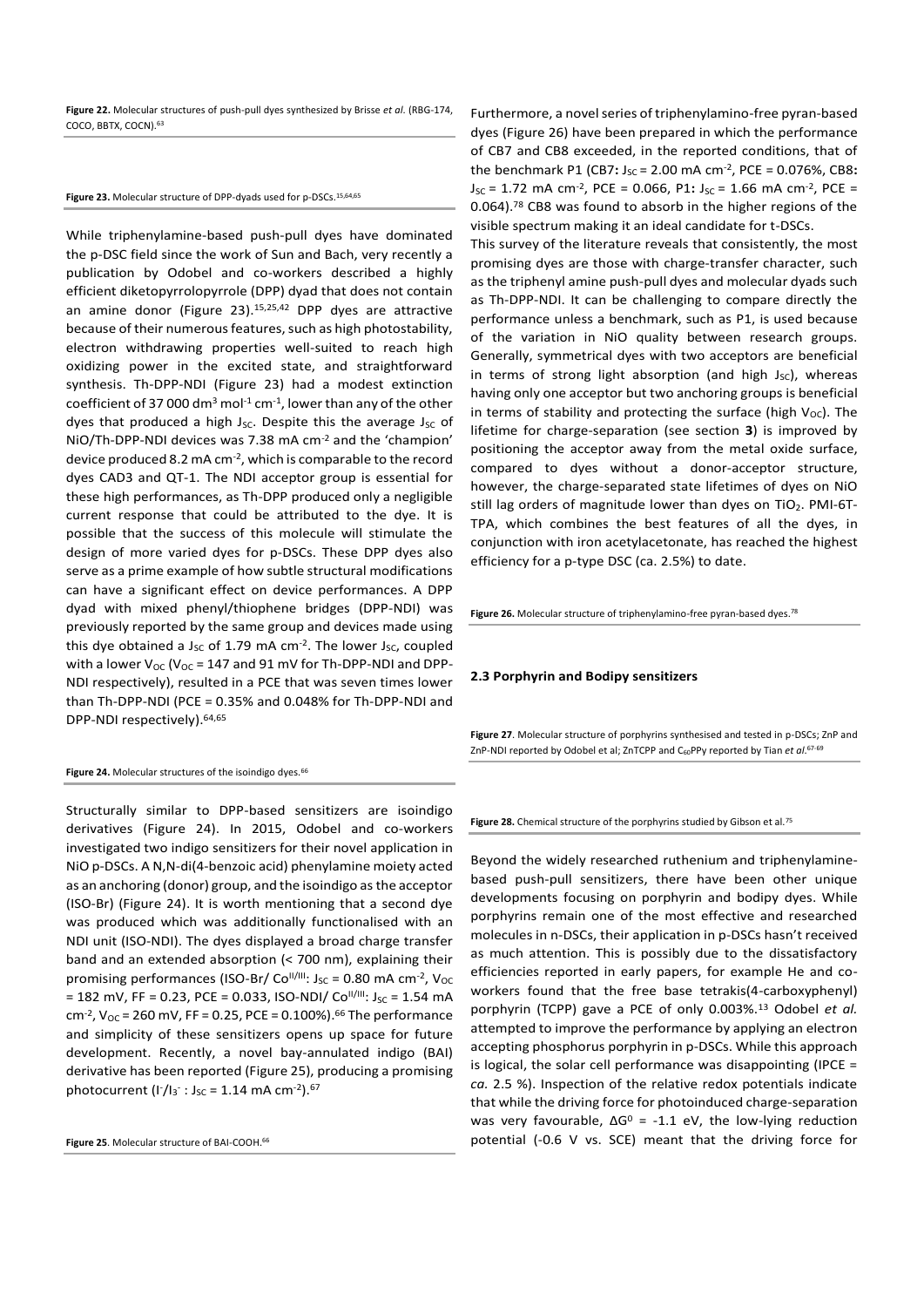regeneration was insufficient for regeneration of the dye to compete with charge-recombination.

More electron donating zinc porphyrin based dyes (Figure 27) have given modest results (for ZnP,  $J_{SC}$  = 0.19 mA cm<sup>-2</sup>,  $V_{OC}$  = 98 mV, η = 0.006%; for ZnTCPP, J<sub>sc</sub> = 0.5 mA cm<sup>-2</sup>, V<sub>oc</sub> = 120 mV, FF = 40 %, η = 0.02 %).<sup>68,69</sup> It has been postulated that the limiting factor in the zinc porphyrin system was fast electron-hole recombination at the interface between the dye and the NiO. Appending an NDI electron acceptor to ZnP improved the p-DSC performance (ZnP-NDI J<sub>SC</sub> = 1.38 mA cm<sup>-2</sup>, V<sub>OC</sub> = 127 mV, FF = 32 %, η = 0.012 %).<sup>70</sup> Likewise, Tian also tested a supramolecular system with ZnTCPP coordinated to N-methyl-2-(4'-pyridyl)-3,4 fulleropyrrolidine  $(C_{60}PPy).<sup>69</sup>$  This design was inspired by previous reports of supramolecular interactions between porphyrins and  $C_{60}$  derivatives, which showed a fast porphyrin to  $C_{60}$  charge transfer process and a long lifetime for the reduced fullerene.<sup>73,74</sup> NiO films sensitized using ZnTCPP/C<sub>60</sub>PPy performed more efficiently than the porphyrin alone ( $J_{SC} = 1.5$ mA cm<sup>-2</sup>, V<sub>OC</sub> = 158 mV, FF = 38 %, η = 0.09 %). The authors attributed this increased performance to a suppression of recombination between the reduced dye and NiO. The authors recommended that a new anchoring group, spacer units and the introduction of a novel electron acceptor are pertinent for future optimization. Recently, Gibson et al. demonstrated the efficient employment of click chemistry to synthesise a new porphyrin with a coumarin anchor group (3, Figure 28) which augments binding stability.<sup>75</sup> This system was efficiently coupled with a  $C_{60}$  acceptor following the approach by Tian et al.<sup>69</sup> The efficiencies obtained were low but comparable (around 0.02%).

**Figure 29.** Molecular structure of 1-7 and 4,4-difluoro-8-(4-carboxyphenyl)-1,3,5,7 tetramethyl-2,6-diethyl3a,4a-diaza-4-bora-s-indacene (Bodipy-CO2H) investigated as NiO photosenzitizers.<sup>76,77</sup>

Boradiazaindacene (bodipy) dyes are popular in a range of applications but have been used infrequently and with moderate success in n-DSCs. However, their large extinction coefficients, electrochemical stability and tuneable absorption properties (i.e. to optically match photoanodes in tandem cells) prompted Lefebvre and co-workers to choose a bodipy dye for p-type DSC tests.<sup>75</sup> The applicability of boradiazaindacene (bodipy) dyes for promoting charge-separation was successfully demonstrated. The triphenylamine donor-bodipy acceptor produced an impressive  $J_{sc}$  (3.15 mA cm<sup>-2</sup>) which was at the time comparably superior to related triphenylamine-based dyes.<sup>76</sup> Later, a series of triphenylamine donor-based bodipy dyes appending a carboxylic acid anchoring group and thiophene spacers were investigated (Bodipy-CO<sub>2</sub>H). A positive effect on PCE was observed upon addition of thiophene spacers units. Less substituted bodipy dyes (5 and 7, Figure 29) showed higher IPCE comparative to the hindered dyes 4 and 6 (IPCE 4 = 27%, 7  $=$  53%). A higher J<sub>sc</sub> (5.87 mA cm<sup>-2</sup>) was reported for Bodipy 7 and was accredited to an improved electronic communication with NiO.<sup>77</sup>

Besides the broad use of porphyrins for n-type DSCs and optimization of such dyes carried out by different research groups, they seem, so far, to be less promising for applications in p-type cells. A possible approach to improve the performance would be to build in a push-pull design and to improve the orbital overlap between the HOMO on the dye and states in the NiO valence band. However, the synthesis of asymmetric porphyrins is typically limited by low yields and multiple steps. Bodipy dyes are relatively more straightforward to synthesise and have reached current densities which are almost comparable with the push-pull dyes described above (ca. 0.3 %). The field concerning bodipy based sensitizers is growing and is still open to optimization, possibly by developing dyad systems with an acceptor unit such as  $C_{60}$ .

## **3. Kinetics**

#### **3.1 The dye-semiconductor interface**

In order to gain a deep insight into the mechanisms that regulate the incident photon to current conversion (IPCE) of ptype DSCs with different sensitizers, transient absorption spectroscopy (TAS) and transient infrared spectroscopy (TR) can be employed. TAS is typically applied to study the ultrafast dynamics, which is made possible because the injection, recombination and relaxation pathways occur on very different timescales, with characteristic rate constants. The undesirable excited state relaxation and charge-recombination processes in p-type systems are shown in Figure 30. The fate of an electron in a dye-sensitized solar cell is determined by kinetic competition between charge separation and recombination processes. The typical lifetimes associated with these processes are given in Figure 31. For characteristic NiO systems, chargeinjection is a fast process, between 100 femtoseconds to 100 picoseconds.<sup>20</sup> However, dye<sup>-</sup>|NiO<sup>+</sup> recombination generally occurs on a picosecond to nanosecond timescale and is often, but not always, measured to be faster than regeneration which has been reported from nanosecond up to microsecond timescales, leading to an inefficient solar cell.<sup>76,79</sup> Elaborate donor-acceptor dyes can give charge-separated state lifetimes of up to microseconds.<sup>80-82</sup> Fast charge-recombination may be a result of the low hole mobility of NiO or the electronic vacancies which exist above the valence band edge. $83$ Furthermore, whereas charge transport through  $TiO<sub>2</sub>$  is believed to be diffusive, for NiO a hole-hopping mechanism at the NiO/electrolyte interface has been proposed, which may also promote semiconductor/electrolyte recombination.<sup>21,84</sup> This hopping mechanism for NiO is believed to originate from 'trap states' caused by the presence of Ni<sup>3+</sup> and Ni<sup>4+</sup>.<sup>83,85</sup>

**Figure 31.** Energy level diagram of the components within a dye-sensitized solar cell with the relevant timescales of each process in p-type NiO.

**Figure 30.** Energy level diagram of the backward processes in a p-type nickel oxide dyesensitized solar cell with an iodide/triiodide redox couple. 1) Dye relaxation; 2) dye- |NiO+ recombination; 3) electrolyte-|NiO+ recombination.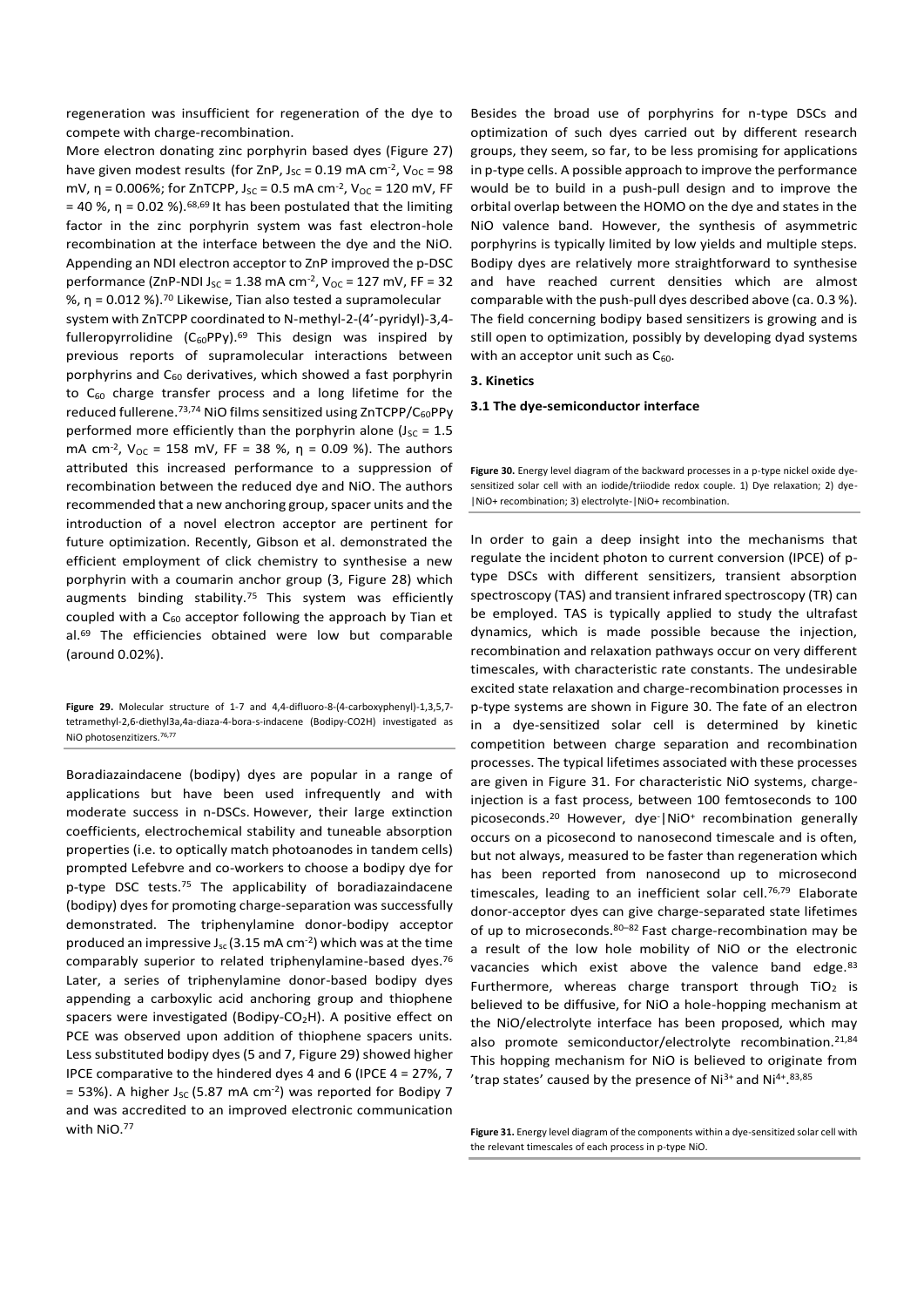Most studies on the dynamics of photoinduced electron transfer from mesoporous NiO to an excited dye molecule bound to the surface were reported by Hagfeldt and coworkers.<sup>86</sup> In this work, C343-sensitized NiO was chosen as a model system to study interfacial electron-transfer dynamics. The kinetic processes were found to be multi exponential and a major ultrafast component (∼200 fs) was present, which is of the same order of magnitude as the time constants measured for photoinduced electron injection in C343-TiO<sub>2</sub> colloid solutions. However, back electron transfer, which is also multi exponential, is remarkably fast, with the main part of the recombination process occurring with a time constant of ∼20 ps. In Table 1, dye structures and their corresponding dye | NiO+ charge-separated state lifetimes are shown for all p-type nickel oxide systems, where this information was reported. Chargerecombination is generally believed to occur over a range of timescales due to holes being present in different environments in the nano-particulate film, so in some cases multiple lifetimes are attributed to this process.

Long-lived (microsecond) charge-separated state lifetimes on nickel oxide have been observed for some metal complexes, such as  $[Ru(dcb)<sub>2</sub>(NMI-phen)]<sup>2+</sup>$  (namely bis-(2,2'-bipyridine-4,4'-dicarboxylic acid)<sub>2</sub> N-(1,10-phenanthroline)-4nitronaphthalene-1,8-dicarboximide ruthenium(II)) (Figure 32). 33,87 The presence of the electron-accepting group, 4 nitronaphthalene-1,8-dicarboximide (NMI), attached to the phenanthroline of [Ru(dcb)<sub>2</sub>(NMI-phen)]<sup>2+</sup> resulted in long-lived charge separation of the order of 10–50 μs between reduced  $[Ru(dcb)<sub>2</sub>(NMI-phen)]<sup>2+</sup>$  and NiO valence band holes. Also, among iridium-based complexes, three sensitizers (IrPhen, IrDPQCN2, IrBpystyryl) were found to present a long-lived charge separated state of the order of the microsecond timescale.

#### Figure 32. Molecular structure of  $[Ru(dcb)_2(NMI\text{-}phen)]^{2+}$  dye.<sup>87</sup>

Organic molecules with an appended acceptor unit (A) also present a longer charge separated state lifetime than just the chromophore. Appending an electron acceptor (A) to the sensitizer (S), increasing the separation distance between the charges (hole in the valence band of NiO and electron on the sensitizer), leads to slower charge recombination at the dye-|NiO<sup>+</sup> interface. In some reported examples, the charge separated state was successfully increased by several orders of magnitude using this approach and some of the most efficient sensitizers for NiO are dyads of the type S–A. For example, Odobel et al. studied the photophysical properties of a perylene monoimide (PMI) dye connected to a naphthalene diimide (NDI) or a fullerene  $(C_{60})$  acceptor units. They reported a study of free dyads (PMI-Ph-NDI, PMI-PhC<sub>60</sub> and PMI-NDI).<sup>37</sup>

The proposed mechanism of hole injection for these dyads, PMI–A, starts with hole injection from the singlet excited state ( <sup>1</sup>\*PMI), after photon absorption, and is followed by a charge shift reaction to A forming the final charge separated state A-– PMI|NiO<sup>+</sup>. The fast electron shift from the sensitizer to the acceptor is crucial to compete with the fast recombination

reaction. When bound to nanoporous NiO films, all the dyads presented in the study, exhibit ultrafast ( $\tau = 0.3-3$  ps) hole injection from the excited PMI unit to the NiO valence band. Transient absorption measurements show that the radical anion of the PMI unit is formed and undergoes charge shift to the acceptor unit (NDI or  $C_{60}$ ), which localizes the electron at a longer distance from the NiO surface.<sup>38</sup> The resulting charge separated state is long-lived, recombining on the ms timescale, which is a significant improvement compared to the recombination rate recorded with PMI-only based sensitizers. Both PMI-NDI | NiO and PMI-PhC $_{60}$ | NiO exhibit rapid ( $\tau = 2-20$ ps) formation of the final charge separated state A-/PMI|NiO<sup>+</sup> that competes favourably with recombination, resulting in charge shift yields greater than 80%. The electron transfer cascade in PMI–Ph-NDI|NiO shows more complex kinetics that compete with recombination and only achieves a 50% yield for NDI- .

The positive effect of NDI as an electron acceptor unit was also demonstrated in a more recent work by Odobel et al.<sup>13</sup> The investigators synthesised a new series of diketopyrrolopyrrole (DPP) dyes. The effect of appending a naphthalene diimine unit (NDI) as a secondary electron acceptor, in conjunction with the DPP, was analysed by transient absorption spectroscopy, which indicated that very fast charge-transfer lead to a hole injection quantum yield approximately close to unity for all the dyes. In contrast, the charge recombination rate constants differed substantially between the dyes with and without the NDI substituent. The latter exhibit a long-lived charge separated state of the order of one hundred microseconds. As a result, the dyes containing an NDI electron acceptor give superior photovoltaic performances.

The same strategy was applied to the design of porphyrin dyes and squaraines. Porphyrin- $C_{60}$  dyads have been widely studied and recently these systems have been explored by Tian et al. in p-type DSCs (see section **2**). <sup>69</sup> The dynamics of chargeseparation between a  $C_{60}$  acceptor coordinated through the Zn centre of a porphyrin have been investigated by Gibson et al. using transient absorption spectroscopy to evaluate the effect of the electron acceptor on the charge-separated state lifetime. In this system, coordinating the zinc to a pyridyl-functionalised fullerene  $(C_{60}PPy)$  extended the charge-separated state lifetime of porphyrin from *ca.* 200 ps to nanoseconds.<sup>75</sup> Similarly, Odobel and co-workers added the terminal electron acceptor unit NDI to a squaraine dye (SQ-PMI) to slow recombination (SQ-PMI-NDI).<sup>59</sup> Consequently, the PCE of the systems steadily increased in the order of SQ-PMI < SQ-PMI-NDI, obtaining a charge separated state of the order of microseconds.

More generally, the push-pull design has been shown to slow the rate of charge-recombination by moving electron density in the dye away from the nickel oxide surface towards the acceptor groups and the interface with the redox electrolyte. In these systems the anchor group is attached at the donor to locate the acceptor group furthest from the surface when adsorbed on nickel oxide, which is the opposite structure to push-pull dyes for n-type  $TiO<sub>2</sub>$  systems where the anchor is located near to the acceptor group. Time-resolved infrared spectroscopy has been particularly useful in probing the change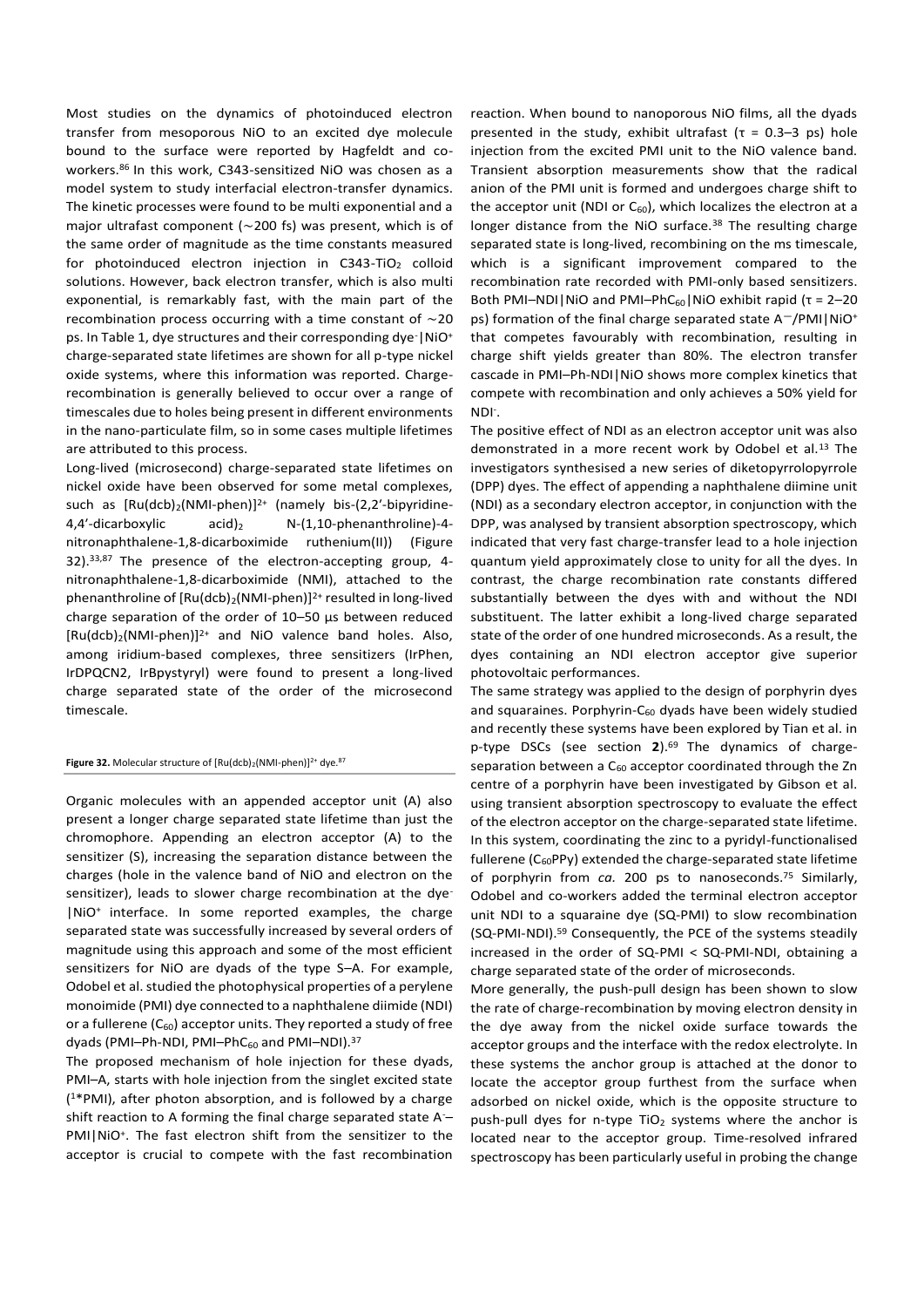in electronic structure in dyes adsorbed on NiO, following light absorption. This technique probes changes in bond strength following laser excitation and has been previously applied to analyse charge transfer dynamics for dyes containing metalcarbonyl bonds adsorbed on  $TiO<sub>2</sub>$  films.<sup>90,91</sup> The nitrile acceptor in P1, which has a characteristic frequency of ~2000 cm<sup>-1</sup> is an excellent reporting unit for the excitation and subsequent reduction of P1. <sup>93</sup> The lifetimes extracted from TRIR experiments were consistent with femtosecond transient optical absorption spectroscopy of P1 adsorbed on the surface of NiO films, which revealed a rapid injection rate (*τ* < 1 ps), but a short charge-separated state lifetime (*τ* < 1 ns).<sup>23</sup>

PMI-6T-TPA, like P1, contains a triphenylamine electron donor, but is substantially larger in size compared to P1, partly due to the long, extended thiophene bridge, in addition to a perylene monoimide (PMI) chromophore, which is a good electron acceptor in the excited state. The importance of such extended linkers in terms of the charge-transfer dynamics was introduced by Bach et al.<sup>42</sup> The investigators studied the impact of systematically varying the length of the oligo-3-hexylthiophene bridge, which provides control over the spatial separation of the photogenerated charge carriers, from a bithiophene (n=1) to a quaterthiophene (n=2) and a sexithiophene (n=3). The results from transient absorption spectroscopy demonstrated a clear correlation between the length of the oligothiophene linker and the observed recombination kinetics. The champion dye with the sexithiophene bridge (PMI-6T-TPA) was associated with slower recombination kinetics with respect to the others (*ca*. 14 µs). Assuming a similar molecular orientation of compounds, an increasing length of the oligothiophene bridge translates into an increased tunnelling distance between the electron occupying the dye's LUMO and the vacancies located in the NiO electrode, leading to a lower recombination rate. Similarly, Wu *et al.* reported a series of triphenylamine (TPA)-oligothiopheneperylenemonoimide molecules, denoted as the BH dyes.<sup>56</sup> They systematically studied the photophysical properties of the BH series of molecules with  $\pi$ -linkers of various lengths in solution via time-resolved absorption spectroscopy. When the BH dye attached onto the NiO films, ultrafast hole injection was observed within the instrument response time (<200 fs) as well as the slow injection component. They found that the recombination lifetimes span a remarkably wide time scale from tens of picoseconds to several microseconds. These results were consistent with Bach et al. in showing that varying the number of π-linkers to increase the spatial distance between the PMI units and holes in the NiO leads to a slower rate of charge-recombination.

Gibson et al. attempted to slow charge-recombination by varying the coupling between the chromophore and the thiophene bridge in a series of boron dipyrromethene (bodipy) triphenylamine dyes. Transient absorption spectroscopy of 6 (Figure 29), a bodipy analogue of P1 where the acceptor is electronically decoupled from the thiophene linker, revealed the formation of a long-lived charge-separated state on nickel oxide (*τ* = 180 ns). Surprisingly, however, the solar cell performance, particularly IPCE, was lower for 6 than for the benchmark dye, P1.<sup>77</sup> This is possibly a consequence of

positioning the bodipy chromophore further from the NiO surface and slowing down the initial charge-separation process. By comparison, dye 7, a derivative with greater electronic coupling with the thiophene, was shown to have a much shorter charge-separated state lifetime but generated considerably more photocurrent than dye 6.77

Generally, these studies support the strategies of donoracceptor dye designs and spatial separation from the semiconductor NiO surface to retard the charge recombination processes. However, there still remains quite a gap in fundamental understanding on the dynamics of charge-transfer at the interface between dyes and p-type metal oxides such as NiO. Clearly there is a discrepancy between the measured dynamics of sensitized films and the performance of the photoelectrodes in complete devices. For a high quantum efficiency, at least an order of magnitude difference between the lifetime with and without electrolyte is required, and typically charge-separated state lifetimes of the order of microseconds are observed with n-type devices.<sup>90</sup> Indeed, in the case of sensitized semiconductor based photoanodes, the quantum yield can be expressed as the product of three terms related to the key steps of the device working principle:

$$
IPCE = LHE\phi_{inj}\eta
$$
 (Eq.1)

where *LHE* is the light harvesting efficiency, ɸ*inj* is the electron injection (from sensitizer to semiconductor) quantum yield and ɳ is the efficiency of *e-* collected at the photoanode. Being efficiency dependent on electron collection, quantum yield can be represented as a ratio between the rate constants of forward (electron collection) and reverse processes (electron recombination). Therefore, if the charge-separated lifetimes are short (< ns), theoretically, the liquid-junction cell should not work. Nonetheless, dyes such as P1 and CAD3<sup>92</sup>, which have a relatively short charge-separated state lifetimes (*ca.* < 10 ns), still generate relatively high photocurrents in NiO dyesensitized solar cells.

As previously mentioned, time-resolved absorption spectroscopy experiments on films in the presence of a solution of iodine and lithium iodide, showed that the charge-separated state decays over a longer timescale than in the presence of an inert electrolyte, which could suggest that species in the electrolyte associate with the cationic dyes adsorbed on nickel oxide or species on the surface of NiO. This association slows recombination (extending the lifetime of the dye radical anion) rather than the expected increase in the rate of regeneration (quenching the lifetime of the dye-radical anion), and the effect is attributed to the promotion of the reaction between I and Ni3+. Indeed, as discussed in section **3**, charge-recombination has been associated with the presence of Ni<sup>3+</sup> states, and it has been demonstrated that the electrolyte chemically reacts with the NiO surface, whereby I<sup>-</sup> reduces the Ni<sup>3+</sup> states. 85,89

#### **3.2 The semiconductor-electrolyte interface**

Other techniques have been employed to evaluate the dynamics of slower processes in dye-sensitized photocathodes,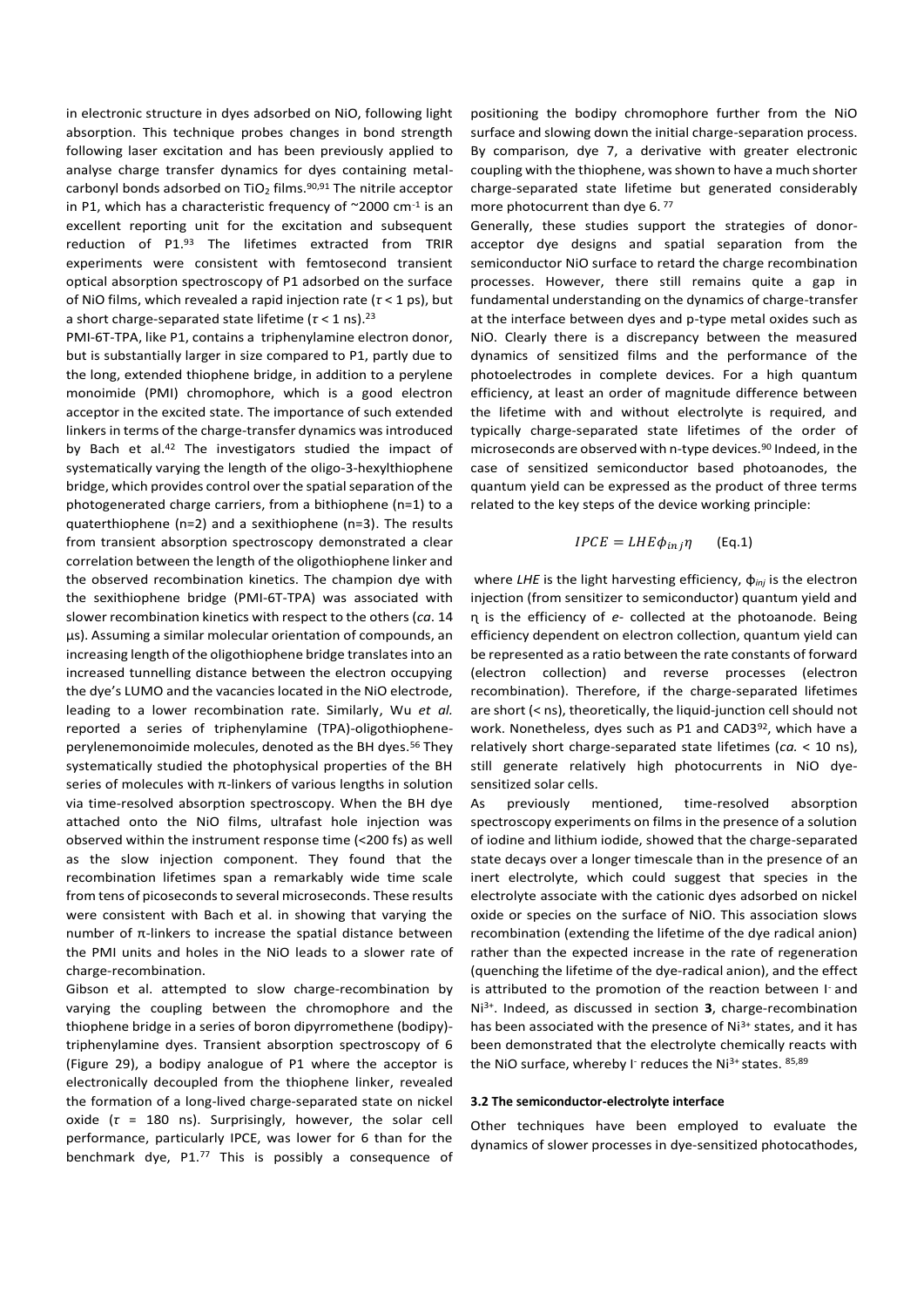such as charge transport and charge recombination at the NiO|electrolyte interface, including photocurrent and photovoltage transient measurements and electrochemical impedance spectroscopy.

Hagfeldt *et al.* reported the first investigation of hole diffusion length in p-DSCs incorporating mesoporous NiO electrodes. 94 In their study, time constants for charge-transport and chargelifetime were obtained from small light-modulation transient photocurrent measurements under short-circuit conditions and open circuit voltage transients. Despite the slower chargediffusion rate in NiO compared to TiO<sub>2</sub>, it was noticed that at low light intensities, hole lifetimes  $(\tau_h)$ , which are measured at open circuit, are much larger than hole transport times  $(\tau_{tr})$ , which are measured at short circuit. These two values, at the same equivalent light intensity or charge-density, can be associated directly to the charge collection efficiency,  $\eta_{CC}$  that can be estimated as:

$$
\eta_{CC} = 1 - \frac{\tau_{tr}}{\tau_h} \qquad \text{(Eq.2)}
$$

Furthermore, the study revealed that mesoporous NiO displays a transport time that is almost independent from light intensity and is strongly dependent on the type of cation in the electrolyte. This was attributed to adsorption of the cations affecting the hopping of charge at the NiO electrolyte interface, supporting the idea that the holes are Ni(III) sites at the surface. However, hole lifetimes were found to decrease sharply with increasing light intensity, as a higher charge density is expected to lead to an increase in recombination. It is interesting that charge transport in NiO is not affected by concentration of charge, keeping a relatively constant diffusion coefficient until high bias light intensities. 95,96

Following this report several studies on hole transport properties of NiO have been carried out. Mori *et al*. determined an apparent diffusion coefficient:

$$
D = \frac{d^2}{2.77\tau_h} \quad \text{(Eq.3)}
$$

(where *d* is the film thickness) of 5 x 10<sup>-8</sup> cm<sup>2</sup> s<sup>-1</sup>, while Hagfeldt et al. obtained a diffusion coefficient that is 3 times larger, by modifying the NiO preparation route.<sup>96,97</sup> This result demonstrated that the diffusion property of NiO can be easily tuned by changing the film preparation. Transient measurements were also employed to analyse the effect of doping, of applying an insulating blocking layer and of varying the redox mediator on the hole lifetime and transport time. 38,98- <sup>100</sup> Hagfeldt et al*.* measured the hole lifetime and transport times of devices employing several cobalt-based redox mediators. Consistent with previous observations, the hole lifetimes were strongly dependent on light intensity, whereas the hole transport times were independent of light intensity (unless the hole lifetime became sufficiently short to affect the measurement). At the same time, while the transport times were found to be almost independent from the cobalt complexes used in the devices, the lifetimes were strongly dependent on the steric bulk of the cobalt polypyridyl ligand (see section 4). Furthermore, Odobel et al. found that with I<sub>3</sub><sup>-</sup>/I<sup>-</sup>

the hole lifetime is shorter than with the  $Co<sup>III/II</sup>$  redox couple studied.<sup>38</sup> They attribute the relatively long hole lifetimes in the presence of the cobalt species to the large steric bulk of the tertiary-butyl substituents on the bipyridyl ligands, which increase the distance between the NiO and the cobalt centre.

Photocurrent and photovoltage transients have also employed to compare charge lifetime and transport on NiO sensitized with different dyes, for example the CAD dye series, in which the steric properties of the dyes were varied. Devices utilizing CAD2 and CAD3, have charge lifetimes that are notably longer than those utilizing CAD1, confirming that the bulky alkyl substituents on the periphery of the dye inhibit chargerecombination recombination between the NiO and the redox couple <sup>51</sup> Furthermore, it was found that CAD2 and CAD3 exhibit charge lifetimes comparable to those of previously studied dyes such as P1.37,41

Charge recombination and charge-transport can also be studied using electrochemical impedance spectroscopy (EIS). Electrochemical impedance spectroscopy is a frequencydomain approach which measures current response to the application of an AC voltage as a function of frequency. $101,115$ Generally for n-type DSCs, Nyquist diagrams under illumination typically feature three semicircles, assigned to the charge transfer process at the platinized counter electrode (in the range of kHz), the transport and recombination of the photoinjected electrons in the porous  $TiO<sub>2</sub>$  film (in the range of 1-100 Hz), and Nernst diffusion within the electrolyte (in the range of mHz), respectively.102,103

Wu et al. reported a systematic and fundamental study of the impedance spectra of NiO p-DSCs. Nyquist plots featuring two semicircles were observed. By fitting the data to the standard equivalent circuit model, the kinetic processes were separated, and key parameters were extracted, including the charge recombination resistance, chemical capacitance, and hole lifetime. The first semicircle (Figure 33) was assigned to the charge transfer reaction at the electrolyte/counter electrode interface, while the second semicircle was assigned to the recombination charge transfer process at the NiO/dye/electrolyte interface. The hole lifetime  $(\tau)$  was calculated by:

$$
\tau = R_{rec} C_{\mu} \quad (\text{Eq.4})
$$

Where  $R_{rec}$  is recombination resistance and  $C_{\mu}$  is associated capacitance. It was found that hole lifetimes obtained by their EIS measurement were comparable to those obtained by other methods.<sup>99</sup>

Wu et al. also applied EIS to investigate the reasons behind the low fill factor (FF) in p-DSCs.<sup>104</sup> Previously, Cheng et al. proposed that the short hole diffusion length and insufficient charge collection determined by charge recombination at electrolyteelectrode interface might account for the relatively low FF.<sup>105</sup> Whereas, Wu et al. suggested that the low fill factor value is largely attenuated by the recombination of holes in NiO with the reduced dyes. Indeed,  $R_{\text{rct}}$  is affected by both  $R_{\text{rct-el}}$  and R<sub>rct-dye</sub>, with the latter process dominating under the SC condition. As matter of fact, the lower dielectric constant of NiO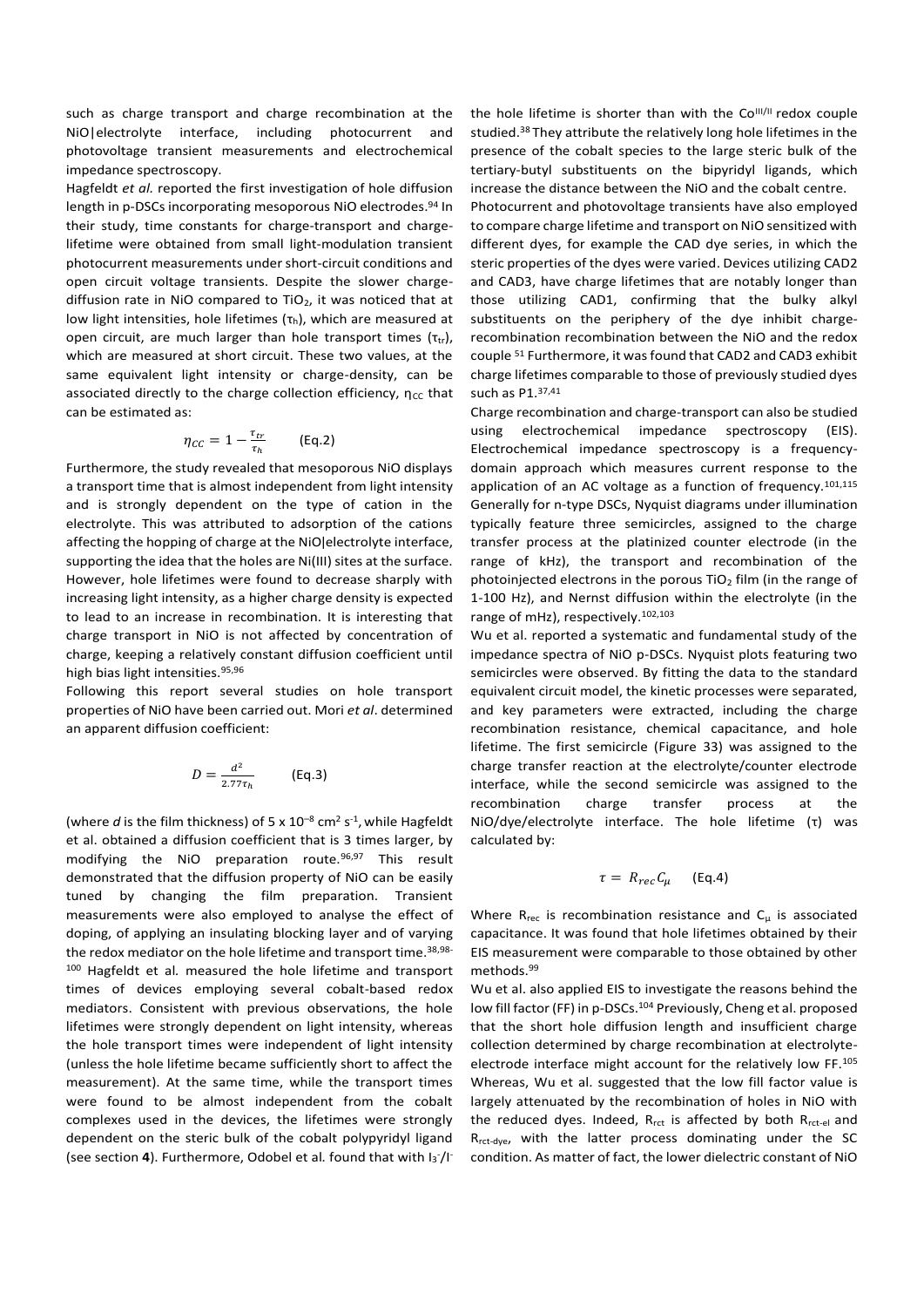means NiO is less effective in screening the Coulombic interaction between the charged dye and the charge carriers in the semiconductor compared to TiO<sub>2</sub>. Furthermore, they observed that the large values of  $C_{\mu}$  can be associated to a surface charging/hopping mechanism for the storage/transport of holes in NiO. These considerations were supported by a more recent work by Bach and co-workers which attributed efficiency losses to fast recombination with dye and as the main reason associated to a poor FF, along with poor hole injection efficiency  $(\varphi_{\text{INJ}})$ , under applied bias.<sup>106</sup>

However, Zaban at al. highlighted hole transport as the performance limiting factor of p-DSCs. Their impedance results shed light on the fact that hole transport in the mesoporous film is a limiting factor to the performance of the solar cell, pointing out the need to improve the hole conductivity of the NiO based electrode.<sup>107</sup> Once understood the dynamics that regulate the PCE of p-type DSCs, the same technique was used to evaluate strategies to improve the efficiency such as treatment of the NiO surface, doping or the use of a suitable blocking layer (see section **5**) and to gain a deep insight into comparisons of different electrolytes and sensitizers.

Figure 33. ( $top$ ) Equivalent circuit of NiO p-DSC where  $R_S$  is the equivalent series resistance of the device, parallel RC units model the various interfaces and a Warburg element models electrolyte diffusion. (*bottom*) Nyquist plot of cell at open circuit under 1 sun illumination. The red solid line shows the fitting curve.<sup>104</sup>

Li et al. reported a simple  $Ni(CH_3COO)_2$  post-treatment method, which the authors propose, can offer an effective way of decreasing the surface NiO(OH) structure, resulting in diminishing the hole recombination, increasing the charge collection efficiency, leading to a 31.3% improvement in the photovoltaic performance.<sup>108</sup> The charge collection efficiency  $(n_{cc})$ , obtained by EIS, which is related to the ratio of charge transport through NiO and charge recombination, can be calculated by the following equation:

$$
\eta_{CC} = 1 - \left(\frac{R_t}{R_h}\right) * C_\mu \quad \text{(Eq.5)}
$$

The  $\eta_{cc}$  was found to be higher for post-treated devices. This observed electrochemical character of treated sample was attributed to the decrease of surface defects (species NiO(OH))by Ni(CH3COO)<sup>2</sup> treatment, which can inhibit back hole transfer from the NiO to electrolyte.<sup>108</sup>

Wu et al. doped NiO with different quantities of CoO. From EIS measurements they found out that the  $\tau_{\rm tr}$  increased from ~5 ms for p-DSCs assembled with pure NiO cell by more than 2-fold for 2% and 6% Co-doped NiO films. The authors attributed this to the dopant ions acting as scattering centres for the electrons or holes, reducing the probability of polaron hopping and reducing the hole and electron mobility values. The  $V_{OC}$  increased from 122 mV up to a maximum of 158 mV with > 6% cobalt doping. This was consistent with the lowering of the flat-band potential (observed from Mott−Schottky measurements) of the NiO by a few tens of mV and to higher hole lifetimes for the Co-doped

cells than those for pure NiO cells.<sup>109</sup> Meanwhile, lithium as dopant was found to improve the electrical properties of the films. The EIS analysis clarified that this behaviour is due to a strong dependence of the valence band shape and position with respect to the Li-doping concentration. Hammarström et al. demonstrated evidence that the decreased recombination of Lidoped NiO DSCs is attributed to a downward shift of the valence band, which increases the energy barrier for interface recombination. Another reason results in narrowing the trap energy distribution of Li-doped NiO photoelectrodes which can weaken energy overlap with the LUMO level of dye and subsequently the recombination path of hole back transfer to the dye is hindered.<sup>116</sup>

At the same time, with alumina as blocking layer, Wu et al. showed a higher recombination resistance value from the electrochemical impedance studies. It has thus been established that the increase in  $V_{OC}$  upon alumina treatment arises due to a higher resistance for electron/hole recombination across the NiO surface, locally.<sup>110</sup> Meanwhile, spray pyrolysis of  $TiO<sub>2</sub>$  on NiO was found to increase recombination resistance.<sup>111</sup> The  $\tau_h$  was calculated from the recombination resistance and the chemical capacitance. The results showed that TiO<sub>2</sub> treated devices exhibited the longest hole lifetime, leading to a higher hole density, a higher Fermi level and, therefore, a higher  $V_{OC}$  and PCE. Similar behaviour was found studying the effect of a NiO blocking layer through electrochemical impedance spectroscopy, which demonstrated that charge recombination was suppressed pointing to a higher photocurrent and fill factor.<sup>112</sup>

The effect of recombination suppression for a series of dyes in which the structure was systematically varied, has also been evaluated using EIS analysis. As an example, impedance spectroscopy revealed that zzx-op1−2 exhibits a longer hole lifetime, and a higher photogenerated hole density than zzx-op1 and zzx-op1−3. All results indicated that the dye zzx-op1−2 formed a much more compact dye block layer than zzx-op1 and zzxop1−3, with regard to retarding the charge recombination between the injected hole in the NiO film and the hole acceptor in the electrolyte, leading to better performance.<sup>50</sup> The same approach was employed for the study of zzx-op2 and zzx-op3 dyes and a family of squaraines (SQ).<sup>51,112</sup>

The effect of the electrolyte composition was also screened by EIS measurement: the influence of the presence of an additive such as chenodeoxycholic acid was evaluated by Odobel and coworkers.<sup>113</sup> Analysis of electrochemical impedance spectroscopy provides evidence that the role of the CDCA layer is to create a physical barrier to prevent the approach of the redox mediator from the NiO surface and consequently raise the open circuit voltage, as demonstrated by higher hole lifetimes in the presence of such additive.

At the same time the technique was used to study semiconductor materials as alternatives to the conventional NiO substrate (see section **5**). Guldi and co-workers reported a study about the detailed optimization of CuO-DSCs by combining device analysis with a comprehensive electrochemical impedance spectroscopic (EIS) study.<sup>114</sup> They evaluated the impact of the CuO electrode fabrication, e.g.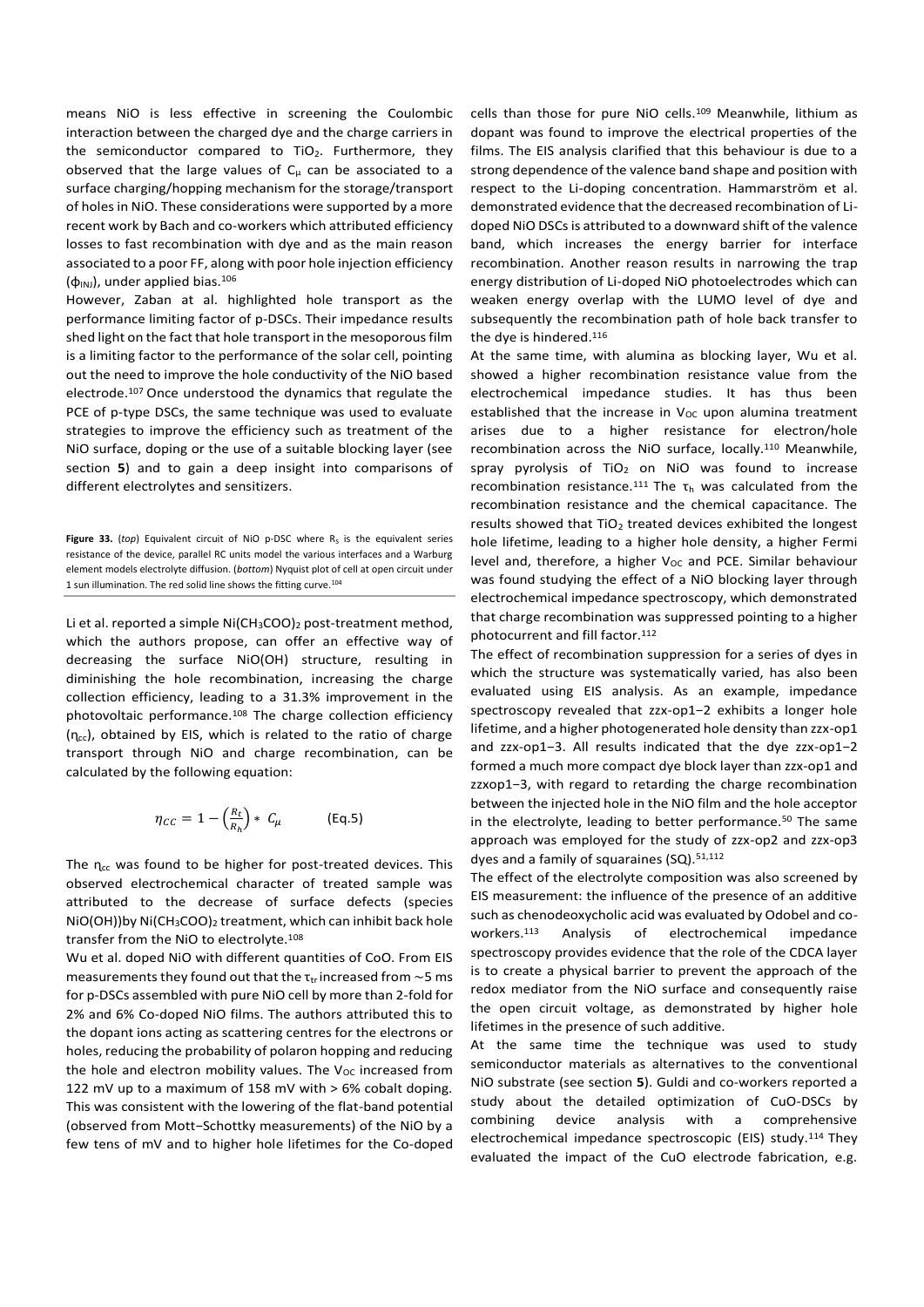calcination temperature and electrode thickness, and the  $\lceil \cdot / \rceil_3$ electrolyte ratio on the device performance. They studied the effect of different device parameters on  $R_{CT}$  in concert with advanced EIS parameters  $\eta_{cc}$ , D and  $\tau_h$  as a function of calcination temperature, electrode thickness, and electrolyte ratio. A calcination temperature of 300 °C and a film thickness of 5.0 µm yielded the best balance between dye loading, charge injection, and recombination, with an optimum I<sup>-</sup>/I<sub>3</sub><sup>-</sup> electrolyte ratio of 2.5:1 for the dye regeneration process. In addition, the effect of trap states on the  $\tau_h$  has been studied for the first time in p-type DSCs by EIS. For the above-mentioned variables different observations have been obtained. In the context of sintering temperature and the electrode thickness, large differences in  $C_{\mu}$  were governing  $\tau_{h}$ , which led to longer lifetimes and increased recombination for a higher amount of trapping. For the different electrolyte molar ratios, the differences in  $C_{\mu}$ were small and, thus,  $R_{CT}$  showed a major impact on  $\tau_h$ . Here, a shorter lifetime pointed to a faster recombination of the trapped charge carriers. Furthermore, the reactivity of nonsensitized CuO electrodes with the electrolyte solution was probed by EIS measurements in the dark and compared to state-of-the-art NiO electrodes. Surprisingly, CuO electrodes showed a lower reactivity towards the redox couple compared to NiO electrodes.

Generally, dynamic studies using EIS and transient photovoltage and photocurrent decay measurements have demonstrated that there is a pronounced correlation between PCE and both suppressing charge recombination and enhancing charge transport, which can be tuned by modifying the semiconductor properties, electrolyte and dye design.

## **4 Electrolytes**

Figure 34. Molecular structure of PCBM.<sup>118,117</sup>

**Figure 35.** Molecular structures of the oxidized (5,50 -dithiobis(1-phenyl-1H-tetrazole)) and reduced (sodium 1-phenyl-1H-tetrazole-5-thiolate) forms of the redox couple.<sup>120</sup>

In a DSC, the electrolyte is responsible for regenerating the ground state of the dye and transporting electrons to the counter electrode. Its optimization is crucial, therefore, for the design of tandem devices. Most p-DSCs use a liquid electrolyte, which is typically  $I^2/I_3$  or a metal complex-based redox shuttle, but recently a few solid-state p-DSCs have been reported.116,117 In this context, phenyl-C $_{61}$ -butyric acid methyl ester (PCBM), instead of liquid redox couple electrolyte, has been employed as a solid electron-transfer material (Figure 34). Tian et al. reported the first example of a p-type solid state dye sensitized solar cell (p-ssDSC).<sup>117</sup> The photovoltaic data support the feasibility of the concept, but the PCE of the device was low. This was attributed to the short lifetime of the reduced dye (P1) on the NiO surface and slow dye regeneration from PCBM. Odobel *et al*. improved the p-type DSC performance by substituting the P1 dye with a simple DPP

(diketopyrrolopyrrole) dye bearing a thienyl carboxylic acid as binding group and a derivative<sup>118</sup>, which was furnished with a pyromellitimide (PYRO) group acting as a secondary inner electron acceptor. The performance of this kind of device still lags below devices prepared with liquid electrolytes however.

The most common liquid electrolyte is  $1/13$ <sup>-</sup> (typically formed from a solution of LiI and  $I_2$  in acetonitrile) and this has been used for many high-efficiency devices.<sup>45,48</sup> The iodine-based electrolyte composition has been optimised for the p-type system by changing the solvent and the additives. $89,119$ However, despite its widespread use, there are several drawbacks connected to this electrolyte. The redox couple is strongly coloured and competes with the dye for light absorption, particularly at lower wavelengths  $(\lambda_{\text{max}})_{3}$  = 380 nm, absorbs up to ca. 450 nm). $14$  Additionally, the small energy difference between the redox potential of this electrolyte and the Fermi level of NiO limits the open-circuit voltage ( $V_{\text{OC}}$ ) of these devices. Great advances have been made recently, resulting in the implementation of Co, Fe and Cu-based inorganic redox couples and thiolate-based metal-free redox couples, which have led to a higher  $V_{OC}$ .

In 2015 Bach et al. reported the application of an optically transparent thiolate/disulfide electrolyte based on 5,50 – dithiobis(1-phenyl1H-tetrazole) and sodium 1-phenyl-1Htetrazole-5-thiolate as redox couple (Figure 35). <sup>120</sup> The redox potential of the thiolate electrolyte (245 mV vs. NHE) lies about 70 mV more negative than that of the iodide electrolyte (315 mV vs. NHE), offering an opportunity to improve the  $V_{OC}$  of p-DSCs. An improvement in  $V_{OC}$  of the p-DSCs containing the thiolate-based electrolyte compared to the devices containing iodide-based electrolyte was observed, while a similar  $J_{SC}$  (5.3 mA cm-2 ) was maintained. In the same year, a device based on a commercially available and inexpensive coordination complex tris(acetylacetonato)iron(III)/(II) ([Fe(acac)<sub>3</sub>]<sup>0/1-</sup> (Figure 36) in conjunction with the PMI–6T–TPA sensitizer was reported. Solar cells made with the present electrolyte and incorporating a NiO blocking layer and chenodeoxycholic acid as an electrolyte additive produced PCE = 2.5%, <sup>45</sup> which was the highest reported efficiency for a p-type DSC at that time. The photovoltage was relatively low however, and this was attributed to fast charge recombination across the FTO/electrolyte interface, even in the presence of an NiO blocking layer.

**Figure 36.** Molecular structures of  $[Fe(acac)<sub>3</sub>]^{0/1}$ . 45

**Figure 37.** Molecular structure of the cobalt complexes investigated as redox couples in p-DSCs.44,100

Cobalt (II/III) complexes have proved to be the most promising alternative to the I<sup>-</sup>/I<sub>3</sub> redox couple so far, due to the improved chemical stability of the device, better optical transparency and more negative redox potentials (vs. I<sup>-</sup>/I<sub>3</sub><sup>-</sup>). Also, the size of these complexes can be tuned to reduce recombination between the redox electrolyte and holes in the NiO, as previously mentioned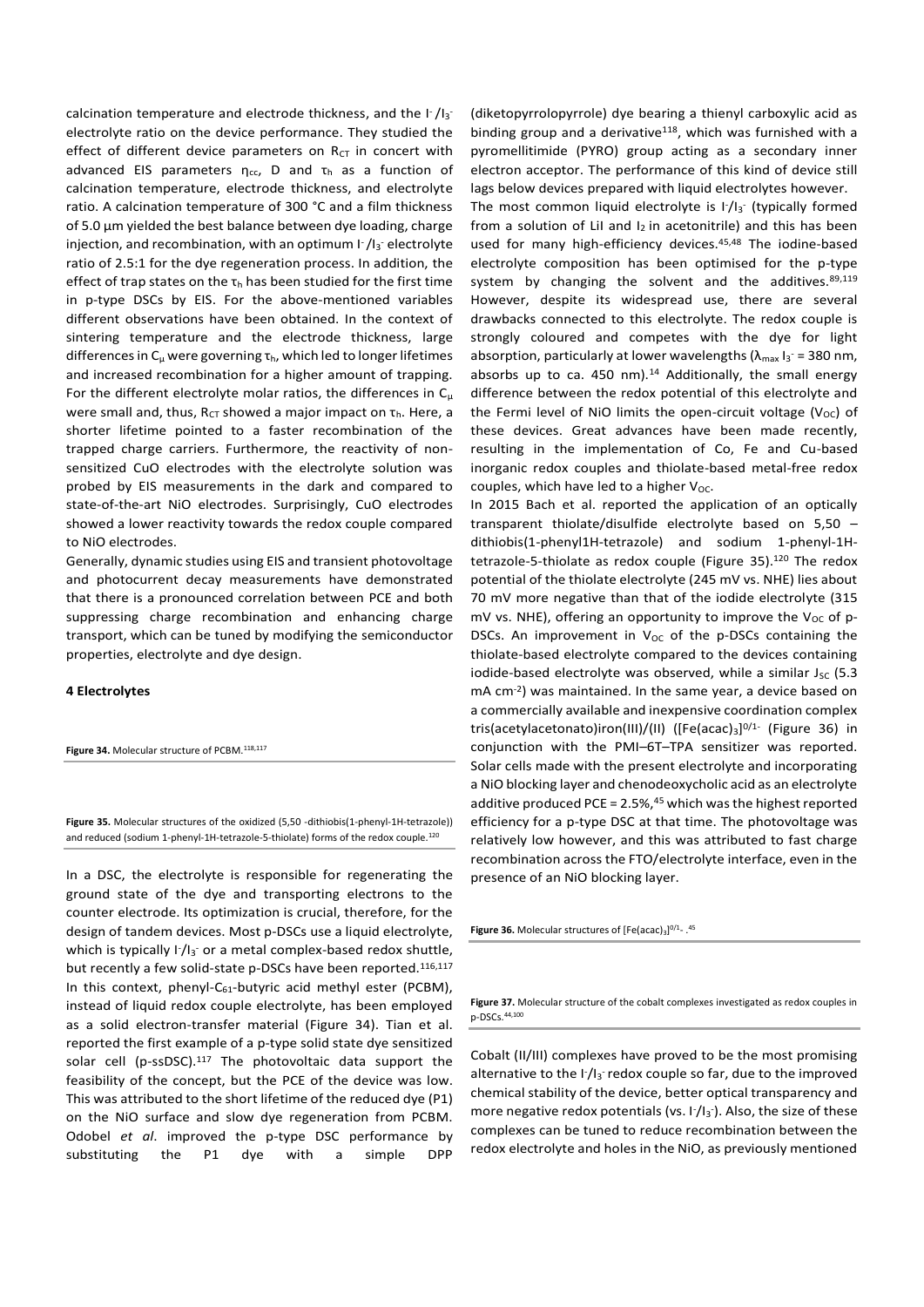in section **3**. <sup>100</sup> Devices made using cobalt-based electrolytes typically produce a higher PCE than I<sup>-</sup>/I<sub>3</sub><sup>-</sup> (when comparing the same dye) due to a higher V<sub>oc</sub> (ca. 200-300 mV vs. 100 mV).<sup>44</sup> However, not all dyes can be used with transition metal-based electrolytes, as a long-lived charge-separated state is necessary for dye regeneration to compete with charge recombination at the dye<sup>-</sup>|NiO<sup>+</sup> interface. Most dyes used with these electrolytes contain a secondary electron acceptor, such as PMI or NDI, to generate long-lived radical species.44,100 In 2009 an impressive  $V_{OC}$  of 0.35 $V$  was obtained for the p-DSC using  $Co<sup>II/III</sup>(dtb$ bipy) $3^{2+/3+}$  as the electrolyte, giving a PCE of 0.2% (Figure 36).<sup>39</sup>Furthermore, in 2011, members of the same group reported a series of cobalt polypyridyl-based complexes with p-DSCs PCE ranging from 0.04 to 0.24% (Figure 37).<sup>100</sup> The most significant breakthrough so far has been the application of a novel electrolyte based on Co<sup>II/III</sup> tris(1,2-diaminoethane)  $($ [Co $($ en $)$ <sub>3</sub>]<sup>2+/3+</sup>) (Figure 37), which allowed p-DSCs to achieve a PCE = 1.3% with PMI-6T-TPA dye and NiO.<sup>44</sup>

In addition to metal complex-based electrolytes, polyoxometalates (POMs) are well-known anionic metal oxide clusters that have favourable electrochemical properties, are easy to prepare and are based on cheap starting materials. 136 Recent applications of POMs include water oxidation catalysts, as components in redox flow batteries, lithium ion batteries and super capacitors  $137-140$ . POMs have also been used as coadsorbents on the surface of NiO electrodes in p-type DSCs and were shown to decrease the recombination rate and increase the  $V_{OC}.$ <sup>141</sup> Recently, POMs have been applied directly as redox mediators in p-DSCs by Reek et al. <sup>142</sup> Their study incorporated Lindqvist POMs which have a molecular formula M<sub>6</sub>O<sub>19</sub><sup>2−</sup> and a spherical shape, in the electrolyte solution. A unique feature of these POMs as electrolytes is that they are transparent and can therefore be suitable for tandem solar cell applications. Furthermore, they found give a 4 to 5-fold increase in  $V_{OC}$  when applying these POM electrolytes in comparison to the devices with the traditional I<sub>3</sub><sup>-</sup>/I<sup>-</sup> couple. Currently, the low solubility of the POMs is the main limiting factor for increasing the shortcircuit current of these cells. Increasing the solubility of these POM materials should therefore be the main focus point when improving the efficiency of these cells.

The same optimization approach was applied to other semiconductors, including CuO (see section **5**).<sup>151</sup> Guldi and coworkers found acetonitrile to be the most suitable solvent for CuO p-DSCs, which is consistent with NiO devices. The 4-*tert*butyl-pyridine (4-tbp) and Li<sup>+</sup> addition was also screened. In general, 4-tbp exerted no notable impact on the PCE, as previously demonstrated for NiO by Hagfeldt *et al*. <sup>20</sup> There was, however, a significant concentration dependence observed for Li<sup>+</sup>: the authors proposed that the Li<sup>+</sup> affects the distribution of trap states, which, in turn, suppresses the recombination with the electrolyte. It was suggested that at high Li<sup>+</sup> concentrations, the formation of additional trap states in the valence band of CuO open new pathways for recombination through Iadsorption on the electrode surface. An optimum Li<sup>+</sup> concentration of 0.2 M was found for CuO-based p-DSCs, to balance charge injection, charge transport, and charge recombination. These optimum conditions resulted in device

efficiencies of up to 0.16%. The impact of three different ionic liquids on the electrolyte properties and device performance was also probed. EMII and DMPII showed superior diffusion and recombination properties, respectively, when compared to 1 butyl-3-methylimidazolium iodide (BMII), which has been used as iodine source before.<sup>151</sup>

The efficiencies of p-type DSCs with NiO and  $I_3/I^2$  as the redox couple has probably approached its optimum performance and further breakthroughs will require alternative electrolytes. The challenge is balancing the kinetic properties of the dye and redox mediator, i.e. a redox couple which is advantageous in terms of slow recombination with the NiO substrate may also be slow at regenerating the dye, and so more effort is required to prevent recombination at the dye-NiO interface. Organometallic systems are versatile in terms being able to functionalise the ligands to both tune the redox potential and the steric properties to balance fast diffusion but limiting the interaction with the NiO. New concepts are also emerging, such as POM-based redox shuttles, which can store charge, and solidstate charge-transport layers, which have obvious benefits for scale-up and stability. A dual shuttle approach, which is characterized by the use of a redox mediator in conjunction with a co-mediator, initially employed by Bignozzi et al.<sup>143</sup> for ntype dye sensitized solar cells, could also be employed in p-type devices to favour charge separation over recombination.

## **5. Semiconductors**

The fabrication of sensitizers which permit a long-lived charge separated state at the dye|semiconductor interface is imperative to reduce parasitic charge recombination. Furthermore, their coupling with new electron mediators can dramatically improve device efficiencies. At the same time, several approaches have been employed to enhance the electronic characteristics of NiO or to find better performing semiconductors based on binary or ternary oxides, such as delafossites or spinel structures.

## **5.1 NiO**

As previously mentioned, NiO is the most widely researched ptype semiconductor (SC), with a valence band edge at 0.3 V vs. SCE at pH 7 and a band gap of 3.6-4.0 eV.<sup>122</sup> NiO is essentially transparent at low thicknesses, although some brown colour is present due to intrinsic Ni(III) ions that form during sintering. Ni(III) is present as a result of Ni(II) vacancies in the material, and their presence is thought to be responsible for the p-type character of NiO, which otherwise would be a Mott insulator. Various techniques are used to prepare NiO films<sup>123,124</sup>including sol-gel, rapid discharge sintering (RDS), hydrothermal and screen-printing methods.<sup>23,123-127</sup> The most commonly used technique is the sol-gel method, due to its simplicity and reproducibility. A successful method for preparing mesoporous NiO films, which increases the surface area for dye adsorption, is to use triblock copolymers as templates in the sol-gel route. The method described by Sumikura et al*.* 125 is used to prepare F108-templated NiO films with thicknesses of 1-2 µm and crystal sizes of 16 nm (after sintering at 450 °C). In this respect,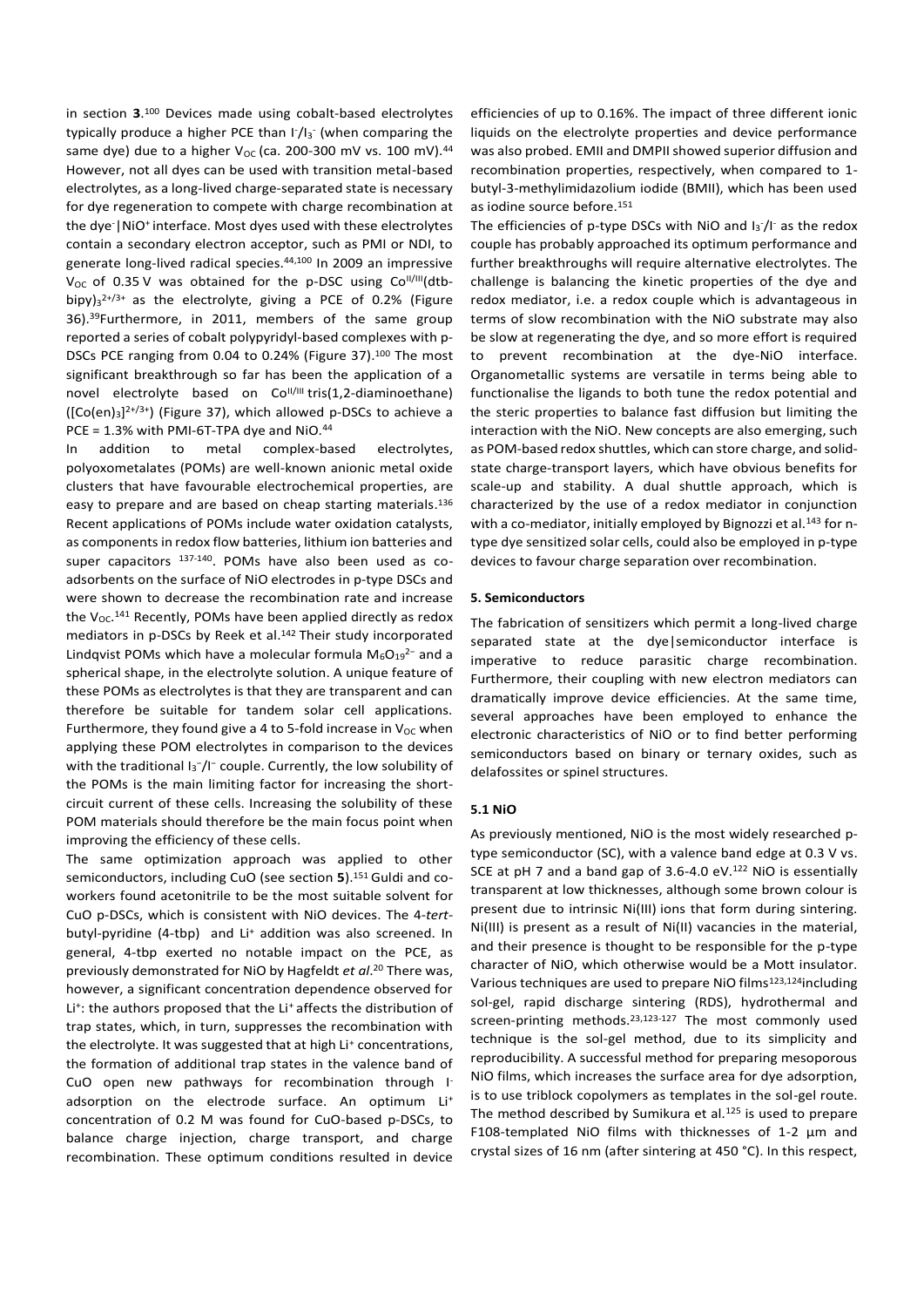Gibson et al. investigated a range of different mesoporous NiO electrodes prepared by different research groups and private firms in Europe to determine the parameters which influence good quality photoelectrochemical devices. From these studies it appears that a crystallite size of at least 20 nm, a film thickness of 1–2  $\mu$ m and a specific surface area above 40 m<sup>2</sup> g<sup>-1</sup> is most appropriate for photoelectrochemical devices using NiO. In addition, for thinner films, a lower sintering temperature (350 °C) gave better results than a higher sintering temperature (450 °C and 500 °C).<sup>147</sup>

In addition to the conventional methods already employed to prepare NiO thin films, such as screen printing, spin coating and spray pyrolysis, many other methods have been employed.<sup>144</sup> One example of preparing metal oxides with high specific surface area is electrospinning, which is simple, controllable, versatile and cost-effective approach. This method has been employed in the synthesis of NiO electrodes for supercapacitors, otherwise it can be easily shifted to semiconductor preparation for p-type dye sensitized solar cells. Electrospun metal oxide nanofibers are characterized by granular and fibrous morphology, high aspect ratio and large surface to volume ratio, high crystallinity and improved mechanical strength, which makes them potentially ideal candidate for solar cells. <sup>145</sup> Furthermore, Jousselme et al. reported the synthesis of mesoporous NiO films through inkjet printing of a sol−gel ink for the first time. Multilayer NiO films were formed, and different morphologies could be obtained by playing on the interlayer thermal treatment. The different morphologies and thicknesses of the NiO films were correlated to their performance in a p-DSC configuration, using a push−pull dye and an iodine-based electrolyte. The best results were obtained with NiOx/four layer-NiO mesoporous photocathodes of 860 nm, with a current density at the short circuit of 3.42 mA cm<sup>−</sup><sup>2</sup> . 146

Although its broad usage, NiO is not free from issues. For example, NiO has a low hole mobility  $(10^{-8} - 0.141 \text{ cm}^2 \text{ V}^{-1} \text{ s}^{-1})$ , as discussed in section **3**. <sup>130</sup> This leads to a small diffusion length for holes (2-3  $\mu$ m), which is not observed in TiO<sub>2</sub> where the electron diffusion coefficient is two orders of magnitude faster. The PV performance of NiO p-DSCs has been hampered as a consequence of the poor conductivity of the electrodes, which leads to fast charge recombination (CR) and poor injection yield  $(n_{\text{ini}})$ , depleting the number of collected charges and PCE.<sup>128</sup> Charge recombination at the dye|NiO interface has been seen to occur in the Marcus normal region, in which recombination increases with increasing driving force.<sup>128</sup> Several strategies have been employed to improve the performance of p-DSCs with NiO electrodes. For example, Hammarström and coworkers found that surface Ni<sup>3+</sup> states were involved in hole trapping.<sup>130</sup> These states act as tunnelling sites that rapidly trap holes on a sub-ps timescale, forming high energy  $Ni_{(h)}^{4+}$  states, that recombine with the reduced dye/redox mediator rapidly (100 ns). The authors proposed that reducing the reactivity of the  $Ni_{(h+)}^{4+}$  hole would improve the device performance. For example, removing the Ni<sup>3+</sup> sites from the surface of NiO by chemical reduction would avoid "Ni<sup>4+"</sup> formation, or retarding the electron recombination with  $Ni<sub>(h+)</sub><sup>4+</sup>$  to lifetimes longer than 100–200 ns would, instead, allow the relaxation to the  $Ni(h+)^{3+}$  hole, for which recombination is much slower. The authors subsequently showed that the reduction of high valence Ni impurities,  $Ni^{3+}$  and  $Ni^{4+}$  to  $Ni^{2+}$ , at the electrode surface by both chemical and thermal methods, decreased the charge recombination with the electrolyte.<sup>85</sup> The chemical method, which involved immersing the NiO electrodes in an acetonitrile solution of a hydride source, NaBH<sub>4</sub>, before sensitization with the dye, was successful in reducing NiO high valence states. The thermal treatment of NiO at 200°C led to the decomposition of Ni<sup>III</sup>OOH impurities to NiO, oxygen, and water. The group proposed that this heat treatment affected the dye adsorption and trap state distribution, which contributed to preventing recombination and lowing the quasi Fermi level, which manifested in an increase in the  $V_{OC}$  compared the untreated films.

Wu and co-workers reduced the rapid charge recombination between the photoreduced dye and the injected hole into the NiO semiconductor, by means of modifying the photocathode with an aqueous nickel salt.<sup>131</sup> As a result, a denser and highly crystalline nanostructure was acquired on the NiO electrode, which led to an increase in the current density and photovoltage compared with the untreated NiO film. The authors attributed the improvement to a shift in the Fermi level due to a change in the stoichiometry of the nickel and oxygen atoms on the surface of the modified electrode, resulting in an increase of the  $V_{OC}$  and a 35.7 % increase in the PCE of the p-DSC.

Blocking layers have also been employed to improve performance, being well-known to reduce recombination with FTO. A number of approaches have been taken to apply a thin compact layer of NiO on the FTO substrate, for example by spray pyrolysis of a precursor solution of  $[Ni(\text{ac}2)]$ , which has been observed to improve the PCE. <sup>132</sup> Wu et al. found that applying an alumina coating as a blocking layer in NiO based p-type DSCs could enhance the PCE by 74%, while atomic deposition of boron or spraying a  $TiO<sub>2</sub>$  compact layer onto the NiO film produced a similar effect of suppressing the recombination, as discussed in section **3**. 110,111

Odobel *et al*. proposed another strategy, filling the gaps in the dye monolayer with an insulating, transparent, bulky organic molecule, namely chenodeoxycholic acid (CDCA), which has been used widely in  $TiO<sub>2</sub>$  DSCs to avoid aggregation of the dye, according to two methods; either directly dissolving CDCA in the electrolyte (where the dye was sufficiently insoluble in the electrolyte solvent to avoid leaching) or, when CDCA was poorly soluble in the electrolyte solvent, by depositing CDCA directly on the photocathode by spin coating.<sup>113</sup> In both methods the authors found that the vacant sites were efficiently covered by CDCA molecules, reducing the charge-recombination at the electrode surface (see section **3**), but without competition with the photosensitizer for adsorption sites, thus leaving the light harvesting efficiency of the electrode unaffected. Interestingly, the  $V_{OC}$  increased by 25% when CDCA was dissolved in iodinebased electrolyte, and an impressive 65% rise was recorded when CDCA was spin coated onto the photocathode, reaching 540 mV on NiO in the presence of a cobalt-based electrolyte. This strategy seems to be generally applicable as it was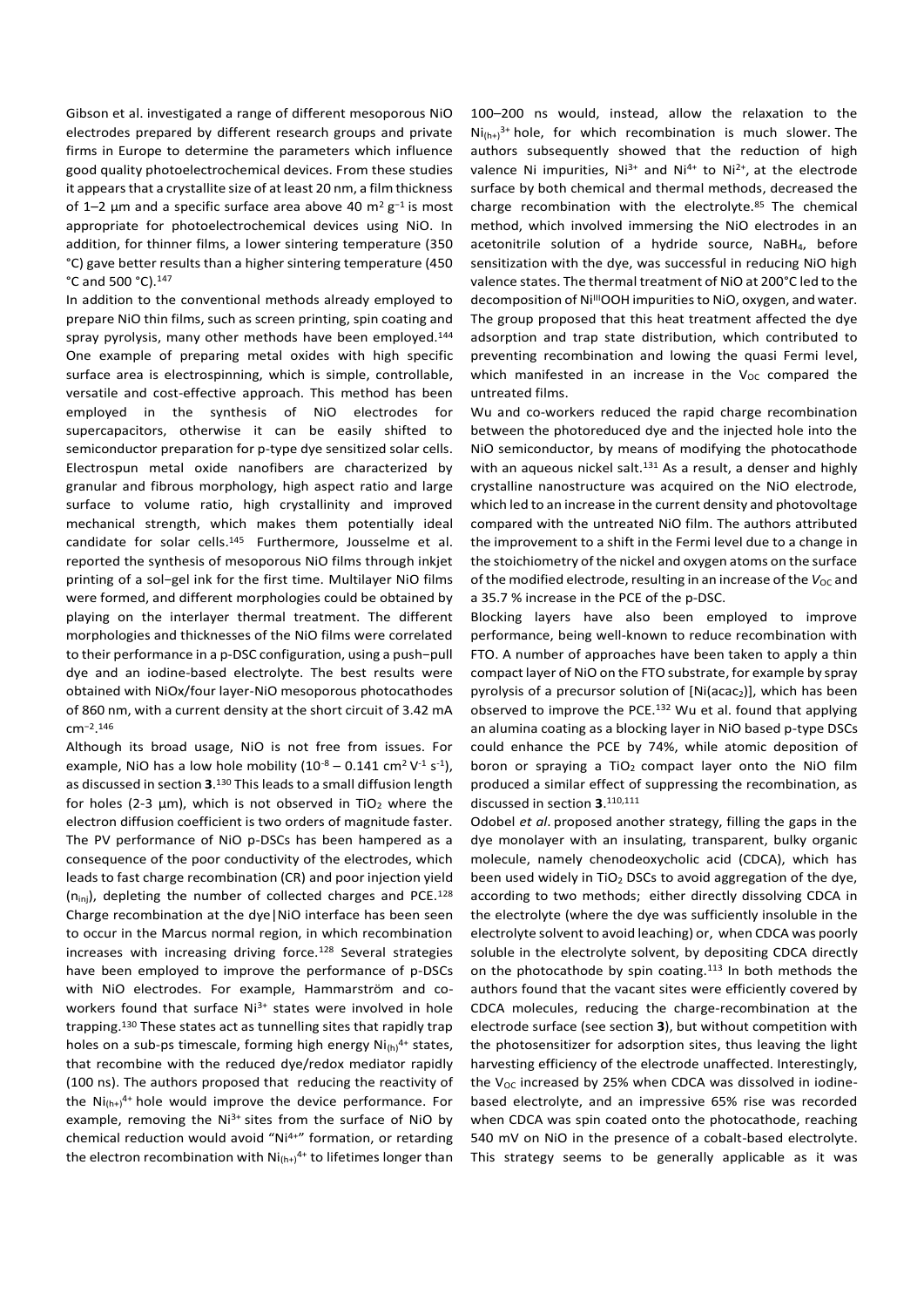successful with different benchmark dyes such as P1 and DPP-NDI.

The doping of NiO with atomic impurities has shown promising effects on the performance of p-DSCs. NiO was successfully doped with Co, Mg and, in particular, Li. Wu and co-workers systematically prepared nanoparticulate films composed of solid solutions of NiO with 2, 6 and 10% cobalt.<sup>98</sup> Their electrochemical study on doping effect is reported in section **4**. The authors found that the density of acceptor states around the valence band edge of NiO nanoparticles increased and the Fermi energy level was lowered gradually upon addition of cobalt. Consequently, the  $V_{OC}$  increased with increasing concentration of cobalt and the maximum increase was obtained for the nominally 6% wt. Co-film. Adding Mg to the NiO photocathode also enhanced the open-circuit voltage, however, this was offset with a decrease in the photocurrent with increasing  $Mg^{2+}$  content.<sup>134</sup> The cause of this has been attributed to a positive shift in the energy of the valence band, which decreased the driving force for electron transfer from the NiO film to the dye. A MgO doping concentration of 5% wt. was found to strike a balance between increasing  $V_{OC}$  and decreasing J<sub>SC</sub>, which lead to an optimum PCE. Chen *et al.* improved the PCE of p-DSCs by about 85% for electrodes based on a solid solution of Mg-NiO compared to pure NiO.<sup>133</sup>

Li doping of NiO, where  $Ni^{2+}$  is substituted with Li<sup>+</sup>, creates an electron vacancy, increasing the number of charge carriers (holes) and leading to a shift in the valence band edge. Li doping of NiO has been extensively studied over several decades for applications in capacitors and batteries.<sup>135</sup> p-Type DSCs containing Li-doped NiO also suffered from declining hole injection efficiency, but this has been offset with a decrease in hole recombination, and improved hole transport, which resulted in enhanced collection efficiency and photovoltaic performance.<sup>116</sup>

In addition to doping, the preparation of NiO composites have also been considered: in particular, graphene/NiO thin-film composites have shown a suppression in charge recombination, ascribed to the presence of graphene enhancing hole transport thus achieving efficient electron-hole pair separation and collection.<sup>148</sup> Despite improvements, NiO presents intrinsic limitations which are challenging to overcome. One of the most compelling motivators for alternative p-TCOs is that the VB of NiO (0.54 V vs NHE) is very close to redox potential of most of the electrolytes. To match the built-in potential of  $TiO<sub>2</sub>$  devices, the VB of the p-type semiconductor needs to be about 0.5 V more positive than NiO.

## **5.2 Binary oxides**

#### **Figure 38.** Molecular structure of dye examined by Suzuki *et al.* in conjunction with CuO.

Among the alternative p-type binary oxides which have been studied, cupric oxide (CuO) has gathered much attention in numerous applications including solar cells, due to its ease of fabrication with high chemical and thermal stability and tuneable electronic properties.<sup>149</sup> CuO films have a deeper valence band compared to NiO, as shown in Table 2, and a higher dielectric constant with respect to NiO (CuO  $\varepsilon$  = 18.1 vs. NiO ε = 9.7).<sup>19,149</sup> Consequently, the likelihood of electron-hole dissociation should be higher, increasing the charge collection efficiency. Suzuki et al. were the first to report a DSC based on CuO, which was sensitized with Fast Green FCF and NK-3628 (Figure 38), and the corresponding devices generated a PCE of approximately 0.01%.<sup>149</sup>

**Figure 39.** Molecular structure of electron-accepting dyes ZnPc1, ZnPc3 and ZnPc4 investigated in conjunction with CuO.<sup>154</sup> The dyes feature phenyl-ethynyl (ZnPc3) and triphenylamine-ethynyl (ZnPc4) spacers, to control the charge recombination between the CuO photocathode and the reduced ZnPc, and implement a "push-pull" design in the case of ZnPc4.

More recently, Guldi and co-workers reported a p-DSC based on nanorod-like CuO electrodes, employing zinc phthalocyanines (ZnPc1 and ZnPc2) as sensitizers (Figure 39). They obtained respectable PCEs of 0.103% and 0.191% with iodide and cobalt redox mediators respectively.<sup>150</sup> The group have characterised the impact of CuO electrode fabrication, calcination temperature and electrode thickness, and the  $\lceil \cdot / \rceil_3$  electrolyte ratio on the device performance by combining device analysis and electrochemical impedance spectroscopy (EIS), as described in section **3.**<sup>114</sup> Guldi et al. found that nanoparticles prepared by the precipitation of CuO via Cu(OH)<sub>2</sub> were superior (PCE = 0.11%) to commercial CuO nanoparticles (PCE = 0.073%). <sup>151</sup> The authors attributed the improved performance to the smaller size of the precipitated nanoparticles which had a higher specific surface area and a higher uptake of the photosensitizer compared to the commercial material. Furthermore the corresponding devices showed an improved charge injection and charge-transport lifetime and, consequently a higher  $J_{sc}$  (3.4mAcm<sup>-2</sup>).<sup>152</sup> Guldi et al. assembled a t-DSC incorporating the optimised electrodes, sensitized with electron-accepting ZnPcs (Figure 39).<sup>153</sup> ZnPc3 and ZnPc4 performed better in terms of  $V_{OC}$  and FF than the previously reported ZnPc1, which the authors attribute to higher dye loadings and a more efficient charge separation/hindered charge recombination. However, the  $J_{SC}$  was moderate (1.17 mAcm<sup>-2</sup> for ZnPc4 and 1.57 mAcm<sup>-2</sup> for ZnPc3), due to limited charge injection. The low-energy absorptions of ZnPcs are potentially useful for tandem cells, however, and the t-DSCs assembled with ZnPc4 gave the best PCE of 0.69%.

Obodel et al. tested CuO nanowires and nanorods sensitized with P1 and two DPP based derivates (DPP-NDI and YF1) in p-DSCs. <sup>154</sup> The researchers found that cobalt redox mediators were more suitable for CuO electrodes, which were found to be unstable towards I<sup>-</sup>/I<sub>3</sub><sup>-</sup>. In this study, the reported average transport time in CuO was shorter than in NiO, which the authors propose could be due to a higher conductivity for CuO, arising from the wire-like morphology. Finally, the intrinsic absorbance of CuO competed with light absorption of the sensitizers and offers a pathway to quench the dye excited state by energy transfer. Despite this, it was noted that dyes featuring a high molar extinction coefficient and an absorption profile around 600 nm gave promising results. It is therefore possible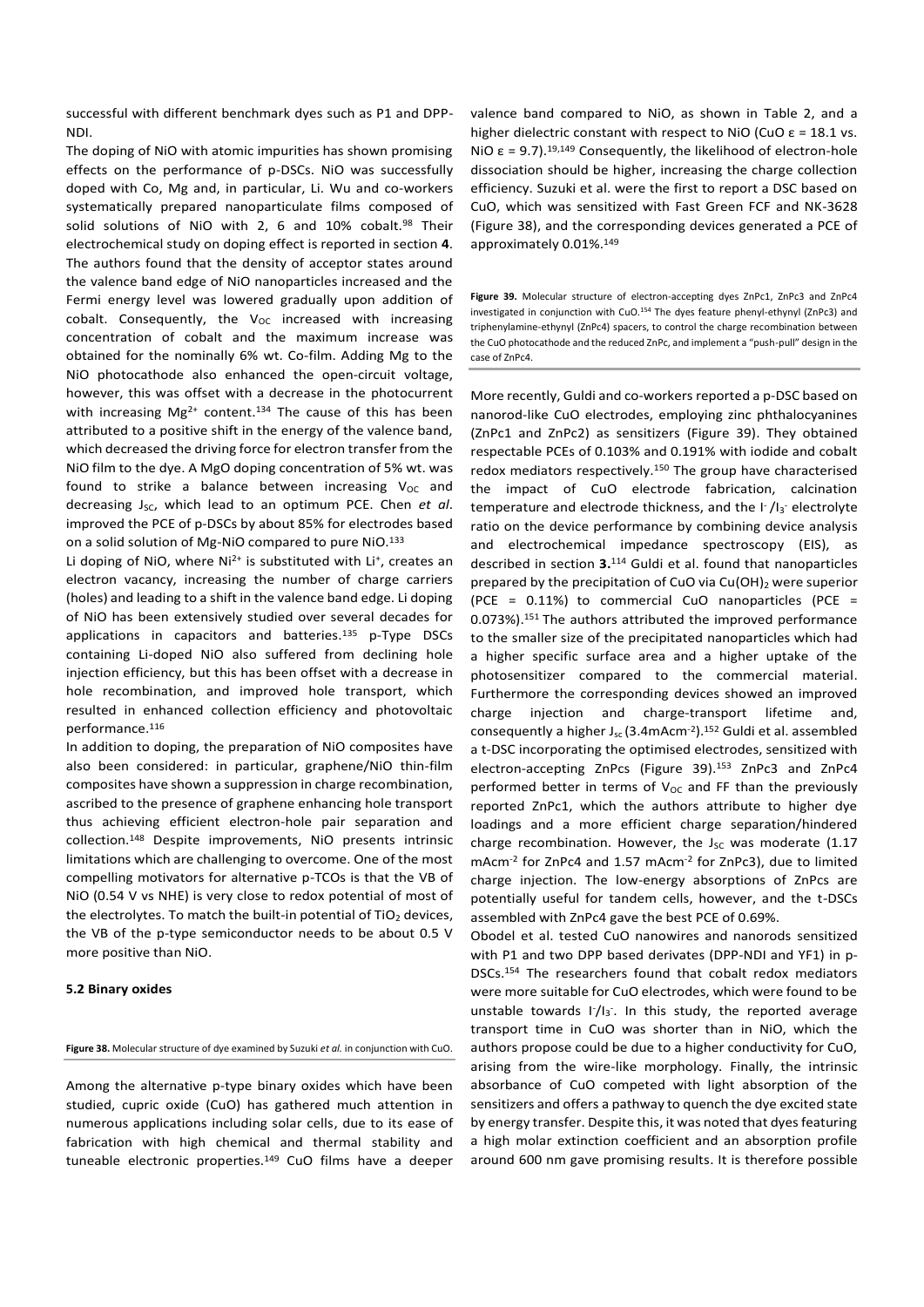that CuO could represent a viable cathode material for solar cells provided that it is sensitized with a dye harvesting low energy photons such as those above 700 nm. For example, this is feasible in t-DSCs where the photoanode could capture most of the visible photons and transmit the lower energy region of the solar spectrum to be collected by the photocathode.

Cuprous oxide (Cu<sub>2</sub>O) is also a potentially interesting p-type semiconductor, however, the electrode made of only Cu<sub>2</sub>O has rarely been investigated, probably due to the natural instability of Cu2O in the presence of an electrolyte.<sup>155</sup> Lu *et al*. presented a simple method for the preparation of  $Cu<sub>2</sub>O$  films for DSCs, obtaining an open-circuit voltage of 0.71 V, a short-circuit current density of 1.3 mA cm-2 , a fill factor of 46%, and a PCE of 0.42% with the C343 dye.<sup>156</sup> Following this interesting result, Cu<sub>2</sub>O was used in core-shell structures with CuO.<sup>157</sup> Cu<sub>2</sub>O@CuO core-shell nanoparticles were synthesized via a facile precipitation-thermal oxidation method consisting of the preparation of Cu<sub>2</sub>O nanoparticles in solution followed by a post-treatment at 300 °C, 350 °C or 400 °C in air. This shell may be viewed as a passivating layer that overcomes the natural chemical instability of Cu2O towards electrolytes. Furthermore, the energy barrier formed at the interface between the core and shell facilitates the transfer of the holes from the CuO to the Cu2O to enhance the injection efficiency of the excited dye. The Cu<sub>2</sub>O@CuO based p-DSC gave a V<sub>OC</sub> = 315 mV and a J<sub>sc</sub> = 0.14 mA  $cm^{-2}$ . The  $J_{SC}$  value remains unsatisfactory and consequently leads to the relatively low PCE = 0.017%, due to the low specific surface area of Cu<sub>2</sub>O@CuO compared with other materials and the competition for light absorption between DPP-NDI and both CuO and Cu<sub>2</sub>O themselves. In addition to choosing photosensitizers which absorb > 600 nm, the authors suggest that decreasing the size of the  $Cu<sub>2</sub>O@CuO$ core-shell nanoparticles or preparing the  $Cu<sub>2</sub>O@CuO$  core-shell materials with hierarchical structure to increase the specific surface area for favourable dye loading should improve the performance.

Other binary oxides, such as ZnO and ITO have also been applied in dye-sensitized photocathodes. ZnO nanostructures have been widely studied across a broad range of optical and electronic applications. ZnO nanostructures typically show ntype conductivity and can be prepared by vapor process, vaporliquid-solid growth method, or grown via surface reaction of organic or metal-organic precursor compounds.<sup>160</sup> Group III elements such as Al, Ga, and In are commonly added as extrinsic dopants. However, Gupta et al.showed that the dopant K has a strong influence on the carrier density and mobility of p-type ZnO.<sup>158</sup> Wang and co-workers examined the effect of K as a dopant in transparent, nanocrystalline ZnO and successfully produced a p-type semiconductor for p-DSC applications.<sup>159</sup> The K-doped ZnO thin-films showed high optical transparency (>85%) and reasonable hole diffusion ( $10^{-6}$  cm<sup>2</sup> s<sup>-1</sup>), which were comparable to NiO, making them viable for p-DSCs.<sup>159</sup> The films were sensitized with C343 and applied in p-DSCs, which gave almost promising  $J_{SC}$  (0.408 mA cm<sup>-2</sup>),  $V_{OC}$  (82 mV), and PCE (0.0012%). The authors reported that the charge recombination with electrolyte in solution was lower compared to that observed in NiO-based devices and proposed that alternative

sensitizers with optimised alignment of the HOMO level with the ZnO valence band would improve the results, however, to our knowledge, no further studies have yet been reported. Indeed, in the present case, the flat-band potential for the Kdoped ZnO (being related to the doping level) indicates that the valence band of the semiconductor might not be suitable for hole injection for p-DSC applications, due to a large potential offset (about +0.2 eV) related to the HOMO energy level (5.9 eV vs. vacuum) of the C343 sensitizer employed in the work.

Tin-doped indium oxide (ITO) is a degenerate n-SC with a bandgap around 3.7–3.8 eV. However, it has been shown to be able to accept or donate electrons from photosensitizers. Huang *et al.* first reported that p-DSCs can be constructed onto mesoporous ITO films coated with a ruthenium-dye.<sup>161</sup> Although high photocurrents were achieved of up to 5.96 mA cm<sup>2</sup> , which are close to the highest recorded in conventional ptype sensitized photocathodes, the PCE was limited by the low V<sub>OC</sub> that were achieved with the I<sub>3</sub>-/I<sup>-</sup>-based electrolyte. Bach and co-workers replaced the  $I_3$ - $/I$ - with  $[Fe(acac)_3]^{0/-}$  in p-DSCs based on ITO films bearing the organic dye, PMI-8T-TPA, which is optimised for photocathodes.<sup>162</sup> PCEs of ca. 2% were achieved using this strategy which rival the best reported PCE of 2.5% for analogous devices based on NiO. Work on binary oxides so far has highlighted a key problem in the trade-off between good conductivity and high transparency. This is particularly apparent with CuO, which, despite higher  $V_{OC}$  obtained, the absorptivity of the electrode was too high in the visible region, leading to competition with the dye for light absorption and, accordingly, limiting DSC performance. At the same time, the instability of  $Cu<sub>2</sub>O$  has limited its application and this is a well-known issue also for p-type ZnO. Further studies are required to exploit the favourable properties of K-doped ZnO in p-type DSCs, such as screening with different combinations of electrolytes and dyes. Since charge recombination is reported to be slower with these semiconductors, they could be potentially be coupled with a faster redox couple, such as iron acetylacetonate. However, until now, the best result with a binary oxide alternative to NiO, was obtained with ITO in conjunction with a dye with a donor acceptor structure. However, at the moment, the behaviour is comparable with, but not superior to, the best performing DSC made with NiO.

## **5.3 Ternary and quaternary oxides**

An alternative solution to poor hole mobility is to fabricate TCOs which have an element with full 3d orbitals close in energy to the oxygen 2p orbitals, so that hybridisation would delocalise this state and reduce the hole effective mass. One proposed way of achieving this is to use delafossite-structured Cu(I) ternary oxides. The Cu<sup>1</sup>-based delafossite structure, Cu<sup>I</sup>M<sup>III</sup>O<sub>2</sub>, can accommodate a wide range of rare earth and transition metal cations on the M<sup>III</sup> site. Substitutional doping of divalent ions for these trivalent metals is known to produce higher ptype conductivity than is observed in the corresponding undoped materials. This class of p-type TCOs were proposed in 1997 by Hosono and co-workers, who first reported the optical and electrical properties of copper aluminate (CuAlO<sub>2</sub>), which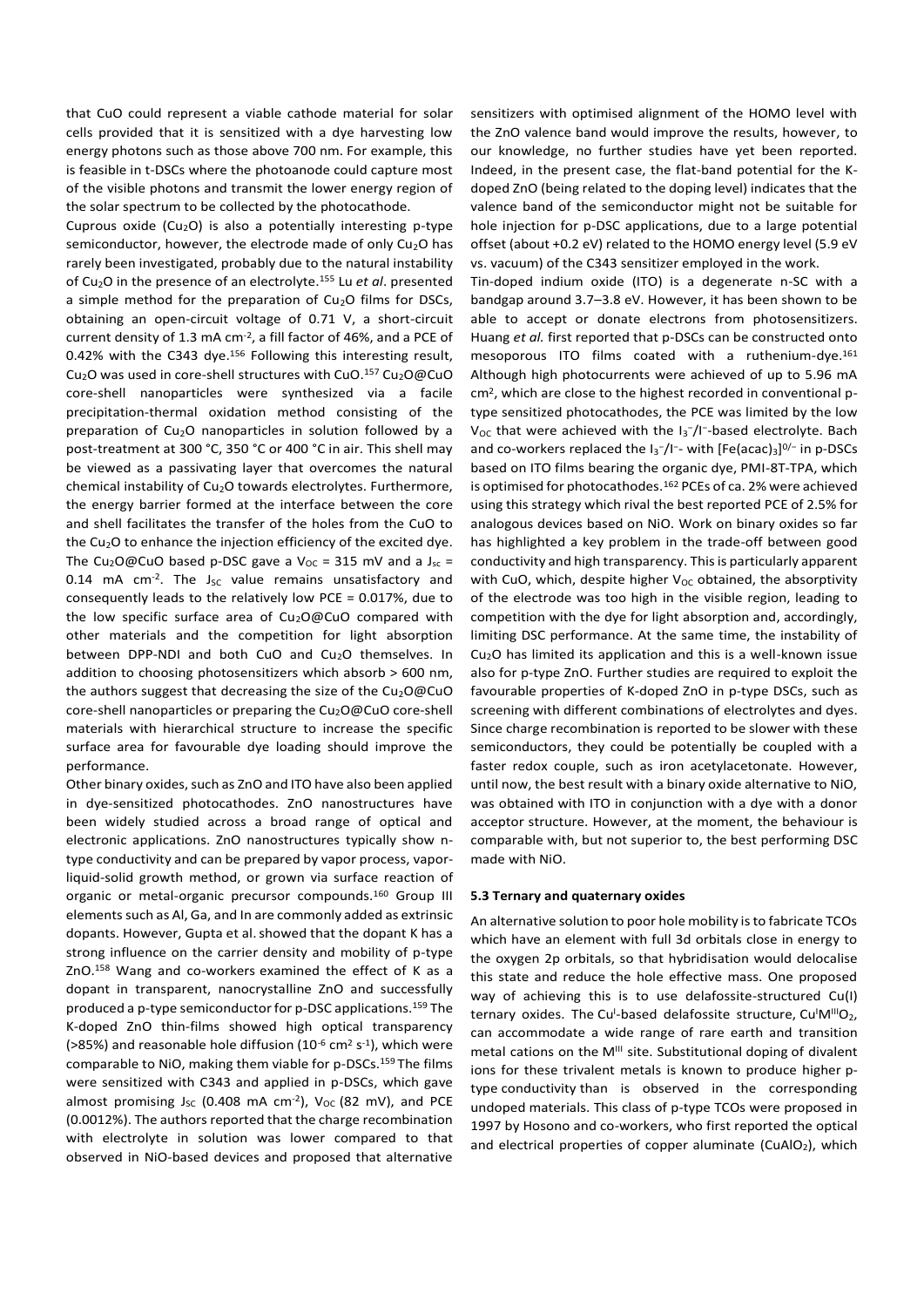crystallizes in the delafossite structure.<sup>163</sup> This sparked an explosion of interest in developing p-type TCOs using Hosono's approach "chemical modulation of the valence band" to combine the p-type conductivity of  $Cu<sub>2</sub>O$  with the larger band gaps of other binary oxides. Ternary Cu-based delafossite materials retain the valence band features of  $Cu<sub>2</sub>O$ , with the Cu states dominating the top of the valence band, while extending the band gap by alloying with the wide band gap trivalent binary oxide. In the delafossite structure, each Cu atom is linearly coordinated with two oxygen atoms, forming O–Cu–O dumbells parallel to the *c* axis (Figure 40). Oxygens in these O–Cu–O units are also each coordinated to three M<sup>III</sup> atoms, which are oriented such that  $M^{\text{III}}$ -centred octahedra form  $M^{\text{III}}O_2$  layers that lie parallel to the *ab* plane. Two alternative layer stackings are possible, resulting in a hexagonal (space group P63/*mmc*) or rhombohedral (space group R3-*mh*) unit cell.<sup>164</sup>

#### **Figure 40.** The hexagonal delafossite structure. The green, red, and blue spheres are MIII, oxygen, and copper, respectively.<sup>164</sup>

The prototypical copper delafossite TCO, CuAlO<sub>2</sub>, has received most of the attention. The delafossite structure of  $CuAlO<sub>2</sub>$  is comprised of alternating layers of slightly distorted edge-shared  $AIO<sub>6</sub> octahedra$  and two-dimensional close-packed Cu<sup>1+</sup> cations. Depending on the stacking of the layers, two polytypes are possible. The "3R" polytype consists of "AaBbCcAaBbCc..." stacking along the c-axis and has rhombohedral symmetry with the space group *R-3m*, whereas the "2H" polytype consists of an alternate stacking sequence ("AaB-bAaBb...") and has the space group P63/mmc.<sup>163</sup> The suitability of a CuAlO<sub>2</sub> as a hole conductor was first demonstrated in a solid-state DSC by Yasomanee and co-workers.<sup>165</sup> Later, Cheng and co-workers produced CuAlO<sup>2</sup> photocathodes by a solid-state reaction observing particle sizes of 1-2 µm. <sup>166</sup> The photocathodes were then sensitised with PMI-6T-TPA for assembly in p-DSCs. The driving force for hole injection was found to be sufficient, however, the large particle size, low dye loading and low specific surface area (1.7 m<sup>2</sup> g<sup>-1</sup>) resulted in low J<sub>sc</sub> (0.3 mA cm<sup>-</sup> <sup>2</sup>). In addition, a relatively large V<sub>oc</sub> (333 mV) was recorded  $compared to analogous 1/Is and NiO-based DSCs.$ Enhancements in the  $J_{sc}$  (0.954 mA cm<sup>-2</sup>) were then reported by applying a solid-state synthesis, under controlled partial oxygen pressures of  $10^{-5}$  atm at 775°C, which gave pure phase CuAlO<sub>2</sub> nanoparticles (diameter = 35 nm). Despite a higher  $J_{SC}$ , the overall PCE (0.037%) was still lower than previously reports.<sup>167</sup> Recently, a study focusing on the effect of polymorphism on PV performance found that even in small concentration the presence of the 2H polytype of  $CuAlO<sub>2</sub>$  lead to a 49% increase in the PCE compared to the pure  $3R$ -CuAlO<sub>2</sub> polytype.<sup>168</sup> In the delafossite CuMO<sub>2</sub> materials, the optically measured direct bandgap increases from  $M = AI$ , Ga to In, and CuGaO<sub>2</sub> should exhibit better transparency than CuAlO<sub>2</sub>. Furthermore, the VB edge of CuGaO<sub>2</sub> is about 5.3 eV below vacuum level, which is lower than that of NiO.  $CuGaO<sub>2</sub>$ -based p-DSCs should thus generate higher photovoltages than NiO.  $CuGaO<sub>2</sub>$  based photocathodes were sensitized with P1 and assembled in p-

DSCs which, indeed, increased the  $V_{OC}$  compared to NiO (I<sup>-</sup>/I<sub>3</sub><sup>-</sup>: CuGaO<sub>2</sub> = 234 mV vs NiO = 132 mV). However, the limiting parameter was the  $J_{SC}$  (0.4 mA cm<sup>-2</sup>), which the authors attributed to the lower specific surface area of their CuGaO<sub>2</sub> electrodes (CuGaO<sub>2</sub> = 30 m<sup>2</sup> g<sup>-1</sup> vs NiO = 158 m<sup>2</sup> g<sup>-1</sup>), which limited the PCE (0.026%). Generally, the main challenge with this class of materials is the difficulty in synthesizing the delafossite CuMO<sup>2</sup> nanoparticles. Wu and co-workers reported CuGaO<sup>2</sup> nanoplates produced by a hydrothermal synthesis route, which is known to be promising to achieve small particle dimensions.<sup>169</sup> Much higher J<sub>sc</sub> (2.05 mA cm<sup>-2</sup>) was reported for thin-films made of small nanoplates (25 nm in average thickness, 100–200 nm in average diameter) prepared by a hydrothermal synthesis of CuGaO<sub>2</sub>.<sup>172</sup> When the benchmark P1 dye and an I<sup>-</sup>/I<sub>3</sub><sup>-</sup> electrolyte were combined with the optimal CuGaO<sup>2</sup> photocathode, a PCE of 0.18% was attained.

Attempts to increase the  $J_{SC}$  include doping or alloying with other cations, for example, Mg-doped  $CuGaO<sub>2</sub>$  has been synthesized with small concentrations of Mg added: the photocathodes provided a higher specific surface area and higher PCE with respect to the bare CuGaO<sub>2</sub> (0.045% for Mg doped CuGaO2).<sup>170</sup> Indeed, Jobic *et al*. reported nanostructured CuGaO<sup>2</sup> and its Mg doped derivatives synthesised via hydrothermal conditions.<sup>170</sup> Their results indicate that a low amount of magnesium helps in preparing samples with higher specific surface areas and increasing the PCE. The corresponding p-DSCs assembled with the PMI-NDI dyad and a tris(4,4′-bis-tert-butyl-2,2′-bipyridine) cobalt(II/III)-based electrolyte attained conversion efficiencies similar to those typically reported for NiO. Fe-doped  $CuGaO<sub>2</sub>$  has also been applied in p-DSCs and improvements were observed in the dye loading, the overall conductivity and the PV performance.<sup>171</sup> Aldoped CuGaO<sub>2</sub> has also been synthesized employing the hydrothermal method and its properties have been investigated as a cathode with ruthenium dye N719. The J<sub>SC</sub> and V<sub>OC</sub> for 5% Al-doped  $CuGaO<sub>2</sub>$  microparticles coated with N719 dye were two times higher than undoped CuGaO<sub>2</sub> microparticles.<sup>173</sup>

CuFeO<sub>2,</sub> CuBO<sub>2</sub>, and CuCrO<sub>2</sub> photocathodes have also been reported. $176$  CuCrO<sub>2</sub> has so far been the most promising Cubased delafossite for p-type devices and has also attracted attention for a range of applications beyond TCOs. In the condensed matter physics community,  $CuCrO<sub>2</sub>$  has been investigated for its unusual magnetic properties due to its frustrated antiferromagnetic ordering and multiferroic properties. $174$  The higher conductivities of CuCrO<sub>2</sub> compared to other delafossites is attributed to favourable mixing of Cr d states with O 2p states in the valence band producing shallower transition levels for the Cu-based holes. Furthermore, the top of the valence band is found to be dominated by the Cu d states and both theory and experimental data are consistent with conductivity through the Cu(I)/Cu(II) hole-transport mechanism.174,175

In 2012, Chen and co-workers reported a hydrothermal method to synthesise delafossite CuCrO<sub>2</sub> nanocrystals (ca. 20 nm) and applied them as photocathodes in p-type DSCs for the first time.<sup>176</sup> Under optimized conditions, a V<sub>OC</sub> of 102 mV, a J<sub>SC</sub> of 0.491 mA cm<sup>2</sup> , a fill factor of 0.398 and an overall PCE of 0.019%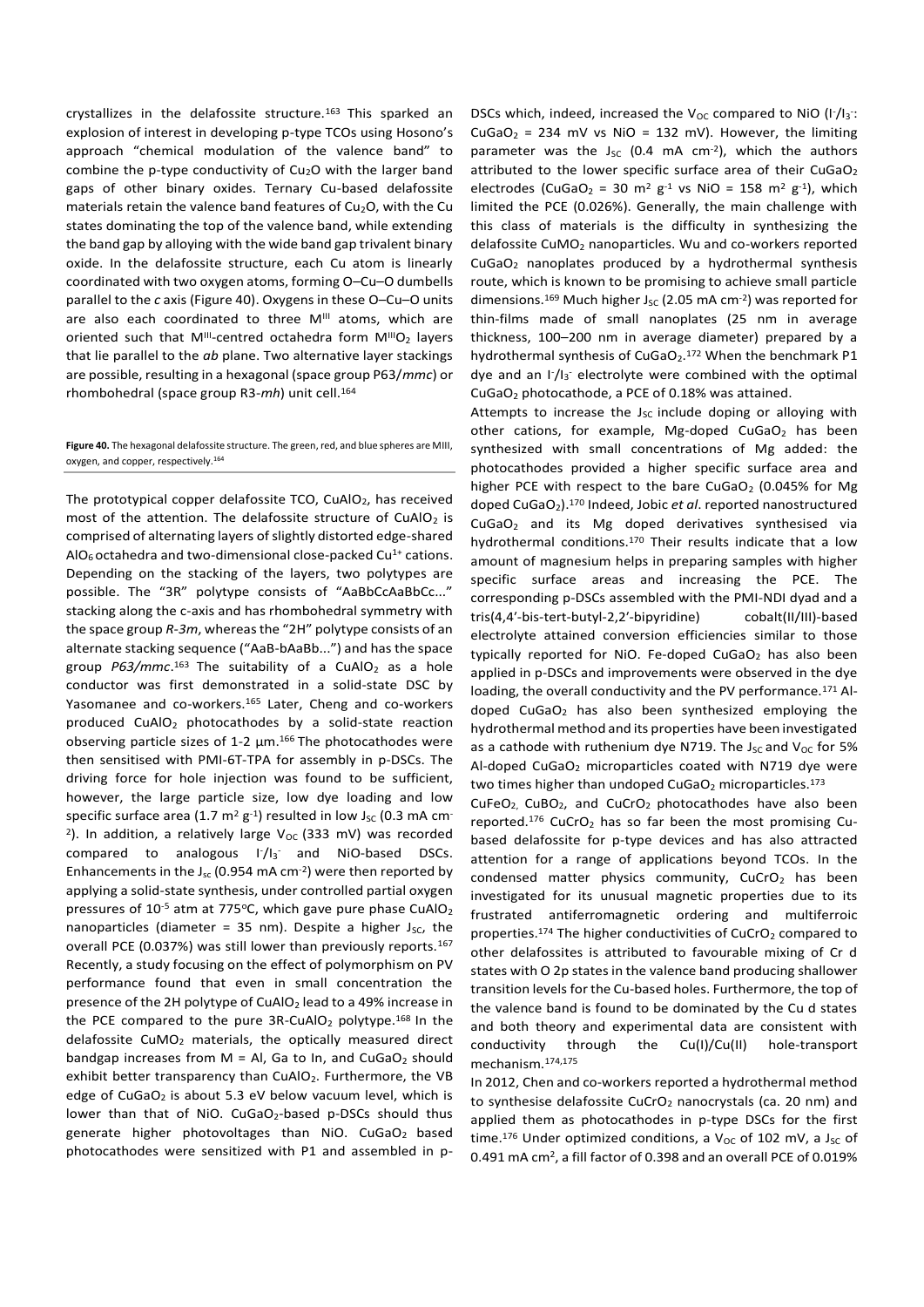were finally achieved for a C343 dye sensitized CuCrO<sub>2</sub> solar cell. These values were comparable with a DSC based on a NiO photocathode prepared and tested in similar experimental conditions.

To improve the device performance, different sensitizers and electron mediators have been tested. For example, Bach *et al*. sensitized screen-printed thin mesoporous electrodes of CuCrO<sup>2</sup> nanoparticles, prepared by a hydrothermal route, with PMI-6T-TPA and applied the photocathodes in p-DSCs with the  $[Co(en)_3]^{2+/3+}$  electrolyte.<sup>177</sup> Compared to the equivalent device with NiO, the  $V_{OC}$  was higher, reaching 734 mV, which was attributed to a slightly lower valence band edge of CuCrO<sub>2</sub> with respect to NiO. Furthermore, the improved  $V_{OC}$  could be due to a reduced charge recombination with CuCrO<sub>2</sub>. Indeed, the observed transient lifetime in CuCrO<sub>2</sub> (140  $\pm$  15  $\mu$ s) and NiO DSCs (24  $\pm$  0.4  $\mu$ s) indicate an overall reduced recombination rate for CuCrO<sub>2</sub>. Unfortunately, this  $V_{OC}$  increase was offset by a significant decrease in photocurrent (3.74 mAcm-2 for NiO with respect to 1.23 mAcm<sup>-2</sup> for  $CuCrO<sub>2</sub>$ ).<sup>177</sup> The authors concluded that the cause of the drop in photocurrent was insufficient driving force for the hole-injection, rather than any intrinsic material properties of  $CuCrO<sub>2</sub>$ . The driving forces for hole injection from PMI-6T-TPA\* into the valence bands of CuCrO<sub>2</sub> and NiO are ~ 0.3 and ~ 0.4 eV respectively. Mori *et al*. recently reported that hole-injection rates scaled with driving forces up to ∆E values of 0.6 eV, thus providing a strong indication that insufficient hole injection driving forces are hampering the performance of PMI-6T-TPA-sensitized CuCrO<sub>2</sub> p-DSCs. 28,178

This suggests that the latest generation of high performance, ptype sensitizers could be inadequate for the sensitization of alternative p-type semiconductors where there is a *ca.* 100 mV drop in the energy of the valence band edge, compared to NiO. In the future, it may be necessary to tailor sensitizers to match the electronic properties of the new materials in order to fully exploit their potential.

Chen et al*.* attempted to increase the photocurrent generated by CuCrO<sub>2</sub>, sensitized with P1, by adding Au nanoparticles to augment the light absorption from the dye. The authors assembled the photocathodes in p-DSCs with a disulfide/thiolate redox shuttle, which attained a PCE of 0.31%. The near field induced by Au NPs improved the photocurrent, reaching a value around 3 mA cm-2 with respect to 1.5 mA cm-2 obtained without Au nanoparticles, without affecting the interfacial recombination kinetic dynamics or the electronic energy levels of the semiconductor.<sup>179</sup>

Other attempts to improve the photocurrent of  $CuCrO<sub>2</sub>$  devices include doping the material to improve the conductivity. It was found that Mg-doped CuCrO<sub>2</sub> films (with 10% Mg) attain a conductivity greater than many other p-type TCO (~ 220 S cm-<sup>1</sup>). Chen et al. applied Mg-doped CuCrO<sub>2</sub> nanocrystals, prepared by hydrothermal synthesis, in p-type DSCs, with P1 and iodinebased electrolyte. Generally, ultrasmall size is the biggest advantage of  $CuCrO<sub>2</sub>$  and  $CuCr<sub>0.9</sub>Mg<sub>0.1</sub>O<sub>2</sub>$  nanocrystals introduced by the authors show small dimension particles almost over any other reported delafossite oxides applied in the p-type DSC systems (ca. 40 nm and ca. 50 nm respectively). A PCE improvement of approximately 30% was achieved through

adding Mg, mainly due to an increase in  $J_{SC}$  (by 27%).<sup>180</sup> The increase in  $J_{SC}$  for the doped films was attributed to a larger surface area (23  $m^2$  g<sup>-1</sup> for CuCrO<sub>2</sub> and 15  $m^2$  g<sup>-1</sup> for  $CuCr<sub>0.9</sub>Mg<sub>0.1</sub>O<sub>2</sub>$ ) and higher light harvesting efficiency. The V<sub>OC</sub>, J<sub>SC</sub>, and PCE of the optimal CuCr<sub>0.9</sub>Mg<sub>0.1</sub>O<sub>2</sub>-based DSC device were 201 mV, 1.51 mA cm<sup>-2</sup> and 0.13%, respectively, being higher than that for the equivalent NiO reference when tested under the same conditions.  $CuCrO<sub>2</sub>$  has also been doped with different species such as Ga and Co.181,182 The specific hydrothermal conditions (temperature, pressure and molarity of basic solution) determine the concentration of excess oxygen in the delafossite material and by Co-substitution for Cr the observed electrical resistivity further decreases in the nonstoichiometric nanocrystals.<sup>181</sup> P-DSCs assembled with Codoped CuCrO<sub>2</sub> using two types of dye, C343 and N719 and  $\lfloor \cdot / \rfloor_3$ as the redox couple, gave PCEs of around 0.01%. The  $J_{SC}$  was higher by approximately 40% when N719 was used as dye compared to C343 (0.5 mA cm<sup>-2</sup> and 0.3 mA cm<sup>-2</sup> respectively). Partial substitution of Cr for Ga has provided more encouraging results.<sup>182</sup> The difference between the ionic radius of Cr (0.52 Å) and Ga (0.62 Å) is sufficiently small that solid solutions of CuCr<sub>1</sub>.  $_{x}Ga_{x}O_{2}$  from  $0 < x < 1$  can be prepared. Pure phase nanocrystals of CuCr<sub>1-x</sub>Ga<sub>x</sub>O<sub>2</sub> with the crystal sizes ranging from 15 nm to 50 nm, prepared by hydrothermal synthesis, were reported by Chen *et al*. <sup>182</sup> The corresponding p-DSCs attained optimum values of  $V_{OC} = 134$  mV, J<sub>SC</sub> = 1.56 mA cm<sup>-2</sup> and PCE = 0.10%, which was comparable to that of  $CuCrO<sub>2</sub>$  reported in the same paper.

The reported conductivity of  $CuFeO<sub>2</sub>$  is relatively higher compared to other delafossites, excluding  $CuCrO<sub>2</sub>$ .<sup>183</sup> CuFeO<sub>2</sub> thin films have been prepared by techniques such as pulsed laser deposition (PLD) and radio-frequency (RF) sputtering.<sup>184-</sup> 186 However, these vacuum-based processes are complex and time consuming.  $CuFeO<sub>2</sub>$  transparent thin-films prepared by a sol-gel route have produced promising conductivity (0.28 S cm- $1 - 0.36$  S cm<sup>-1</sup>) and hole mobility as well as a wide bandgap (3.38 eV).<sup>187</sup> Wang and co-workers were the first to report an application of C343 sensitized  $CuFeO<sub>2</sub>$  thin-films as photocathodes in p-DSCs.<sup>190</sup> The sintering process and thickness of the CuFeO<sub>2</sub> photocathode films were roughly optimized. A comparatively deeper valence band of  $CuFeO<sub>2</sub>$  (0.69 V vs NHE) was found resulting in a larger  $V_{OC}$  (365 mV) compared to NiO. The overall PCE (0.01%) for the optimised device (2.8  $\mu$ m) was however limited by poor  $J_{SC}$  (0.071 mA cm<sup>-2</sup>), which was attributed to a low specific surface area (6.5 m<sup>2</sup> g<sup>-1</sup>).

To improve the photocurrent, the p-type conductivity of  $CuFeO<sub>2</sub>$ powders have also been improved by Mg<sup>2+</sup> or Ni<sup>2+</sup> doping. The maximum p-type conductivity, until that point, of 18 S cm<sup>-1</sup> was recorded for CuFe<sub>1-x</sub>Ni<sub>x</sub>O<sub>2</sub> (x = 0.01, 0.02 and 0.03) in the temperature range from 600 to 1000 K.<sup>188</sup> CuFe<sub>1-x</sub>Mg<sub>x</sub>O<sub>2</sub> thin films have been synthesized by a sol-gel method.<sup>189</sup> In thin films of these materials, the resistivity first decreased to a minimum value (3.23 Ω) observed at room temperature at  $x = 0.02$ , and then increased with increasing x. CuFe<sub>1-x</sub>Mg<sub>x</sub>O<sub>2</sub> has also been prepared by hydrothermal synthesis, giving hexagonal platelets, which in p-DSCs were observed to enhance the lifetime of photoinduced charge carriers with respect to undoped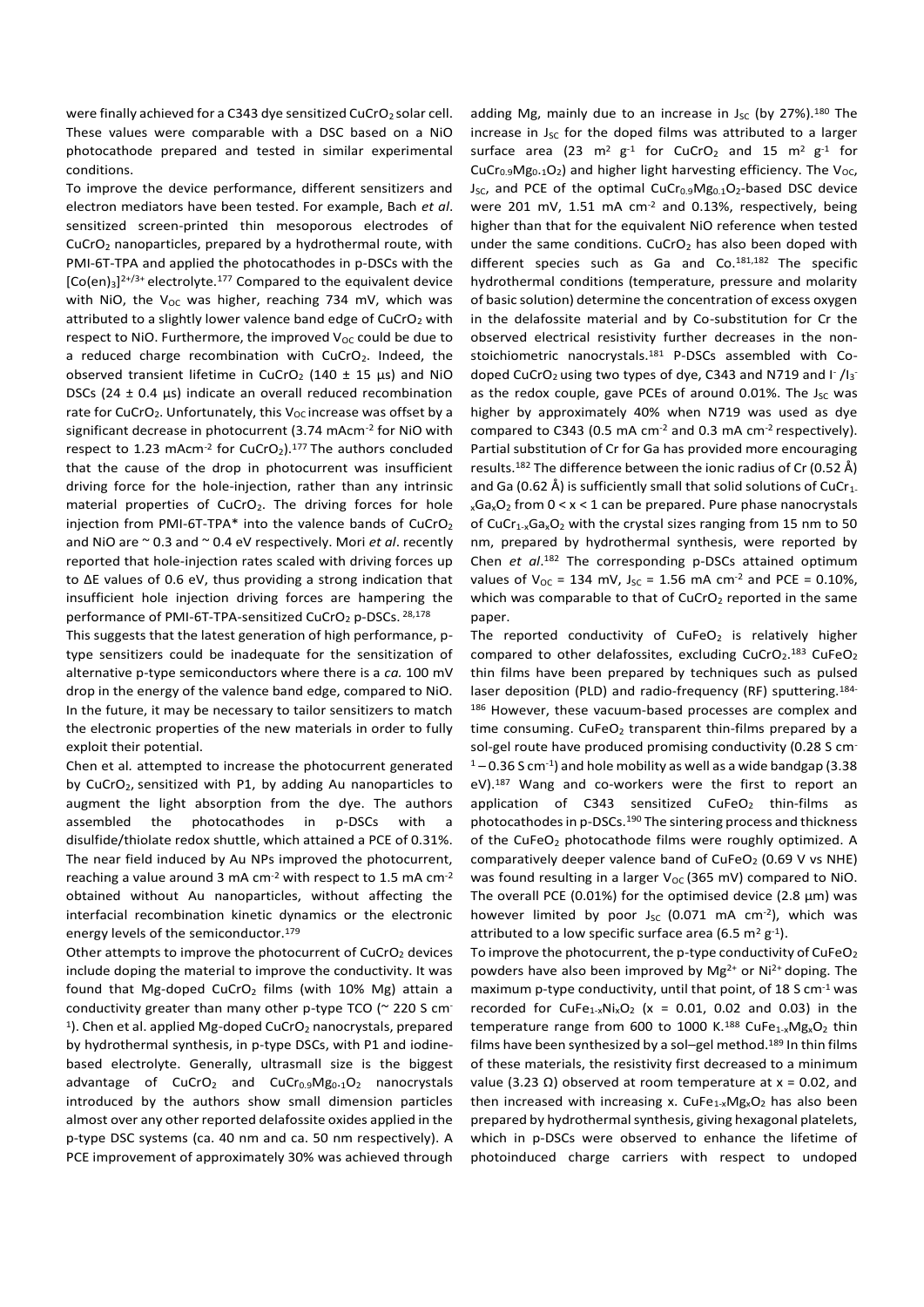material.<sup>189</sup> The authors attribute the increase in lifetime to improved charge transport, due to the addition of Mg inducing more acceptor-type states, which increases the p-type carrier concentration and improves the conductivity of CuFeO<sub>2</sub>. In this study, the authors found that the optimum Mg content of 0.1% in CuFe $_{1-x}Mg_xO_2$  gave the longest lifetime for the photoinduced charge carriers, which was a 94% enhancement compared with the lifetime recorded for pure CuFeO<sub>2</sub>.

CuBO<sup>2</sup> was prepared by a sol–gel method and the as-obtained particles were applied in photocathodes for p-DSCs with DPP-NDI dye as the sensitizer and tris(4,40-ditert-butyl-2,20 bipyridine)cobalt(III/II) as the redox mediator. Consistent with a deeper valence band position compared with NiO, the CuBO<sup>2</sup> based p-DSC attained a  $V_{OC}$  = 453 mV, which was 150 mV higher than the equivalent NiO-DSC under the same conditions. However, a low  $J_{SC}$  (0.02 mA cm<sup>-2</sup>) arose due to a low specific surface area (18.5 m $^2$  g<sup>-1</sup>). $^{191}$ 

In conclusion we can state that delafossite based materials are fairly promising substitutes for NiO as semiconductors in DSCs, in particular due to their valence band position in conjunction with a higher hole lifetime which leads to a higher  $V_{OC}$ . However, they are yet to live up to their promise and there is still some optimization required, especially in terms of morphology and porosity. The most important issue of such semiconductors is their particle size, which can be improved trying different synthetic routes. This work has been already done for CuCrO<sub>2</sub>, obtaining particle size between 20-40 nm. However, the best result obtained with such semiconductor (ca. 0.3%) is far from the highest efficiency delivered with NiO. A way to improve the efficiency could be the employment of different dopant, such as iron, with CuCrO<sub>2</sub>. Also CuBO<sub>2</sub>, which presents a deeper valence band with respect to NiO, was not studied in detail and more work can be done in this direction.

## **5.4 Oxysulfides**

Hosono and co-workers have also proposed that high figure of merit p-type TCOs can be prepared by replacing oxygen with a chalcogen (S, Se, or Te), to introduce more delocalized *p*orbitals.<sup>192</sup> Accordingly, LaCuOS and LaCuOSe p-type oxides have been synthesised. 193,194 Unfortunately, LaCuOSe has a too small band gap (ca. 2eV) for applications in p-DSCs. However, this strategy looks appealing as the *p* states of the chalcogen atoms are usually higher and therefore make the compound more prone to be *p*-doped. LaCuOS, has a higher hole mobility  $(\sim 0.6$  cm<sup>2</sup> V<sup>-1</sup> s<sup>-1</sup>), conductivity and optical transparency (60-70%) compared to NiO.<sup>193,194</sup> LaCuOS NPs synthesised by low temperature hydrothermal routes have a tendency to form La(OH)<sub>3</sub> and Cu<sub>x</sub>S mixtures. To hinder the formation of La(OH)<sub>3</sub>, a low temperature solvothermal method has been developed. The initial pH of solution was found to be crucial to tune the particle size (300 nm  $-$  2 µm). However, LaCuOS thin-films sensitized with PMI-NDI showed a poor PCE (0.002%).<sup>195</sup> The authors attributed this to the similar valence band potentials of NiO and LaCuOS and reported that electron-hole recombination occurs rapidly which reduces the Fermi level under illumination, leading to low  $V_{OC}$ . The authors also reported that the binding

affinity between dye and LaCuOS was weak and also hindered the device performance. The mixed chalcogen materials have shown promise, but there are clear synthetic challenges in controlling the composition and morphology of such materials. Consequently, there have been fewer reported devices incorporating these materials and ternary oxides are still a more appealing direction currently.

#### **5.5 Spinel structures**

Another class of materials which could provide high conductivity are the spinels. Spinel structures ( $AB_2O4$ ) can exist in the forms;  $A^{II}B_2^{III}O4$  or  $A^{IV}B_2^{II}O4$  (2-3 and 4-2 spinels, respectively). Compared to binary NiO, spinel cobaltites (MCo2O4; M= Ni, Zn) possess richer redox chemistry and combine the actions from both metal (M) and Co ions. NiCo<sub>2</sub>O<sub>4</sub> is reported to have a higher conductivity, by at least two orders of magnitude compared to NiO.<sup>196</sup> NiCo<sub>2</sub>O<sub>4</sub> nanoparticles can be synthesised by co-precipitation, sol-gel, hydro/solvothermal, and simple chemical precipitation methods.<sup>196</sup> Li and coworkers have prepared NiCo<sub>2</sub>O<sub>4</sub> NPs by a hydrothermal route, modifying the process to obtain nanosheet, nanowires and nanowire-nanosheet arrays.<sup>196</sup> In particular, the nanowirewoven nanosheet arrays in conjunction with N719 dye produced a PCE = 0.785% ( $V_{OC}$  = 189 mv, J<sub>SC</sub> = 8.35 mA cm<sup>-2</sup>, FF = 50%), which is a significant value among the p-DSCs fabricated using the standard  $I_3$ <sup>-</sup>/I<sup>-</sup> electrolyte. In the future, the focus could be to dope the  $NiCo<sub>2</sub>O<sub>4</sub>$  nanostructures to increase the conductivity and adjust the Fermi level energy. As far as we are aware, results on doping have not yet been reported and the material has not been tested with optimised photosensitizers for photocathodes. A very promising PCE close to 0.8% with spinels suggests that this should be a more fruitful direction of research. There is a significant chemical space to be explored in terms of structure, doping, stoichiometry etc. So far, there has been little follow up work in this area published and it will be interesting to see what develops in the near future.

#### **6. Device stability**

Despite increasing effort towards improving p-type DSCs since 1999, there is a lack of consideration beyond efficiency at this stage in the development of these devices. Few papers mention the durability and chemical stability of their devices. The little knowledge that is at our disposal comes from n-type counterparts. Concerning electrolytes, for example, the iodide couple is known to degrade. <sup>197</sup> On the other hand, as reported by Gibson et al., the stability in the presence of a cobalt based redox mediator was pretty good.<sup>38</sup> In terms of semiconductors, it is established that CuO and Cu<sub>2</sub>O suffer from problems of instability over long term measurements. CuO is subjected to passivation  $198$  and Cu<sub>2</sub>O is well-known to be unstable in the presence of the electrolyte. On the other hand, as far as we know, delafossite and spinels are expected to be stable over time. So, despite some parallels that can be drawn from other photoelectrochemical systems, there is a need to investigate the stability of p-type DSCs in the presence of different dyes, with different anchoring groups, in order to evaluate and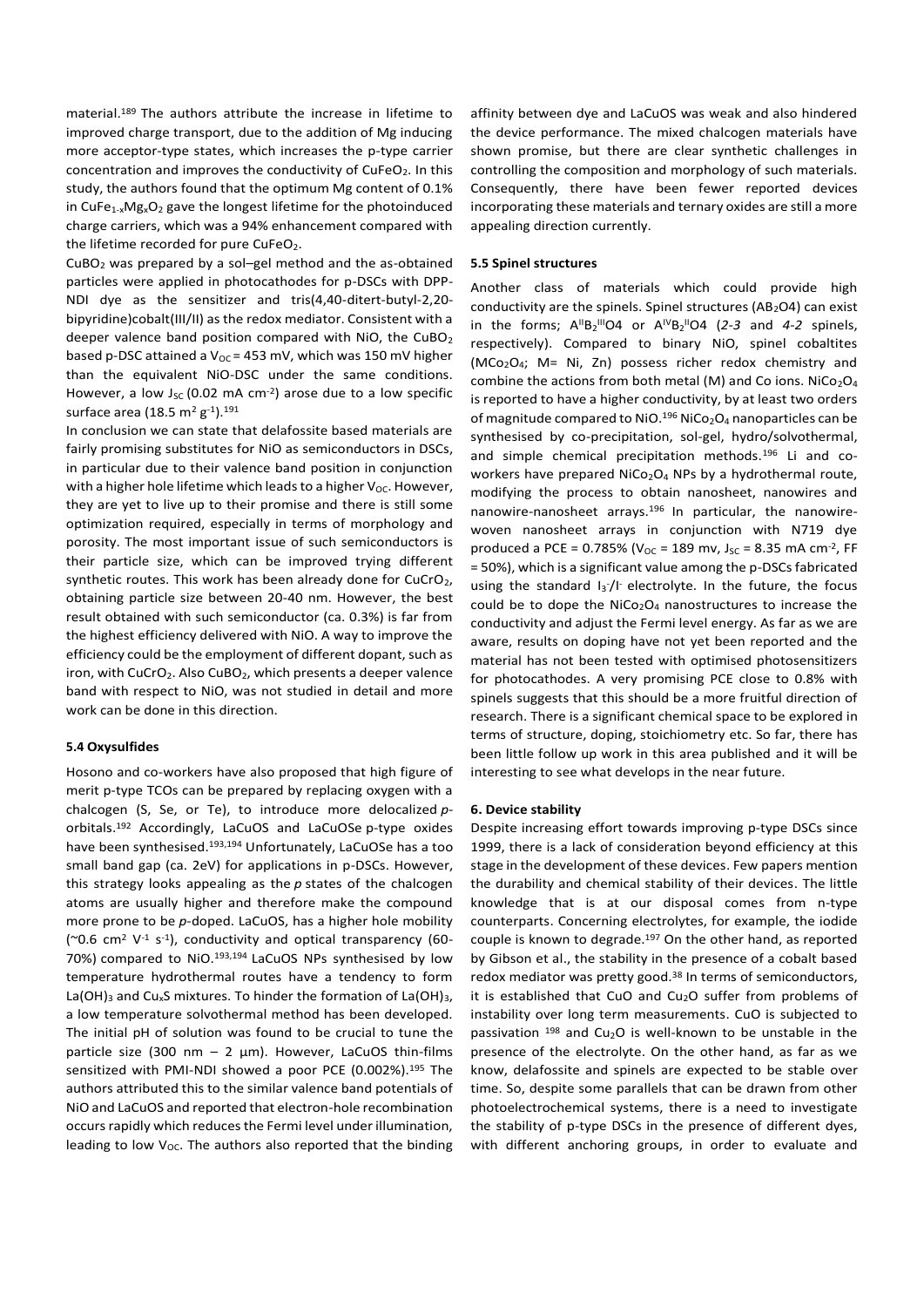improve issues such as desorption in the presence of the electrolyte. In general, if the kinetics are optimised, e.g. in a high-performing device, and species are not left in an excited or high-valence state for long, decomposition routes will be minimised.

## **7. Toward the increasing of p-type DSCs performance**

Despite much progress in the field in the last 20 years, particularly in terms of mechanistic understanding, the reported PCEs of p-DSCs remain very low. Clearly, at the heart of the device, the optimisation of the dye will bring further improvements and most of the research in the field has been directed at engineering new structures and optimising the optical and electronic properties of the molecules. However, the rapid recombination at the dye-electrode interface still limits progress. The I<sub>3</sub><sup>-</sup>/I<sup>-</sup> electrolyte fundamentally limits the efficiency of the device, because of the large overpotential, particularly when tandem devices are constructed. The electrolytes are challenging to optimise, particularly oneelectron, outer sphere shuttles, which are prone to low barriers to recombination at the working electrode surface. Furnishing the ligands with alkyl substituents to block recombination brings issues with diffusion in the pores, which requires optimisation of the electrode morphology. Slowing down the kinetics, such as moving from iron to cobalt or copper shuttles where there is a reorganizational energy barrier to electron transfer, is beneficial in terms of reducing recombination at the electrode/electrolyte interface, but this is typically accompanied by slower dye regeneration which leads to more recombination at the electrode/dye interface. Therefore, it is necessary to take a holistic approach and to investigate combinations of dyes and electrolytes together.

The real step-change in performance is likely to come from a new metal oxide, but this is arguably the hardest part to develop. Frequently there is a trade-off between conductivity and transparency and so finding a material with all the necessary credentials (a p-type equivalent of anatase) is not straightforward. The obvious candidates, which have been identified from theory, such as oxysulfides, delafossites and spinels have all been tested in p-type DSCs, but in each case, if the  $V_{OC}$  was improved, the current was sacrificed. There are a number of potential reasons, such as insufficient surface area for the dye to adsorb or insufficient porosity for the electrolyte to diffuse, which could be addressed through systematic studies. There could be issues associated with the physical properties such as the dielectric constant or surface properties, which could be addressed though applying novel architectures or layered materials. Alternatively, there could be a fundamental underlying issue which could be more challenging to address, such as inherent low mobility of holes or the bandstructure itself. Certainly, without a systematic investigation of a wider pool of materials, progress will remain incremental. Fortunately, interest in photoelectrochemical approaches to solar energy conversion is increasing, particularly with the possibility to perform photocatalytic reactions at the electrode surfaces, such as the generation of solar fuels.

## **8. Tandem-DSCs**

The ultimate purpose of a p-type DSC is to be used in tandem solar cells, to increase the spectral response of the cell without sacrificing the photovoltage. In a typical tandem DSC device, different dye molecules are adsorbed onto the surface of the two mesoporous thin-film of either the p-type semiconductor at the cathode or the n-type semiconductor at the anode. Photons exceeding the HOMO-LUMO gap can promote the dyes into an energetically excited state. Then, depending on the electrode, either; i) an electron is transferred (or "injected") from the sensitizer molecule into the conduction band (CB) of the n-type semiconductor or ii) an electron is transferred from the valence band (VB) of the p-type semiconductor to the photosensitizer, leaving a hole in the semiconductor. Charges migrate through the mesoporous photoelectrodes while the reduced and oxidised sensitizers are then regenerated by the redox mediator by electron transfer. Higher energy photons are collected at the top electrode, and lower energy photons, which would usually be transmitted are collected at the bottom electrode. Currently, n-type semiconductors give the best power conversion efficiency (PCE) for DSCs (14.7 %<sup>10</sup>) and, as a consequence, research in the field is dominated by n-type DSCs, particularly using TiO<sub>2</sub> electrodes. The performance of p-n DSCs is limited by the comparatively poor performance of p-type DSCs at present.

The first tandem DSC was fabricated with a NiO|erythrosin B photocathode and a TiO2|N3(cis-bis(isothiocyanato)bis(2,2' bipyridyl-4,4'-dicarboxylato) ruthenium(II)) photoanode.<sup>11</sup> The tandem cell successfully proved that the photovoltage of the pn-DSC was close to the sum of the individual cells. On the other hand, the PCE and fill factor of the device was low (PCE = 0.39%, FF = 0.199), which was attributed to the limiting photocurrent at the photocathode ( $J_{SC}$  = 0.27 mA cm<sup>-2</sup>). Following this first example, Gibson et al., after optimization of p-type device, constructed a tandem DSCs, achieving a  $V_{OC}$  of 0.91 V, a FF of 0.62, and an efficiency of 0.55%.<sup>39</sup> The authors attributed this enhanced t-DSC performance to the suitability of the Co<sup>II/III</sup> redox couple to both the NiO- and TiO<sub>2</sub>-based semiconductors. More recently, Gibson et al. reported a tandem cells with up to 5.2 mA cm<sup>-2</sup>, employing CAD3 as p-type dye.<sup>48</sup> Tandem devices require current matching between the photoanode and photocathode, so the film thickness of the  $TiO<sub>2</sub>$  electrode was reduced from the usual 10 µm and current-voltage and IPCE measurements were taken until a current was obtained that matched the current that would be produced by the photocathode when positioned at the bottom of the cell

Bach et al. assembled a tandem device with a more encouraging efficiency ( $\eta$  = 2.42%).<sup>42</sup> This device incorporated the optimised donor–acceptor dye, PMI-nT-TPA, which provides control over the spatial separation of the photogenerated charge carriers. Very recently, Odobel and co-workers have produced a new series of diketopyrrolopyrrole (DPP)-based sensitizers which have performed well when combined with the conventional  $I_3$ <sup>-</sup>/I<sup>-</sup> electrolyte (Th-DPP-NDI J<sub>sc</sub> = 7.38 mA cm<sup>-2</sup>; V<sub>oc</sub> = 147 mV; FF = 0.32;  $\eta$  = 0.35 %).<sup>12</sup> This has enabled the fabrication of a highly efficient p-n junction DSC, in which the performance of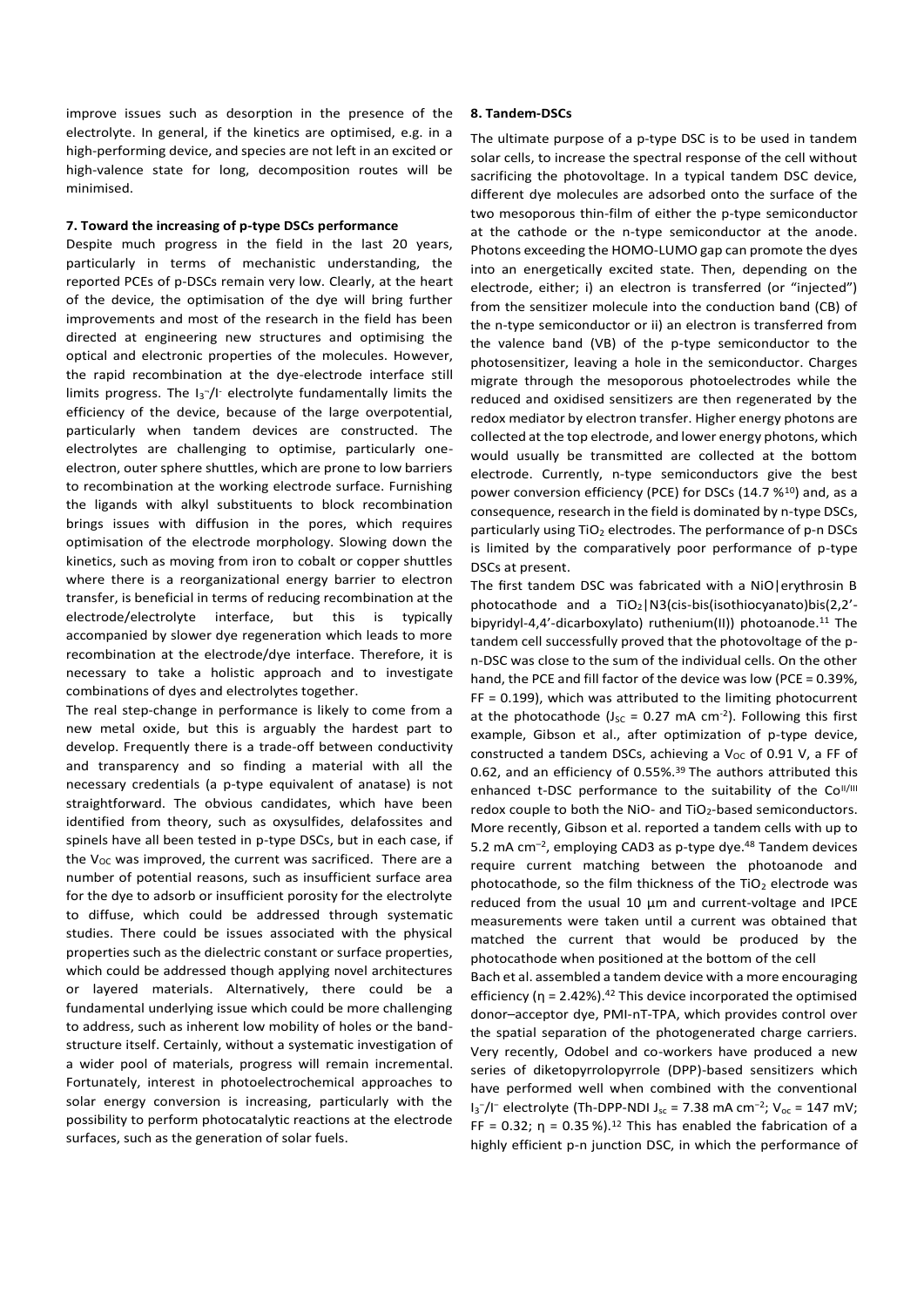NiO | Th-DPP-NDI photocathode and  $TiO<sub>2</sub>$  | D35 photoanode was greater than that of the individual sub-devices ( $J_{sc} = 6.73$ mA cm<sup>-2</sup>; V<sub>oc</sub> = 910 mV; η = 4.1 %).

In conclusion, despite low performances, improvements are now being made to the efficiency of tandem devices. The electrolyte has a crucial role, and has to match perfectly all the dyes involved in the process, both at the photocathode and the photoanode. In the long term, if efficiencies surpassing 20% are to be made, it will be necessary to find a new semiconductor which has a valence band at least 0.5 V lower than NiO, or replace  $TiO<sub>2</sub>$  with a material with a higher lying conduction band. Given that anatase already has the perfect balance of properties required for efficient DSCs, it is preferable that NiO is replaced with an appropriate p-type material. Given the challenges of finding transparent p-type semiconductors, this will require an intensive focus. However, the potential rewards are substantial.

## **Conclusions**

Over the last 20 years the performance of p-type DSCs has improved by a couple of orders of magnitude, due to the improvements made to the electrode materials, dyes and electrolytes. However, there are many unresolved questions in this area and there is a lack of a reliable benchmark system for comparing new components. The best electrolyte composition to use in p-type is not really defined as it is dependent on the dye structure employed. Cobalt based electrolytes have only been successful with dyes having a long-lived charge separated state and the iodine-based electrolyte presents several issues that have not yet been resolved. At the same time, there is not a well-defined set of conditions to test new materials. Each component of the device affects another, so it is not straightforward to predict the outcomes of simple substitutions. One reason for this is the complex kinetics and several mechanistic aspects are still not fully understood. Even the high-performing dyes tested in p-DSC, e.g. P1, CAD3 present short charge separated state lifetimes, which makes efficient dye-regeneration challenging to achieve. The reason behind this is not clear, despite several proposed explanations, including the possible interaction of iodine with semiconductor surface or forming a complex with the dye. The highest efficiency reached with PMI-6T-NDI dye and Fe(II/III) based electrolytes is equal to 2.51%, which is far from n-type DSC efficiency and could hamper the general efficiency of the device when employed in a t-DSC. The application of redox shuttles with faster dye regeneration kinetics, such as iron based complexes, and dyes with longer lifetimes for the charge separated state, of the order of microseconds, may further improve the performance. At the

same time, the discovery of a suitable semiconductor could be fundamental for the enhancement of device performance. Despite attempts to develop alternative materials to NiO, research is far from providing a satisfactory result. So, p-DSCs are limited owing to the lack of a suitable wide band gap p-type semiconductor with sufficient transparency and good charge transport properties. The discovery of p-type semiconductivity in degenerate n-type semiconductors could potentially solve this problem, provided that recombination losses can be curbed.

Table 1. Summarised photovoltaic performance of NiO based p-DSCs reported in the literature (with an I<sup>-</sup>/I<sub>3</sub><sup>-</sup> electrolyte). V<sub>oC</sub> is the open-circuit voltage at the J = 0 intercept, J<sub>sc</sub> is the short-circuit current density at the V = 0 intercept, FF is the device fill factor, PCE is the power conversion efficiency and IPCE is the monochromatic incident photon-to-current conversion efficiency. τ(NiO+/dye·) is charge separated lifetime of dye on NiO calculated through time-resolved transient absorption measurements. -ª Not reported.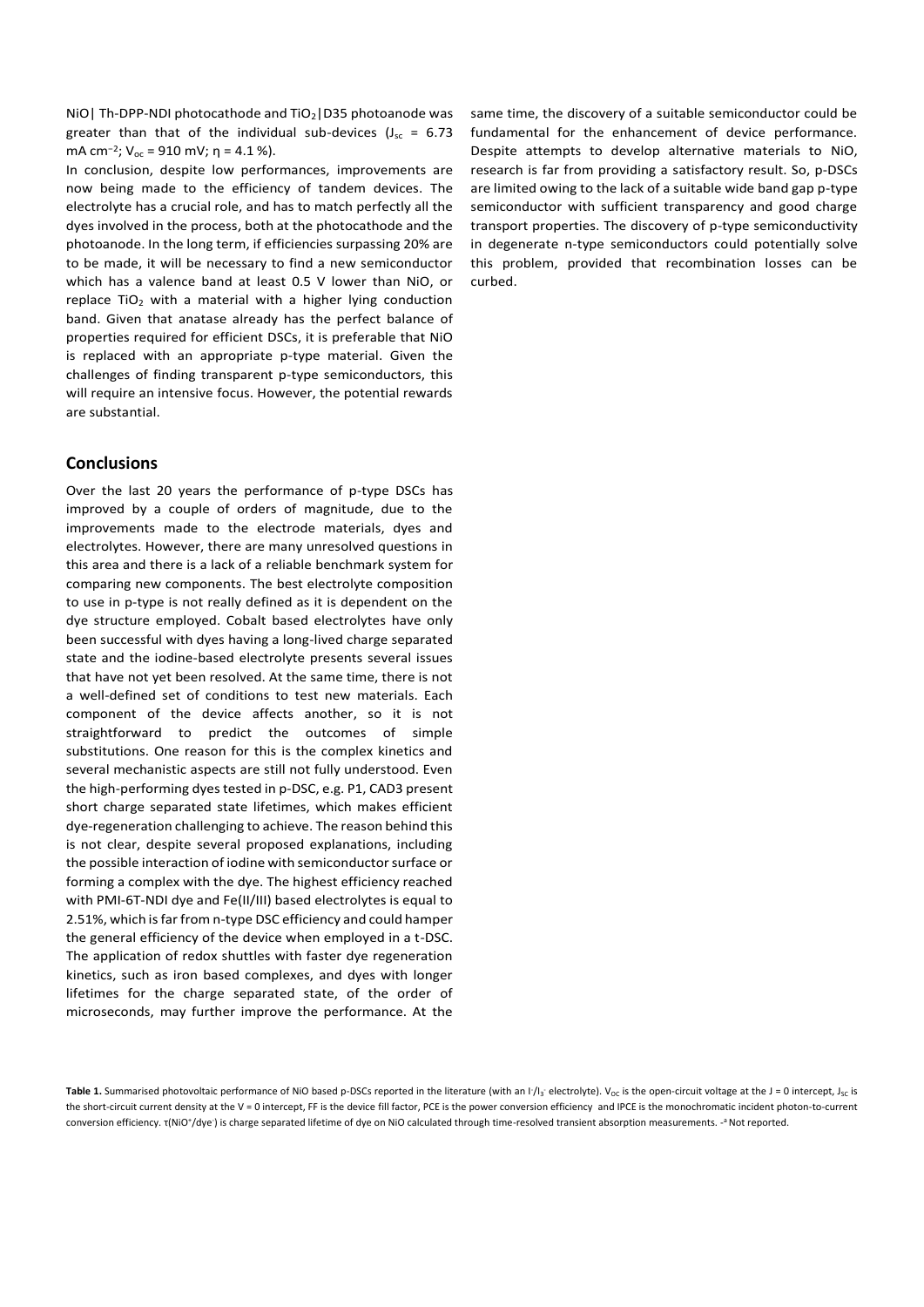| Dye                      | $V_{OC}$ (mV) | J <sub>sc</sub> (mA cm <sup>-2</sup> ) | FF   | <b>PCE (%)</b> | <b>IPCE</b>    | τ(NiO <sup>+</sup> /dye <sup>-</sup> ) | Ref.   |
|--------------------------|---------------|----------------------------------------|------|----------------|----------------|----------------------------------------|--------|
|                          |               |                                        |      |                | (%)            |                                        |        |
| <b>Erythrosin B</b>      | 95            | 1.016                                  | 0.40 | 0.039          | 8              | $-$ a                                  | 49     |
| C343                     | 0.117         | 0.88                                   | 0.28 | 0.036          | $\mathsf{s}_-$ | 20 ps                                  | 36     |
| <b>P1</b>                | 84            | 5.48                                   | 0.34 | 0.15           | 64             | 2.7 ps, 17 ps, 205                     | $41\,$ |
|                          |               |                                        |      |                |                | ps                                     |        |
| <b>P2</b>                | 63            | 3.37                                   | 0.31 | 0.07           | 32             | $\mathsf{a}$                           | 79     |
| Bodipy-Co <sub>2</sub> H | 95            | 1.48                                   | 0.36 | 0.05           | 20             | 4.1 ps                                 | $77\,$ |
| <b>Bodipy 4</b>          | 97            | 1.6                                    | 0.38 | 0.06           | 27             | 5 ps                                   | $77\,$ |
| <b>Bodipy 5</b>          | 109           | 3.7                                    | 0.35 | 0.14           | 44             | 0.1 ps, 13 ps                          | $77\,$ |
| <b>Bodipy 6</b>          | 95            | 1.58                                   | 0.35 | 0.05           | 23             | 12 ps, 12 ns                           | 76,77  |
| <b>Bodipy 7</b>          | 106           | 5.78                                   | 0.31 | 0.2            | 24             | 4.9 ps, 580 ps                         | $77\,$ |
| P3                       | 55            | 1.36                                   | 0.34 | 0.03           | 6              | 2.4 ps, 20 ps, 317                     | 79     |
|                          |               |                                        |      |                |                | ps                                     |        |
| <b>P7</b>                | 80            | 3.37                                   | 0.35 | 0.09           | 26             | $\overline{\phantom{a}}$               | 79     |
| CAD <sub>3</sub>         | 101           | 8.21                                   | 0.31 | 0.25           | 50             | $1.2$ ns                               | 48     |
| <b>P4</b>                | 100           | 2.48                                   | 0.36 | 0.09           | 44             | $\mathsf{a}_-$                         | 40     |
| CAD1                     | 87            | 3.32                                   | 0.33 | 0.09           | 25             | 300 ps                                 | 52     |
| CAD <sub>2</sub>         | 96            | 3.25                                   | 0.33 | 0.1            | 17             | 100 ps                                 | 52     |
| T3                       | 121           | 5.01                                   | 0.3  | 0.184          | 27             | $\mathsf{a}$                           | 53     |
| T3H                      | 133           | 5.57                                   | 0.31 | 0.23           | 25             | $\mathsf{a}_-$                         | 55     |
| T5                       | 124           | 4.51                                   | 0.33 | 0.186          | 23             | $\mathsf{a}_-$                         | 53     |
| T6                       | 133           | 4.02                                   | 0.33 | 0.178          | 22             | $\mathsf{a}$                           | 53     |
| <b>T4</b>                | 152           | 3.94                                   | 0.35 | 0.21           | 22             | $\mathsf{a}_-$                         | 55     |
| T4H                      | 152           | 6.74                                   | 0.31 | 0.32           | 26             | $\mathsf{a}\mathsf{.}$                 | 55     |
| BH <sub>2</sub>          | 97            | 4.30                                   | 0.31 | 0.13           | - a            | $\mathsf{a}$                           | 56     |
| BH4                      | 128           | 7.40                                   | 0.3  | 0.28           | - а            | $\mathsf{a}\mathsf{a}$                 | 56     |
| BH6                      | 95            | 4.40                                   | 0.31 | 0.13           | - a            | $\mathsf{a}\mathsf{.}$                 | 56     |
| Th-DPP                   | 74            | 0.26                                   | 0.53 | 0.008          | $\leq 2$       | $\mathsf{a}\mathsf{b}$                 | $12\,$ |
| Th-DPP-NDI               | 147           | 7.38                                   | 0.32 | 0.35           | 55             | $-a$                                   | 12     |
| DPP-Br                   | 125           | 0.75                                   | 0.37 | 0.03           | 8              | 8.6 ps, 75 ps                          | 64     |
| DPPCN <sub>2</sub>       | 135           | 1.51                                   | 0.32 | 0.07           | 22             | $\mathsf{a}_-$                         | $12\,$ |
| <b>DPP-NDI</b>           | 155           | 1.38                                   | 0.40 | 0.09           | 25             | 13 ps, 260 ps,                         | 64     |
|                          |               |                                        |      |                |                | $140\mu s$                             |        |
| <b>TPA-DPP</b>           | 81            | 0.70                                   | 0.25 | 0.01           | 5              | a                                      | $12\,$ |
| TPA-DPP-NDI              | 123           | 4.04                                   | 0.32 | 0.16           | 30             | a                                      | $12\,$ |
| ISO-Br                   | 87            | 0.82                                   | 0.34 | 0.025          | $\overline{7}$ | $-a$                                   | 66     |
| ISO-NDI                  | 96            | 1.27                                   | 0.33 | 0.04           | 5              | $\mathsf{a}_-$                         | 66     |
| PMI-2T-TPA               | 153           | 2.06                                   | 0.29 | 0.09           | $-$ a          | 177 ns, 1.34 $\mu$ s                   | 42     |
| PMI-4T-TPA               | 176           | 3.40                                   | 0.32 | 0.19           | $-$ a          | $1.22 \mu s$ , $12.2 \mu s$            | 42     |
| PMI-6T-TPA               | 218           | 5.35                                   | 0.35 | 0.41           | $-$ a          | 2.54 $\mu$ s, 13.6 $\mu$ s             | 42     |
| <b>PMI-NDI</b>           | 120           | 1.76                                   | 0.35 | 0.073          | 32             | 5 $\mu$ s, 50 $\mu$ s                  | 38     |
| <b>PMI-PhNDI</b>         | 130           | 1.64                                   | 0.35 | 0.074          | 43             | $3 \mu s$ , 55 $\mu s$                 | 38     |
| PMI-PhC60                | 95            | 1.88                                   | 0.32 | 0.058          | 31             | 2.4 $\mu$ s                            | 38     |
|                          |               |                                        |      |                |                |                                        |        |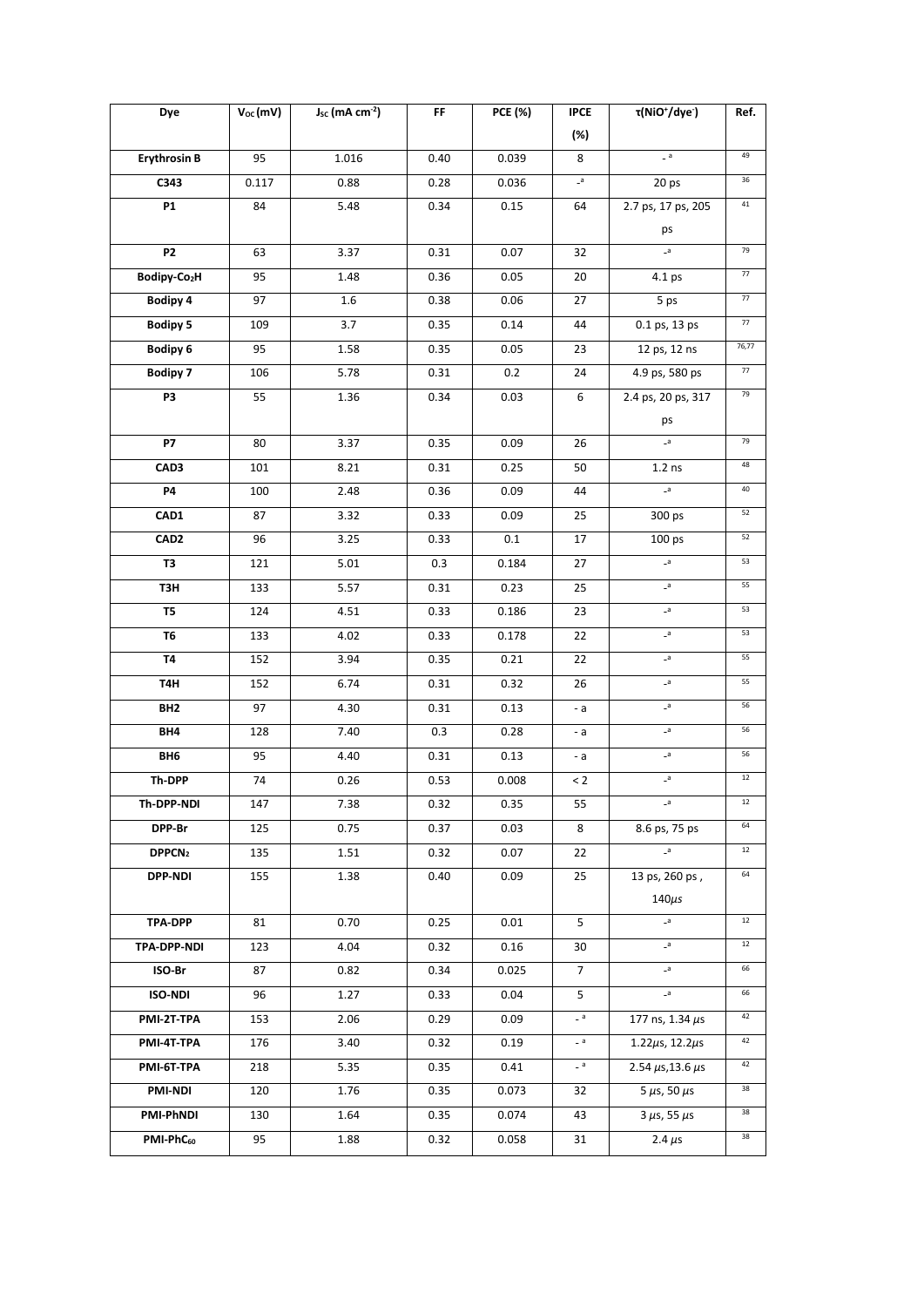| zzx-pp1         | 96   | 5.70           | 0.38 | 0.207 | 50                   | $\mathsf{s}_-$         | 50             |
|-----------------|------|----------------|------|-------|----------------------|------------------------|----------------|
| zzx-op1-2       | 117  | 7.57           | 0.41 | 0.353 | 70                   | $\mathsf{a}_-$         | $50\,$         |
| zzx-op1-3       | 115  | 6.68           | 0.4  | 0.308 | 58                   | $\mathsf{a}_-$         | 50             |
| zzx-op2         | 111  | 4.00           | 0.36 | 0.16  | 48                   | $-a$                   | 51             |
| zzx-op3         | 109  | 3.80           | 0.36 | 0.15  | 42                   | $a_{-}$                | ${\bf 51}$     |
| Fielden-1       | 50   | 0.83           | 0.43 | 0.018 | 14                   | $\mathsf{a}\mathsf{.}$ | 71             |
| Fielden-2       | 49   | 0.87           | 0.32 | 0.014 | 11                   | $\mathsf{a}\mathsf{b}$ | $71\,$         |
| Fielden-3       | 66   | 0.83           | 0.33 | 0.018 | 14                   | $\mathsf{a}\mathsf{b}$ | $71\,$         |
| Fielden-4       | 1.11 | 0.86           | 0.37 | 0.036 | 13                   | $\mathsf{s}_-$         | $71\,$         |
| Fielden-5       | 70   | 0.84           | 0.37 | 0.014 | 10                   | $-a$                   | $71\,$         |
| CW1             | 99   | 2.66           | 0.35 | 0.093 | 25                   | $a_{-}$                | 7 <sup>2</sup> |
| CW <sub>2</sub> | 118  | 4.05           | 0.34 | 0.16  | 40                   | $\mathsf{a}_-$         | 72             |
| <b>BAI-COOH</b> | 79   | 1.13           | 0.33 | 0.029 | 8                    | $\mathsf{a}$           | 67             |
| <b>RBG-174</b>  | 90   | 2.88           | 0.37 | 0.096 | $\mathsf{a}\text{-}$ | $\mathsf{a}_-$         | 63             |
| $\overline{c}$  | 91   | 2.45           | 0.36 | 0.080 | $\mathsf{a}_-$       | $\mathsf{a}_-$         | 63             |
| <b>BBTX</b>     | 88   | 4.32           | 0.33 | 0.126 | $-a$                 | $\mathsf{a}_-$         | 63             |
| <b>COCN</b>     | 77   | 1.53           | 0.32 | 0.038 | $\mathsf{a}_-$       | $a_{-}$                | 63             |
| CB <sub>5</sub> | 115  | 1.52           | 0.34 | 0.059 | 9                    | $\mathsf{a}_-$         | 78             |
| CB <sub>6</sub> | 117  | 1.13           | 0.31 | 0.044 | 4                    | $-a$                   | 78             |
| CB <sub>7</sub> | 117  | $\overline{2}$ | 0.33 | 0.076 | 11                   | $\mathsf{a}_-$         | 78             |
| CB <sub>8</sub> | 118  | 1.71           | 0.33 | 0.066 | $\overline{7}$       | $a_{-}$                | 78             |
| W1              | 131  | 2.83           | 0.34 | 0.126 | 13                   | $a_{-}$                | 57             |
| W2              | 121  | 4.16           | 0.33 | 0.166 | 17                   | $\mathsf{a}_-$         | 57             |
| W3              | 134  | 2.32           | 0.33 | 0.103 | 8                    | $\mathsf{a}_-$         | 57             |
| O <sub>6</sub>  | 97   | 1.04           | 0.37 | 0.037 | 14                   | $-a$                   | 58             |
| 07              | 90   | 1.74           | 0.38 | 0.06  | 18                   | $\mathsf{a}_-$         | 58             |
| 02              | 94   | 1.43           | 0.37 | 0.05  | 12                   | $\mathsf{a}_-$         | 58             |
| QT-1            | 120  | 8.20           | 0.34 | 0.33  | 57                   | $-a$                   | 60             |
| $Lin-1$         | 113  | 1.38           | 0.34 | 0.05  | 14                   | $\mathsf{a}_-$         | 61             |
| Lin-5           | 122  | 2.18           | 0.35 | 0.09  | 17                   | a                      | 61             |
| p-SQ1           | 117  | 1.22           | 0.37 | 0.056 | 6                    | -a                     | 59             |
| p-SQ2           | 140  | 1.92           | 0.42 | 0.113 | 18                   | -a                     | 59             |
| SQ              | 85   | 1.18           | 0.34 | 0.034 | 3                    | 2.2 ps, 53ps           | 62             |
| SQ-PMI          | 65   | 1.31           | 0.35 | 0.026 | 5                    | 3 ps, 112 ps           | 62             |
| SQ-PMI-NDI      | 95   | 2.73           | 0.32 | 0.083 | 25                   | 4.8ps, 130ps           | 62             |
| SL1             | 104  | 2.25           | 0.34 | 0.079 | 18                   | a                      | 31             |
| SL <sub>2</sub> | 77   | 1.50           | 0.33 | 0.038 | $7\overline{ }$      | $\mathsf{s}_-$         | 31             |
| K1              | 96   | 2.91           | 0.32 | 0.09  | 14                   | $a_{-}$                | 26             |
| K2              | 93   | 1.96           | 0.39 | 0.07  | 9                    | $a_{-}$                | 26             |
| 03              | 100  | 2.75           | 0.36 | 0.10  | $a_{-}$              | $1.1$ ns               | 28             |
| 013             | 89   | 2.66           | 0.31 | 0.074 | $-a$                 | $a_{-}$                | $27\,$         |
| 018             | 93   | 3.43           | 0.33 | 0.104 | $-a$                 | 1.7 <sub>ns</sub>      | 28             |
| 017             | 92   | 2.69           | 0.34 | 0.085 | $-a$                 | $\mathsf{a}_-$         | $27\,$         |
| 08              | 63   | 0.44           | 0.36 | 0.009 | $\overline{2}$       | 0.15ps, 8.91 ps        | $30\,$         |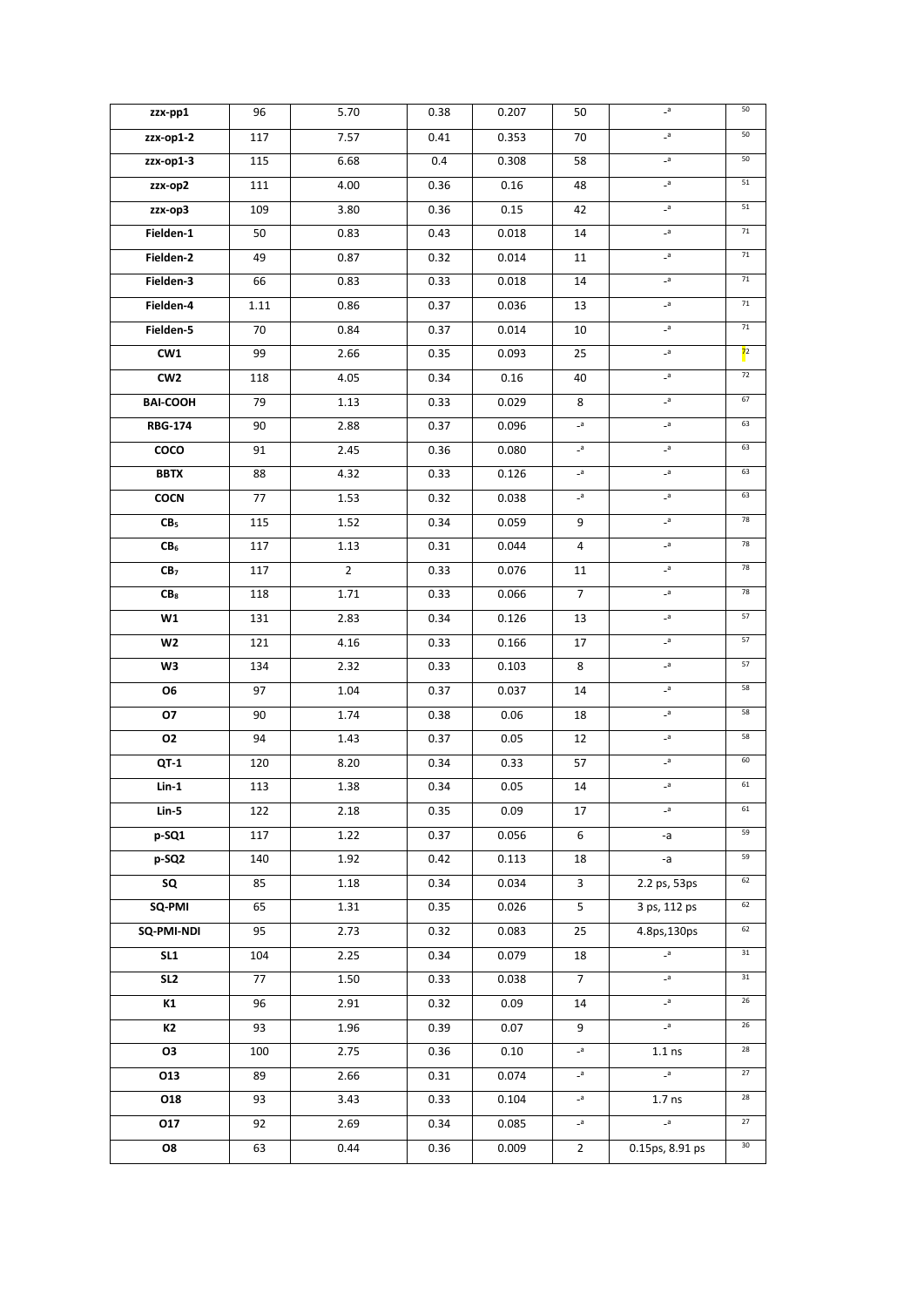|                             |     |      |      |       |                          | $0.25$ ns                 |    |
|-----------------------------|-----|------|------|-------|--------------------------|---------------------------|----|
| 011                         | 82  | 1.84 | 0.34 | 0.051 | 9                        | 0.43ps, 24.1ps            | 30 |
|                             |     |      |      |       |                          | $0.63$ ns                 |    |
| 012                         | 79  | 1.16 | 0.36 | 0.033 | 5                        | 2.63 ns, 52.9ns           | 30 |
|                             |     |      |      |       |                          | $1.13$ ns                 |    |
| ZnP                         | 98  | 0.19 | 0.35 | 0.006 | $-a$                     | 51.7 ps                   | 68 |
| ZnP-NDI                     | 127 | 1.38 | 0.32 | 0.056 | a                        | 219 ps                    | 68 |
| Zn-TCPP                     | 120 | 0.5  | 0.4  | 0.02  | 10                       | $a-$                      | 69 |
| ZnP-TCPP-C60PPy             | 146 | 1.4  | 0.4  | 0.08  | 35                       | $\overline{a}$            | 69 |
| $Zn-1$                      | 57  | 0.28 | 0.35 | 0.006 | 5                        | 15 ps, 190 ps,            | 75 |
|                             |     |      |      |       |                          | 1 <sub>ns</sub>           |    |
| $Zn-2$                      | 74  | 0.45 | 0.35 | 0.012 | 8                        | 32 ps, 1.6 ns             | 75 |
| $Zn-3$                      | 76  | 0.51 | 0.37 | 0.014 | 10                       | 210 ps, 2.3 ns            | 75 |
| Zn-3-C <sub>60</sub> PPy    | 80  | 0.55 | 0.35 | 0.015 | a                        | 350 ps, 5 ns              | 75 |
| [Ru(bpy) <sub>2</sub> (H1)] | 95  | 4.06 | 0.36 | 0.139 | a                        | $\overline{a}$            | 29 |
| $[Ru(dcb)3]$ <sup>2+</sup>  | 110 | 0.09 | 0.43 | 0.004 | $\mathsf{a}_-$           | $5.1 \,\mu s$             | 87 |
| [Ru(dcb) <sub>2</sub> (NMI- | 95  | 0.16 | 0.36 | 0.006 | $\mathsf{a}_-$           | $14 \mu s$                | 87 |
| phen)] <sup>2+</sup>        |     |      |      |       |                          |                           |    |
| <b>IrPhen</b>               | 345 | 0.14 | 0.44 | 0.021 | $\overline{\phantom{a}}$ | 50-70 ns, 1µs, 5-30       | 33 |
|                             |     |      |      |       |                          | $\mu$ s                   |    |
| IrDPQCN2                    | 508 | 0.25 | 0.54 | 0.068 | $\mathsf{a}_-$           | 50-70 ns, 1µs, 5-30       | 33 |
|                             |     |      |      |       |                          | $\mu$ s                   |    |
| IrBpystyryl                 | 383 | 0.37 | 0.44 | 0.061 | a                        | 50-70 ns, $1\mu s$ , 5-30 | 33 |
|                             |     |      |      |       |                          | $\mu$ s                   |    |
| AS9                         | 90  | 0.68 | 0.36 | 0.022 | $\overline{4}$           | $a-$                      | 34 |
| <b>AS10</b>                 | 90  | 0.66 | 0.37 | 0.022 | 3                        | $a_{-}$                   | 34 |
| AS11                        | 70  | 0.45 | 0.38 | 0.013 | $\overline{2}$           | $-a$                      | 34 |
| <b>AS12</b>                 | 90  | 0.36 | 0.4  | 0.013 | $\overline{2}$           | $a_{-}$                   | 34 |
| AS13                        | 100 | 0.82 | 0.39 | 0.032 | 8                        | a                         | 34 |
| AS14                        | 100 | 1.12 | 0.37 | 0.043 | 10                       | a                         | 34 |
|                             |     |      |      |       |                          |                           |    |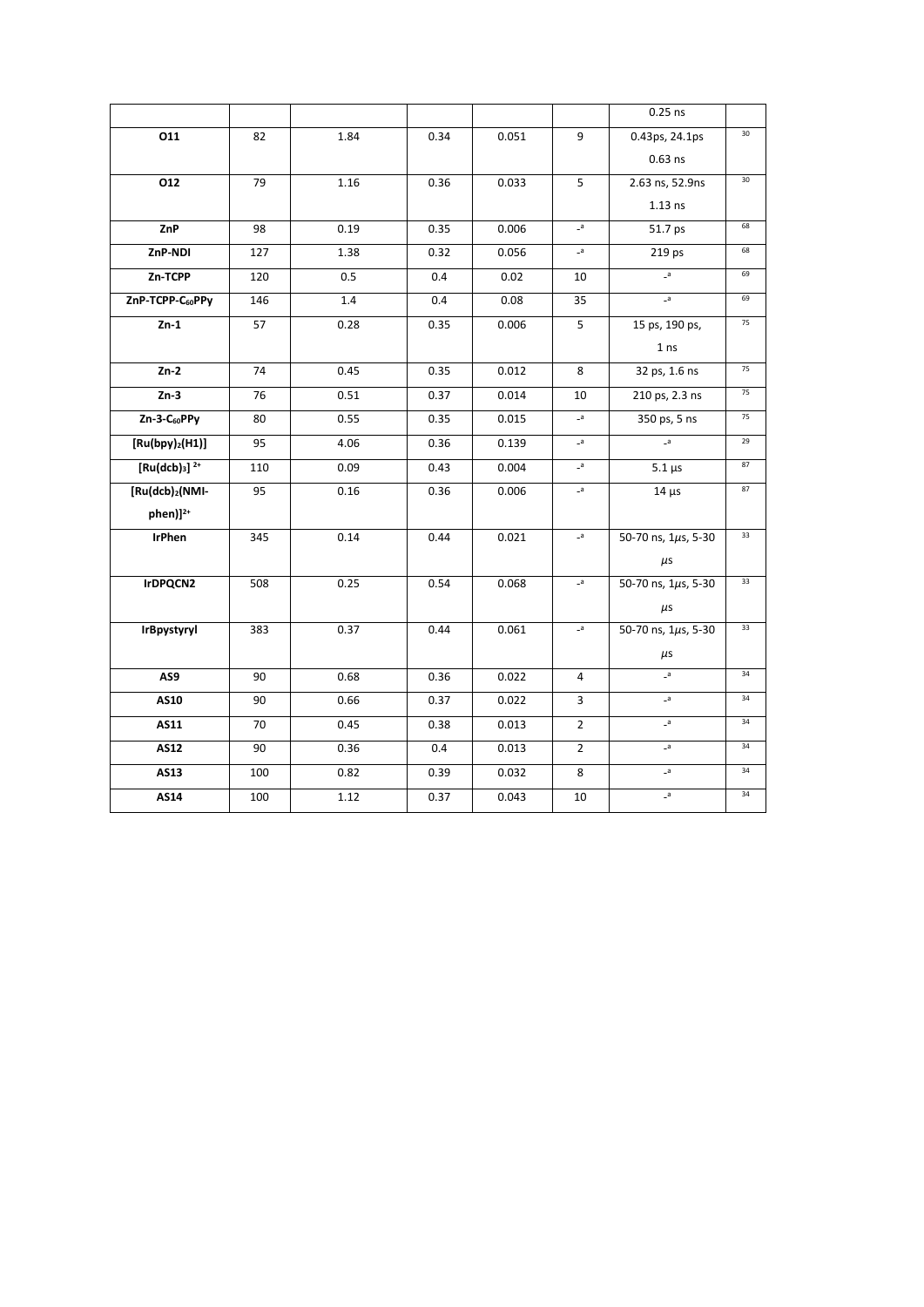| p-type<br>semiconductor          | <b>Structure</b>             | Space<br>Group | Transparency<br>(%) | Band gap (eV)                | <b>Valance Band Energy</b><br>(eV vs. Vacuum) | <b>Flatband potential</b><br>(V vs. SCE) | <b>Dielectric</b><br>constant | Conductivity<br>$(S \text{ cm}^{-1})$ | <b>Carrier Concentration</b><br>$(cm-3)$          | <b>Hole mobility</b><br>$\rm (cm^2 V^{-1} s^{-1})$ |
|----------------------------------|------------------------------|----------------|---------------------|------------------------------|-----------------------------------------------|------------------------------------------|-------------------------------|---------------------------------------|---------------------------------------------------|----------------------------------------------------|
| <b>NiO</b>                       | cubic                        | Fm3m           | 40 199              | $3.4 - 4.3^{200}$            | $-5.04$ <sup>122</sup>                        | 0.1 V at pH 9.4 191                      | 9.7 <sup>21</sup>             | $10^{-4}$ 202                         | $5.00 \times 10^{16}$ - 1 x 10 <sup>20 203</sup>  | $0.141^{204}$                                      |
| CuO                              | monoclinic                   | $C2/c$ 205     | 55 206              | $1.3 - 2.1^{207}$            | $-5.57$ $^{191}$                              | $0.15 - 0.41$ V at pH $9.4^{191}$        | 18.1 201                      | 3.85 206                              | $1.5 \times 10^{16} - 7.4 \times 10^{19}$ 199     | $0.12^{206}$                                       |
| Cu <sub>2</sub> O                | cubic                        | Pn3m           | 72 206              | $2.1 - 2.6 \frac{206}{ }$    | $-5.69^{206}$                                 | $-0.22$ V $^{208}$                       | 12 209                        | $6.7x10^{-3}$ 206                     | $1.5 \times 10^{15} - 5.7 \times 10^{19}$ 206,208 | $51^{206}$                                         |
| CuGaO <sub>2</sub>               | delafossite,<br>rhombohedral | R-3m 210       | 80 211              | $3.6 - 3.9$ 211,212          | $-5.29$ $172$                                 | 0.49 V at pH 6.3 $^{202}$                | $0.96^{213}$                  | $10^{-1} - 10^{-2202}$                | $1.7 \times 10^{18} - 3.5 \times 10^{20}$ 213     | $0.23$ $^{211}$                                    |
| CuCrO <sub>2</sub>               | delafossite                  | $R-3m$         | 77 214              | 3.0 <sup>211</sup>           | $-5.3$ <sup>121</sup>                         | $0.21$ V $^{215}$                        | $0.2 - 0.6216$                | $0.23$ $217$                          | $5.06 \times 10^{14}$ 215                         | $0.2$ 191                                          |
| NiCo <sub>2</sub> O <sub>4</sub> | Spinel                       | Fd3m           | 80 218              | $2.06 - 3.63$ <sup>219</sup> | $-5.3$ 218                                    | $0.14$ V $^{220}$                        | N/A                           | 4 218                                 | N/A                                               | N/A                                                |
| CuAIO <sub>2</sub>               | delafossite,<br>rhombohedral | $R-3m$         | 75 221              | $3.55^{211}$                 | $-5.2$ 222                                    | 0.445 V at pH 7.2 223                    | $10^{224}$                    | $3 \times 10^{-1}$ 221                | $1.3 \times 10^{17}$ 225                          | $10^{-191}$                                        |
| CuFeO <sub>2</sub>               | delafossite,<br>hexagonal    | $R-3m$         | 50 226              | $1.5 - 3.38$ $^{227,228}$    | $-5.3^{227}$                                  | $0.82$ V $^{227}$                        | 20 227                        | $0.36^{228}$                          | $5.3 \times 10^{18}$ 228                          | $0.2 \frac{227}{ }$                                |
| CuBO <sub>2</sub>                | delafossite,<br>hexagonal    | $R-3m$         | 70 191              | $4.0^{229}$                  | $-5.9^{230}$                                  | 0.31 V at pH 9.4 191                     | N/A                           | $1.65^{229}$                          | $3.07 \times 10^{13}$ 191                         | $100^{19}$                                         |
| LaCuOS                           | tetragonal                   | P4/nmm<br>231  | 70 232              | $3.1^{233}$                  | $-5.0$ $^{234}$                               | 0.26 - 0.4 V at pH 6.3 $^{234}$          | $4^{231}$                     | $1.2 \times 10^{-2}$ 232              | 1 x 10 <sup>19</sup> <sup>194</sup>               | $0.6^{234}$                                        |
| K:ZnO                            | wurtzite,<br>hexagonal       | P63mc          | 85 159              | $3.23^{159}$                 | $-5.7$ <sup>159</sup>                         | $1.04$ V $^{159}$                        | N/A                           | N/A                                   | $1.9 \times 10^{16}$ 157                          | $2.6 \times 10^{-3}$ 159                           |
| $In2O5Sn$ (ITO)                  | Cubic                        | la3            | 80 236              | $4.1^{235}$                  | $-4.7$ <sup>237</sup>                         | $-1.5 V238$                              | $3.34^{239}$                  | $104^{236}$                           | 5 x 10 <sup>20</sup> <sup>240</sup>               | 39 241                                             |

Table 2. Selection of reported parameters for various p-type metal-oxide semiconductors which have also been utilized in p-type dye-sensitized solar cells. Exact values can differ depending on synthesis methods and testing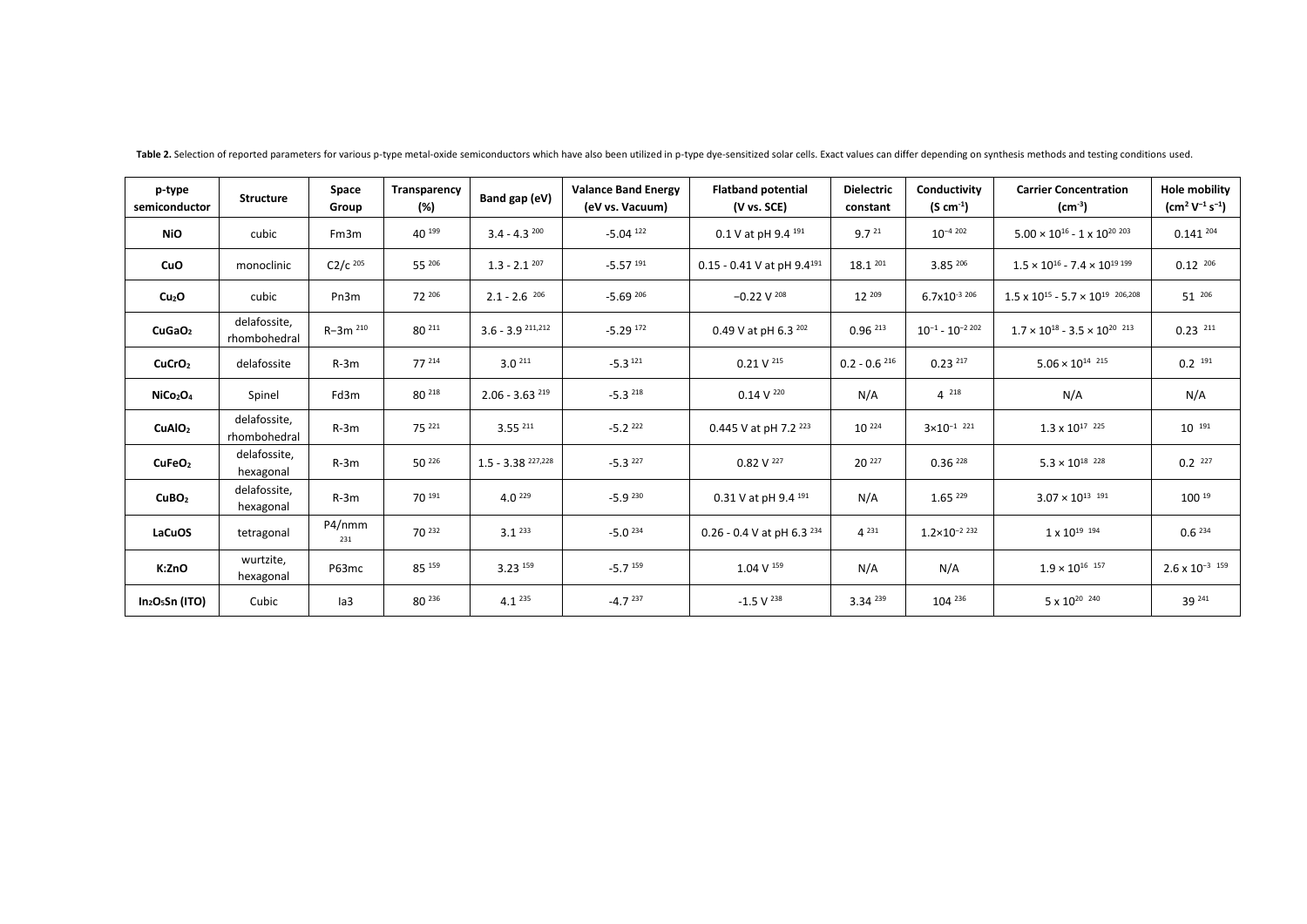## **Conflicts of interest**

There are no conflicts to declare.

## **Acknowledgements**

We thank Newcastle University for a PhD studentship for GHS; the EPSRC for studentship for FAB (EPJ5002881); The North East Centre for Energy Materials EP/R021503/1; JM, EB and EAG thank the ERC, starting grant, p-TYPE 715354.

## **Notes and references**

- 1 U.S. Energy Information Administration, International Energy Outlook 2018.
- 2 N.S Lewis, D.G. Nocera *Proc Natl Acad Sci U S A*, 2006, **103**, 15729–15735.
- 3 P. M. Cox, R. A. Betts, C. D. Jones, S. A. Spall and I. J. Totterdell, *Nature*, 2000, **408**, 184–187.
- 4 T. L. Root, J. T. Price, K. R. Hall, S. H. Scheider, C. Rosenzweig and J. A. Pounds, *Nature*, 2003, **421**, 57–60.
- 5 European Commission, The roadmap for transforming the EU into a competitive, low-carbon economy by 2050, 2011.
- 6 N. S. Lewis, G. Crabtree, A. J. Nozik, M. R. Wasielewski, P. Alivisatos, H. Kung, J. Tsao, E. Chandler, W. Walukiewicz, M. Spitler, R. Ellingson, R. Overend, J. Mazer, M. Gress, J. Horwitz, C. Ashton, B. Herndon, L. Shapard and R. M. Nault, Basic Research Needs for Solar Energy Utilization. Report of the Basic Energy Sciences Workshop on Solar Energy Utilization, April 18-21, 2005, Office of Science, U.S. Department of Energy 2005.
- 7 K. Yoshikawa, H. Kawasaki, W. Yoshida, T. Irie, K. Konishi, K. Nakano, T. Uto, D. Adachi, M. Kanematsu, H. Uzu and K. Yamamoto, *Nat. Energy*, 2017, **2**, 17032.
- 8 S. Ruhle, *Sol Energy*, 2016, **130**, 139-147.
- 9 M. Freitag, J. Teuscher, Y. Saygili, X. Zhang, F. Giordano, P. Liska, J. Hua, S. M. Zakeeruddin, J.-E. Moser, M. Grätzel and A. Hagfeldt, *Nat. Photonics*, 2017, **11**, 372–378.
- 10 K. Kakiage, Y. Aoyama, T. Yano, K. Oya, J. Fujisawa and M. Hanaya, *Chem. Commun*., 2015, **51**, 15894-15897.
- 11 J. J. He, H. Lindstrom, A. Hagfeldt and S. E. Lindquist, *Sol. Energ. Mater. Sol. C,* 2000, **62**, 265-273.
- 12 Y. Farre, M. Raissi, A. Fihey, Y. Pellegrin, E. Blart, D. Jacquemin and F. Odobel, *ChemSusChem*, 2017, **10**, 2618-2625.
- 13 J. J. He, H. Lindstrom, A. Hagfeldt and S. E. Lindquist, *J. Phys. Chem. B*, 1999, **103**, 8940-8943.
- 14 E. A. Gibson, L. Le Pleux, J. Fortage, Y. Pellegrin, E. Blart, F. Odobel, A. Hagfeldt and G. Boschloo, *Langmuir*, 2012, **28**, 6485–6493.
- 15 Y. Pellegrin, L. Le Pleux, E. Blart, A. Renaud, B. Chavillon, N. Szuwarski, M. Boujtita, L. Cario, S. Jobic, D. Jacquemin and F. Odobel, *J. Photoch. Photobio A*, 2011, **219**, 235-242.
- 16 F. Brunner, N. Marinakis, C. Wobill, M. Willgert, C. D. Ertl, T. Kosmalski, M. Neuburger, B. Bozic-Weber, T. Glatzel, E. C. Constable and C. E. Housecroft, *J. Mater. Chem. C*, 2016, **4**, 9823-9833.
- 17 J. Cui, J. F. Lu, X. B. Xu, K. Cao, Z. Wang, G. Alemu, H. L. Yuang, Y. Shen, J. Xu, Y. B. Cheng and M. K. Wang, *J. Phys. Chem. C*, 2014, **118**, 16433-16440.
- 18 Y. W. Dong, L. G. Wei, R. Q. Fan, Y. L. Yang and P. Wang, *RSC Adv.,* 2016, **6**, 39972-39981.
- 19 G. Alemu, J. Cui, K. Cao, J. P. Li, Y. Shen and M. K. Wang, *RSC Adv.,* 2014, **4**, 51374-51380.
- 20 F. Odobel, Y. Pellegrin, E. A. Gibson, A. Hagfeldt, A. L. Smeigh and L. Hammarstrom, *Coordin. Chem. Rev*., 2012, **256**, 2414- 2423.
- 21 F. Odobel and Y. Pellegrin, *J. Phys. Chem. Lett.,* 2013, **4**, 2551- 2564.
- 22 M. Buchalska, J. Kuncewicz, E. Swietek, P. Labuz, T. Baran, G. Stochel and W. Macyk, *Coordin. Chem. Rev*., 2013, **257**, 767- 775.
- 23 A. Nattestad, M. Ferguson, R. Kerr, Y. B. Cheng and U. Bach, *Nanotechnology*, 2008, **19**, 295304.
- 24 J. N. Clifford, E. Palomares, M. K. Nazeeruddin, M. Gratzel and J. R. Durrant, *J. Phys. Chem. C*, 2007, **111**, 6561-6567.
- 25 P. Qin, H. J. Zhu, T. Edvinsson, G. Boschloo, A. Hagfeldt and L. C. Sun, *J. Am. Chem. Soc*, 2008, **130**, 8570-8571.
- 26 C. J. Wood, K. C. D. Robson, P. I. P. Elliott, C. P. Berlinguette and E. A. Gibson, *RSC Adv.,* 2014, **4**, 5782-5791.
- 27 Z. Q. Ji, G. Natu and Y. Y. Wu, *ACS Appl. Mater. Inter.*, 2013, **5**, 8641-8648.
- 28 M. F. He, Z. Q. Ji, Z. J. Huang and Y. Y. Wu, *J. Phys. Chem. C*, 2014, **118**, 16518-16525.
- 29 N. Marinakis, M. Willgert, E. C. Constable and C. E. Housecroft, *Sustain. Energ. Fuels*, 2017, **1**, 626-635.
- 30 Z. Q. Ji, G. Natu, Z. J. Huang, O. Kokhan, X. Y. Zhang and Y. Y. Wu, *J. Phys. Chem. C*, 2012, **116**, 16854-16863.
- 31 S. Lyu, Y. Farre, L. Ducasse, Y. Pellegrin, T. Toupance, C. Olivier and F. Odobel, *RSC Adv.,* 2016, **6**, 19928-19936.
- 32 L. Zhang, J.M. Cole, *ACS Appl. Mater. Interfaces*, 2015, **7**, 3427−3455.
- 33 M. Gennari, F. Legalite, L. Zhang, Y. Pellegrin, E. Blart, J. Fortage, A. M. Brown, A. Deronzier, M. N. Collomb, M. Boujtita, D. Jacquemin, L. Hammarstrom and F. Odobel, *J. Phys. Chem. Lett*., 2014, **5**, 2254-2258.
- 34 A. Sinopoli, C. J. Wood, E. A. Gibson and P. I. P. Elliott, *Dyes and Pigments*, 2017, **140**, 269-277.
- 35 E.A Gibson et al. *Polyhedron*,2018, **140**, 109-115
- 36 A. Morandeira, G. Boschloo, A. Hagfeldt and L. Hammarstrom, *J. Phys. Chem. B*, 2005, **109**, 19403-19410.
- 37 A. Morandeira, J. Fortage, T. Edvinsson, L. Le Pleux, E. Blart, G. Boschloo, A. Hagfeldt, L. Hanmiarstrom and F. Odobel, *J. Phys. Chem. C*, 2008, **112**, 1721-1728.
- 38 L. Le Pleux, A. L. Smeigh, E. Gibson, Y. Pellegrin, E. Blart, G. Boschloo, A. Hagfeldt, L. Hammarstrom and F. Odobel, *Energ. Environ. Sci.,* 2011, **4**, 2075-2084.
- 39 E. A. Gibson, A. L. Smeigh, L. Le Pleux, J. Fortage, G. Boschloo, E. Blart, Y. Pellegrin, F. Odobel, A. Hagfeldt and L. Hammarstrom, *Angew. Chem. Int. Ed.*, 2009, **48**, 4402-4405.
- 40 P. Qin, M. Linder, T. Brinck, G. Boschloo, A. Hagfeldt and L. C. Sun, *Adv. Mater*., 2009, **21**, 2993-2996.
- 41 L. Li, E. A. Gibson, P. Qin, G. Boschloo, M. Gorlov, A. Hagfeldt and L. C. Sun, *Adv. Mater*., 2010, **22**, 1759-1762.
- 42 A. Nattestad, A. J. Mozer, M. K. R. Fischer, Y. B. Cheng, A. Mishra, P. Bauerle and U. Bach, *Nat. Mater*., 2010, **9**, 31-35.
- 43 M. Awais, E. Gibson, EJ.G. Vos, D.P. Dowling, A. Hagfeldt, D. Dini, *Chemelectrochem*, 2014, **1**, 384-391.
- 44 S. Powar, T. Daeneke, M. T. Ma, D. C. Fu, N. W. Duffy, G. Gotz, M. Weidelener, A. Mishra, P. Bauerle, L. Spiccia and U. Bach, *Angew. Chem. Int .Ed.*, 2013, **52**, 602-605.
- 45 I. R. Perera, T. Daeneke, S. Makuta, Z. Yu, Y. Tachibana, A. Mishra, P. Bauerle, C. A. Ohlin, U. Bach and L. Spiccia, *Angew. Chem. Int. Ed.*, 2015, **54**, 3758-3762.
- 46 M. Liang and J. Chen, *Chem. Soc. Rev*., 2013, **42**, 3453-3488.
- 47 J. Wang, K. Liu, R. R. Xing and X. H. Yan, *Chem. Soc. Rev*., 2016, **45**, 5589-5604.
- 48 C. J. Wood, G. H. Summers and E. A. Gibson, *Chem. Commun.,* 2015, **51**, 3915-3918.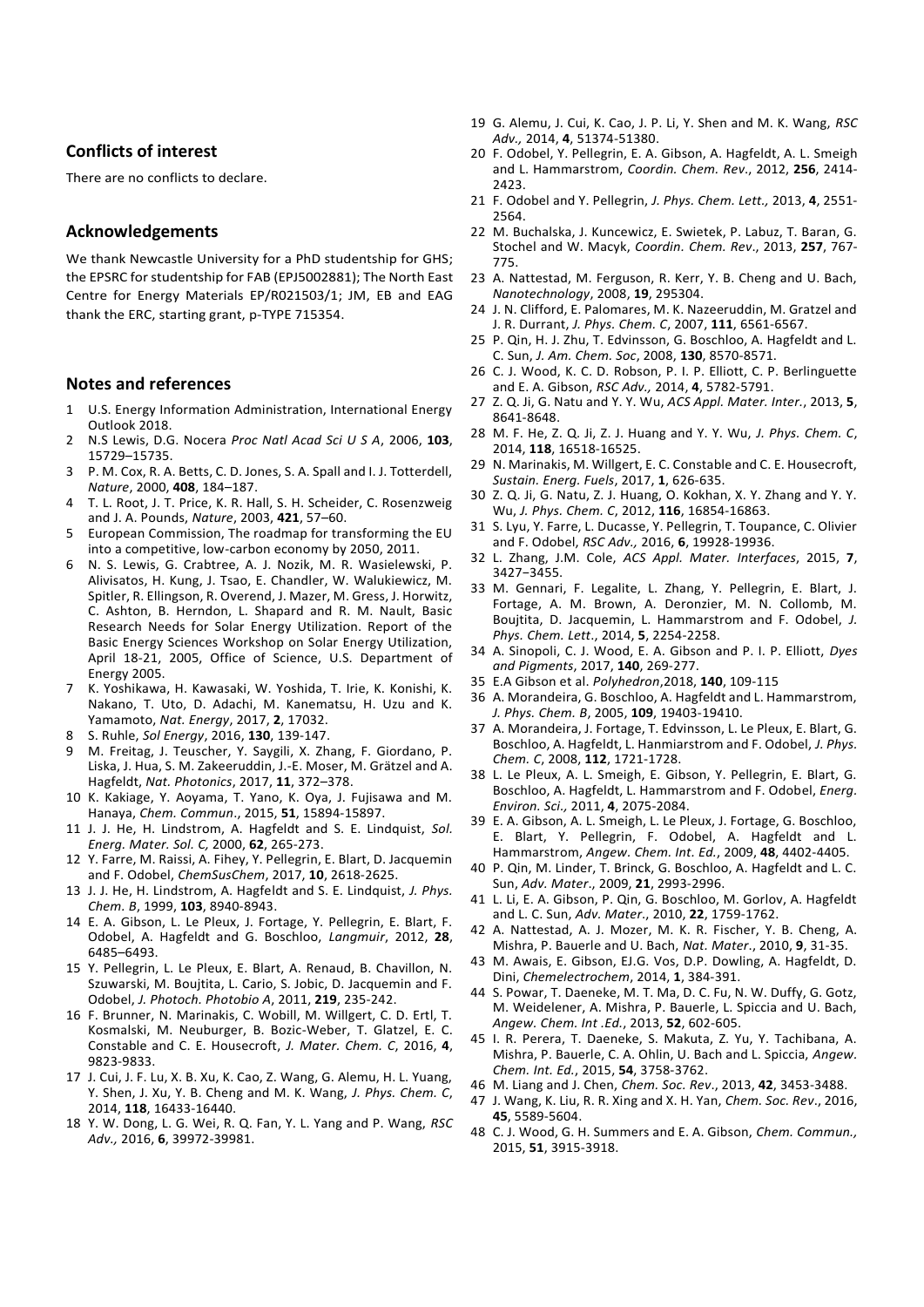- 49 Q. Q. Zhang, K. J. Jiang, J. H. Huang, C. W. Zhao, L. P. Zhang, X. P. Cui, M. J. Su, L. M. Yang, Y. L. Song and X. Q. Zhou, *J. Mater. Chem. A*, 2015, **3**, 7695-7698.
- 50 Z. H. Liu, W. H. Li, S. Topa, X. B. Xu, X. W. Zeng, Z. X. Zhao, M. K. Wang, W. Chen, F. Wang, Y. B. Cheng and H. S. He, *ACS Appl. Mater. Inter*., 2014, **6**, 10614-10622.
- 51 Z. H. Liu, D. H. Xiong, X. B. Xu, Q. Arooj, H. Wang, L. Y. Yin, W. H. Li, H. Z. Wu, Z. X. Zhao, W. Chen, M. K. Wang, F. Wang, Y. B. Cheng and H. S. He, *ACS Appl. Mater. Inter*., 2014, **6**, 3448- 3454.
- 52 C. J. Wood, M. Cheng, C. A. Clark, R. Horvath, I. P. Clark, M. L. Hamilton, M. Towrie, M. W. George, L. C. Sun, X. C. Yang and E. A. Gibson, *J. Phys. Chem. C*, 2014, **118**, 16536-16546.
- 53 F. Wu, S. B. Zhao, C. Zhong, Q. L. Song and L. N. Zhu, *RSC Adv*., 2015, **5**, 93652-93658.
- 54 L. N. Zhu, H. B. Yang, C. Zhong and C. M. Li, *Dyes and Pigments*, 2014, **105**, 97-104.
- 55 F. Wu, L. N. Zhu, S. B. Zhao, Q. L. Song and C. L. Yang, *Dyes and Pigments*, 2016, **124**, 93-100.
- 56 K. A. Click, D. R. Beauchamp, B. R. Garrett, Z. J. Huang, C. M. Hadad and Y. Y. Wu, *Phys. Chem. Chem. Phys.,* 2014, **16**, 26103-26111.
- 57 F. Wu, J. L. Liu, X. Li, Q. L. Song, M. Wang, C. Zhong and L. N. Zhu, *Eur. J. Org. Chem*., 2015, **31**, 6850-6857.
- 58 Z. Q. Ji, G. Natu, Z. J. Huang and Y. Y. Wu, *Energ. Environ. Sci*., 2011, **4**, 2818-2821.
- 59 C. H. Chang, Y. C. Chen, C. Y. Hsu, H. H. Chou and J. T. Lin, *Org. Lett*., 2012, **14**, 4726-4729.
- 60 Q.-Q. Zhang, K.-J. Jiang, J.-H. Huang, C.-W. Zhao, L.-P. Zhang, X.-P. Cui, M.-J. Su, L.-M. Yang, Y.-L. Song and X.-Q. Zhou, *J. Mater. Chem. A*, 2015, **3**, 7695–7698.
- 61 Y. S. Yen, W. T. Chen, C. Y. Hsu, H. H. Chou, J. T. Lin and M. C. P. Yeh, *Org. Lett*., 2011, **13**, 4930-4933.
- 62 J. Warnan, J. Gardner, L. Le Pleux, J. Petersson, Y. Pellegrin, E. Blart, L. Hammarstrom and F. Odobel, *J. Phys. Chem. C*, 2014, **118**, 103-113.
- 63 R. Brisse et al. *Sustainable Energy Fuels*, 2018, **2**, 648-654.
- 64 Y. Farré, L. Zhang, Y. Pellegrin, A. Planchat, E. Blart, M. Boujtita, L. Hammarström, D. Jacquemin and F. Odobel*, J. Phys. Chem. C*, 2016, **120**, 7923–7940.
- 65 J. Cui, J. Lu, X. Xu, K. Cao, Z. Wang, G. Alemu, H. Yuang, Y. Shen, J. Xu, Y. Cheng and M. Wang, *J. Phys. Chem. C*, 2014, **118**, 16433–16440.
- 66 D. Ameline, S. Diring, Y. Farre, Y. Pellegrin, G. Naponiello, E. Blart, B. Charrier, D. Dini, D. Jacquemin and F. Odobel, *RSC Adv*., 2015, **5**, 85530-85539.
- 67 G. H. Summers and E. A. Gibson, *ChemPhotoChem*, 2018, **2**, 498-506
- 68 L. Zhang et al. *RSC Adv.,* 2016, **6**, 77184–77194.
- 69 H. Tian et al. *Sci. Rep.*, 2014, **4**, 4282.
- 70 A. Maufroy, L. Favereau, FB Anne FB, Y. Pellegrin, E. Blart, M. Hissler, D. Jacquemin, F. Odobel, *J. Mater. Chem. A*, 2015, **3**, 3908–3917.
- 71 A.R. Marri, F.A. Black, J. Mallows, E.A. Gibson, J. Fielden, *Dyes and Pigments*, 2019, **165**, 508-517.
- 72 J. Cui, J. Lu, X. Xu, K. Cao, Z. Wang, G. Alemu, H. Yuang, Y. Shen, J. Xu, Y. Cheng, M. Wang., *J. Phys. Chem. C*, 2014, **118**, 16433– 40.
- 73 H. Yamada, H. Imahori, Y. Nishimura, I. Yamazaki, S. Fukuzumi, *Adv. Mater*., 2002, **14**, 892-895.
- 74 H.Yamada, H. Imahori, Y. Nishimura, I. Yamazaki, T.K. Ahn, S.K. Kim, D. Kim, S. Fukuzumi, *J. Am. Chem. Soc*., 2002, **125**, 9129– 9139.
- 75 E. Benazzi, G.H. Summers, F.A. Black, I.V. Sazanovich, I.P. Clark, E.A. Gibson, Philosophical Transactions of the Royal Society A: Mathematical, Physical and Engineering Sciences, 2019, DOI: 10.1098/rsta.2018.0338.
- 76 J. F. Lefebvre, X. Z. Sun, J. A. Calladine, M. W. George and E. A. Gibson, *Chem. Commun*., 2014, **50**, 5258-5260.
- 77 E.A Gibson et al. *Phys. Chem. Chem.Phys*, 2016, **18**, 1059– 1070.
- 78 M. Bonomo, A. Di Carlo, R. Centore, D. Dini and A. Carella, *Sol. Energy*, 2018, **169**, 237-241.
- 79 P. Qin, J. Wiberg, E.A.Gibson, M. Linder, L. Li, T. Brinck, A. Hagfeldt, B. Albinsson, L. Sun, *J. Phys. Chem. C*, 2010, **114**, 4738–4748.
- 80 A. L. Smeigh, A. L. Le Pleux, J. Fortage, Y. Pellegrin, E.Blart, F. Odobel, L. Hammarstrom, *Chem. Commun*., 2012, **48**, 678–80.
- 81 L. Zhang, L. Favereau, Y. Farre, E. Mijangos, Y. Pellegrin, E. Blart, F. Odobel, L. Hammarstrom, *Phys. Chem. Chem. Phys*., 2016, **18**, 18515–27.
- 82 L. D'Amario, L. J. Antila, B. Pettersson Rimgard, G. Boschloo, L. Hammarström, *Phys. Chem. Lett*., 2015, **6**, 779–783.
- 83 R.J. Dillon, L. Alibabaei, T.J. Meyer, J.M. Papanikolas, *ACS Appl. Mater. Interfaces*, 2017, **9**, 26786–26796.
- 84 P. Lunkenheimer, A. Loidl, C.R. Ottermann, K.Bange, *Phys. Rev. B*, 1991, **44**, 5927–5930.
- 85 L. D'Amario, R. Jiang, U.B. Cappel, E.A. Gibson, G. Boschloo, H. Rensmo, L. Sun, L. Hammarstrom, H. Tian, *ACS Appl. Mater. Interfaces*, 2017, **9**, 33470–33477.
- 86 A. Morandeira, G. Boschloo, A. Hagfeldt, L. Hammarstrom, *J. Phys. Chem. B*, 2005, **109**, 19403–19410.
- 87 J.C. Freys, J.M.Gardner, L. D'Amario, A.M. Brown, L. Hammarstrom, *Dalton Trans.* 2012, **41**, 13105–13111.
- 88 A. Hagfeldt et al., *Chem. Rev*., 2010, **110**, 6595–6663.
- 89 C.J. Wood, C.A.McGregor, E.A.Gibson, *ChemElectroChem*, 2016, **3**, 1827–1836.
- 90 C.S. Ponseca, P.Chabera, J.Uhlig, P.Persson, V. Sundstrom, *Chem. Rev.,* 2017, **117**, 10940–11024.
- 91 M. Abdellah, A.M. El-Zohry, L.J. Antila, C.D. Windle, E. Reisner, L. Hammarstrom, *J. Am. Chem. Soc*., 2017, **139**, 1226–1232.
- 92 F. A. Black, C.J. Wood, S. Ngwerume, G.H. Summers, I.P. Clark, M.Towrie, J.E. Camp, E.A. Gibson, *Faraday Discuss*., 2017, **198**, 449-461.
- 93 F.A. Black, C.A. Clark, G.H. Summers, I.P. Clark, M. Towrie, T. Penfold, M.W. George, E.A. Gibson*, Phys. Chem. Chem. Phys.*, 2017, **19**, 7877-7885.
- 94 G. Boschloo et al. *J. Phys Chem. C*, 2007, **111**, 17455-17458
- 95 M. Quintana, T. Edvinsson, A. Hagfeldt, G. Boschloo, , *J. Phys. Chem. C*, 2007, **111**, 1035-1041.
- 96 S. Mori, S. Fukuda, S. Sumikura, Y. Takeda, Y. Tamaki, E. Suzuki, T. Abe, *J. Phys. Chem. C*, 2008, **112**, 16134-16139.
- 97 L. Li, E.A. Gibson, P. Qin, G.Boschloo, M.Gorlov, A. Hagfeldt, L.& Sun, *Adv. Mater.*, 2010, **22**, 1759–1762.
- 98 G. Natu, P. Hasin, Z. J. Huang, Z. Q. Ji, M. F. He and Y. Y. Wu, *ACS Appl. Mater. Inter*., 2012, **4**, 5922-5929.
- 99 Z. Bian, T.Tachikawa, S.C.Cui, M.Fujitsuka, T. Majima, *Chem. Sci*., 2012, **3**, 370−379.
- 100 E.A. Gibson, A.L. Smeigh, L. Le Pleux, L.Hammarström, F. Odobel, G. Boschloo, A. Hagfeldt, *J. Phys. Chem. C*, 2011, **115**, 9772−9779.
- 101 M.E. Orazem, B. Tribollet,Electrochemical Impedance Spectroscopy; John Wiley & Sons: Hoboken, NJ, 2008.
- 102 R. Kern, R. Sastrawan, J. Ferber, R. Stangl, J. Luther, *Electrochim. Acta*, 2002, **47**, 4213-4225.
- 103 Q. Wang, J.E. Moser, M. Gratzel, *J. Phys. Chem. B*, 2005, **109**, 14945-14953.
- 104 Z. Huang, G. Natu, Z. Ji, M. He, M. Yu, Y. Wu, *J. Phys. Chem. C*, 2012, **116**, 26239–26246.
- 105 X. L. Zhang, Z.P. Zhang, F.Z. Huang, P. Bauerle, U. Bach, Y.B. Cheng, *J. Mater. Chem*., 2012, **22**, 7005−7009.
- 106 U. Bach et al. *Adv. En. Mater.,* 2014, **5**, 1401387.
- 107 I. Hod, Z. Tachan, M. Shalom, A. Zaban, *Phys.Chem .Chem. Phys,*, 2013, **15**, 6339-6343.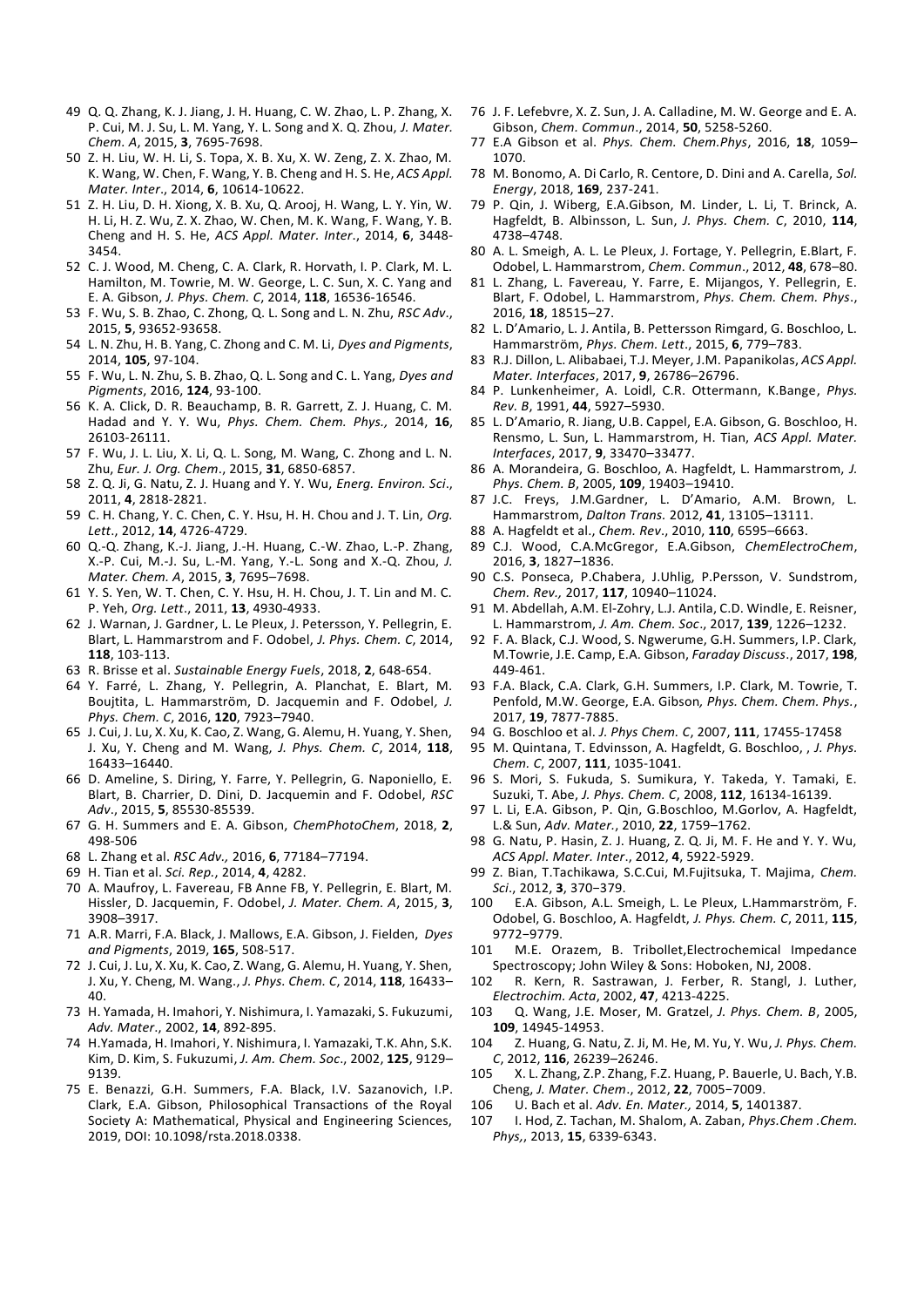- 108 Q. Liu, L. Wei, S. Yuan, X. Ren, Y. Zhao, Z. Wang, D. Li, *Journal of Materials Science*, 2015, **50**, 6668–6676.
- 109 G. Natu, P. Hasin, Z. Huang, Z. Ji, M. Fe, Y. Wu, *ACS Appl. Mater. Interfaces*, 2012, **4**, 5922-5929.
- 110 G. Natu, Z. Huang, Z. Ji, Y. Wu, *Langmuir*, 2011, **28**, 950– 956.
- 111 Y. Yu, X. Li, Z. Shen, X. Zhang, P. Liu, Y. Gao, J. Hua, *Journal of Colloid and Interface Science,* 2017, **490**, 380–390.
- 0. Langmar, D. Saccone, A. Amat, S. Fantacci, G. Viscardi, C. Barolo, D.M. Guldi, *ChemSusChem*, 2017, **10**, 2385–2393.
- 113 F. Odobel et al. *Adv. En. Mater.*, 2017, **7**, 1601776.
- 114 D.M. Guildi et al. *Nanoscale*, 2016, **8**, 17963-17975.
- 115 S. Sheehan, G. Naponiello, F. Odobel, D. P. Dowling, A. Di Carlo, D. Dini, *Journal of Solid State Electrochemistry*, 2014, **19**, 975–986.
- 116 L. D'Amario, G.Boschloo, A. Hagfeldt, L. Hammarström, *J. Phys. Chem. C,* 2014, **118**, 19556–19564.
- 117 L. Zhang, G. Boschloo, L. Hammarström and H. Tian, *Phys. Chem. Chem. Phys*., 2016, **18**, 5080–5085.
- T. T. T. Pham, S. K. Saha, D. Provost, Y. Farré, M. Raissi, Y. Pellegrin, E. Blart, S. Vedraine, B. Ratier, D. Aldakov, F. Odobel and J. Bouclé, *J. Phys. Chem. C*, 2017, **121**, 129–139.
- L. Favereau, J. Warnan, Y. Pellegrin, E. Blart, M. Boujtita, D. Jacquemin and F. Odobel, *Chem. Commun.,* 2013, **49**, 8018–8020.
- 120 U. Bach et al. *Electrochimica Acta*, **182**, 2015, 458–463.
- S. Powar, D. Xiong, T. Daeneke, M.T. Ma, A. Gupta, G. Lee, S. Makuta, Y. Tachibana, W. Chen, L. Spiccia, *J. Phys. Chem. C*, 2014, **118**, 16375-16379.
- 122 E. L. Miller,R. E. Rocheleau, *J. Electrochem. Soc*., 1997, **144**, 1995-2003.
- C. J. Wood, G. H. Summers, C. A. Clark, N. Kaeffer, M. Bräutigam, L. R. Carbone, L. D'Amario, K. Fan, Y. Farré, S. Narbey, F. Oswald, L. A. Stevens, C. D. J. Parmenter, M. W. Fay, A. La Torre, C. E. Snape, B. Dietzek, D. Dini, L. Hammarström, Y. Pellegrin, F. Odobel, L. Sun, V. Artero and E. A. Gibson, *Phys. Chem. Chem. Phys*., 2016, **18**, 10727–10738.
- 124 D. Dini, Y. Halpin, J. G. Vos, E. A. Gibson, *Coord. Chem. Rev*., 2015, **304**, 179–201.
- 125 S. Sumikura, S. Mori, S. Shimizu, H. Usami and E. Suzuki, *J. Photochem. Photobiol. A: Chem.,* 2008, **199**, 1–7.
- 126 M. Awais, E. Gibson, J. G. Vos, D. P. Dowling, A. Hagfeldt and D. Dini, *ChemElectroChem*, 2014, **1**, 384–391.
- 127 Q. Wu, Y. Shen, L. Li, M. Cao, F. Gu and L. Wang, *Appl. Surf. Sci*., 2013, **276**, 411–416.
- 128 S. Mori, S. Fukuda, S. Sumikura, Y. Takeda, Y. Tamaki, E. Suzuki and T. Abe, *J. Phys. Chem. C*, 2008, **112**, 16134-16139.
- A. L. Smeigh, L. Le Pleux, J. Fortage, Y. Pellegrin, E. Blart, F. Odobel and L. Hammarstrom, *Chem. Commun*., 2012, **48**, 678- 680.
- 130 L. D'Amario, J. Fohlinger, G. Boschloo and L. Hammarstrom, *Chem. Sci*., 2018, **9**, 223-230.
- 131 C. Xin, Y. Wang, S. Zhang, L. Xu, Y. Yu, H. Xiang, W. Wu, J. Hua, *Rapid research letter*, 2017, **11**, 1700258.
- 132 P. Ho, L. Q. Bao, K. S. Ahn, R. Cheruku and J. H. Kim, *Synthetic Met.,* 2016, **217**, 314-321.
- 133 W. Chen et al. *RSC Adv*., 2014, **4**, 60670-60674.
- 134 E.A. Gibson et al. *ACS Appl. Mater. Interfaces*, 2015, **7**, 24556–24565.
- 135 X. Li.et al. *Ceramics International,* 2016, **42**, 14565-14572
- 136 T. Ueda et al., *ChemElectroChem*, 2018, **5**, 823–838.
- Y. V. Geletii, B. Botar, P. Kçgerler, D. A. Hillesheim, D. G. Musaev and C. L. Hill, *Angew. Chem. Int. Ed*., 2008, **47**, 3896– 3899.
- 138 H. D. Pratt III and T. M. Anderson, *Dalton Trans.,* 2013, **42**, 15650–15655.
- 139 J. J. Chen, M. D. Symes, S. C. Fan, M. S. Zheng, H. N. Miras, Q. F. Dong and L. Cronin, *Adv. Mater*., 2015, **27**, 4649–4654.
- 140 P. Gómez-Romero, M. Chojak, K. Cuentas-Gallegos, J. A. Asensio, P. J. Kulesza, N. Casañ-Pastor and M. Lira-Cantffl, *Electrochem. Commun*., 2003, **5**, 149–153.
- H. El Moll, F. A. Black, C. J. Wood, A. Al-Yasari, M. Reddy Marri, I. V. Sazanovich, E. A. Gibson and J. Fielden, *Phys. Chem. Chem. Phys.,* 2017, **19**, 18831–18335.
- 142 J.N.H Reek et al. *Sustainable Energy Fuels*, 2019, **3**, 96– .100<br>، 143
- 143 C.A Bignozzi et al *Chem. Eur. J.* 2010, **16**, 2611 2618.
- 144 K.O Ukoba et al*. Renewable and Sustainable Energy Reviews*, 2018, **82**, 2900-2915.
- 145 T.S. Natarajan et al. *J. Mater. Chem. A,* 2015,**3**, 7513-7522.
- 146 B. Jousselme et al. *ACS Appl. Mater. Interfaces*, 2017, **93**,
- 2369-2677.<br>E.A. Gib 147 E.A. Gibson et al. *Phys. Chem. Chem. Phys.,* 2016, **18**, 10727-10738
- 148 H. B. Yang, G. H. Guai, C. X. Guo, Q. L. Song, S. P. Jiang, Y. L. Wang, W. Zhang and C. M. Li, *J. Phys. Chem. C*, 2011, **115**, 12209-12215.<br>149 S Sumiku
- 149 S. Sumikura, S. Mori, S. Shimizu, H. Usami, E.Suzuki *J. Photochem. Photob. A* , 2008, **194**, 143–147.
- 150 O. Langmar, C. R. Ganivet, A. Lennert, R. D. Costa, G. de la Torre, T. Torres, D. M. Guldi, *Angew. Chem. Int. Ed.,* 2015, **54**, 7688-7692.
- 151 D.M. Guildi et al. *ACS Appl. Energy Mater*., 2018, **1**, 6388– 6400.
- 152 D.M Guildi et al*. J. Mater. Chem. C*, 2018,**6**, 5176-5180.
- 153 O. Langmar, E. Fazio, G. De la Torre, T. Torres, R. Costa,
- D.M. Guldi, *Angew. Chem. Int. Ed*., 2018, **131**, 4097-4102. 154 F. Odobel et al. *RSC Adv.,* 2016,**6**, 112765-112770.
- 155 L. Dou, F. Cui, Y. Yu, G. Khanarian, S.W. Eaton, Q. Yang, J. Resasco, C. Schildknecht, K. Schierle-Arndt, P. Yang, *ACS Nano,* **10**, 2600–2606.
- 156 S. Du, P. Cheng, P. Sun, B. Wang, Y. Cai, F. Liu, J. Zheng, G. Lu, *Chemical Research in Chinese Universities*, 2014, **30**, 661— .665<br>؛ 157
- 157 S. Jobic et al. *Journal of Alloys and Compounds*, 2018, **769**, 605-610.<br>.158 M.K
- 158 M.K. Gumpta et al*. J.Appl. Phys*., 2011, **109**, 083532.
- 159 J. Bai, X. B. Xu, L. Xu, J. Cui, D. K. Huang, W. Chen, Y. B. Cheng, Y. Shen and M. K. Wang, *ChemSusChem*, 2013, **6**, 622- 629.
- 160 L. Schmidt-Mende, J. MacManus-Driscoll, *Mater. Today,* 2007, **10**, 40 – 48
- 161 Z. Huang, M. He, M. Yu, K. Click, K., D. Beauchamp, Y. Wu, *Angew. Chem. Int. Ed*., 2015, **54**, 6857–6861.
- 162 Z. Yu, I. R. Perera, T. Daeneke, S. Makuta, Y. Tachibana, J. J. Jasieniak, A. Mishra, P. Bauerle, L. Spiccia and U. Bach, *NPG Asia Mater*, 2016, **8**, e305.
- 163 H. Hosono et al. *Nature*, 1997, **389**, 939–942.
- 164 W. Watson et al*. J. Chem. Phys*., 2010, **132**, 024707.
- 165 J. Bandara and J. P. Yasomanee, *Semicond. Sci. Tech*., 2007, **22**, 20-24.
- 166 A. Nattestad, X. L. Zhang, U. Bach and Y. B. Cheng, *J. Photon. Energy*, 2011, **1**, , 011103.
- 167 J. Ahmed, C. K. Blakely, J. Prakash, S. R. Bruno, M. Z. Yu, Y.
- Y. Wu and V. V. Poltavets, *J. Alloy Compd.,* 2014, **591**, 275-279. M. Miclau, N. Miclau, R. Banica and D. Ursu, *Mater. Today-Proc*., 2017, **4**, 6975-6981.
- 169 M. Z. Yu, G. Natu, Z. Q. Ji and Y. Y. Wu, *J. Phys. Chem. Lett*., 2012, **3**, 1074-1078.
- A. Renaud, L. Cario, P. Deniard, E. Gautron, X. Rocquefelte, Y. Pellegrin, E. Blart, F. Odobel and S. Jobic, *J. Phys. Chem. C*, 2014, **118**, 54-59.
- 171 D. Ursu, M. Miclau, R. Banica and N. Vaszilcsin, *Mater. Lett*., 2015, **143**, 91-93.